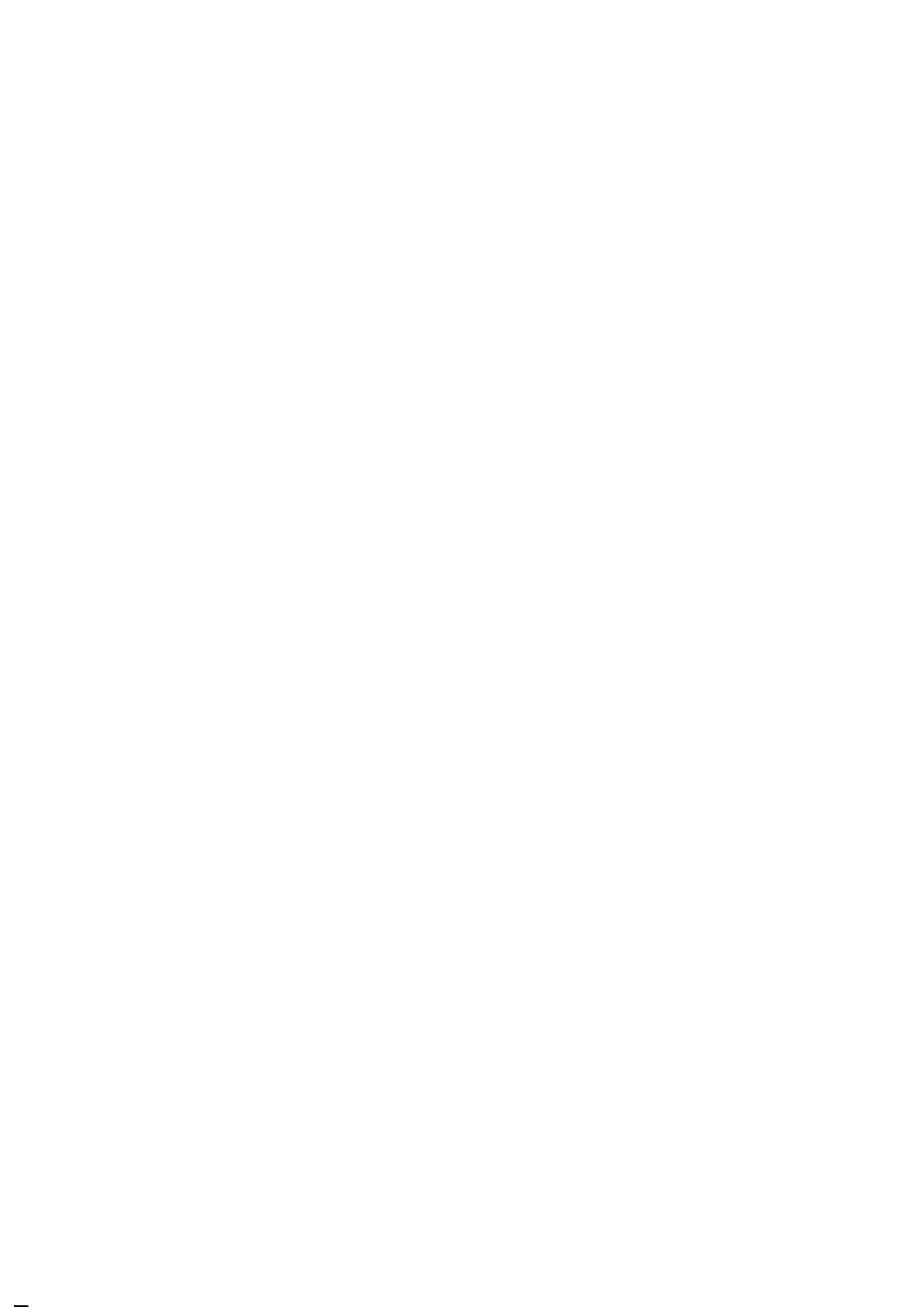

# **THE POLITICAL ECONOMY OF RICE TRADE** BETWEEN BANGLADESH, INDIA AND NEPAL

Afaq Hussain<sup>1</sup>

Riya Sinha2

January 2019

*Supported by:*



<sup>1</sup> Afaq Hussain is Director at Bureau of Research on Industry and Economic Fundamentals (BRIEF)

<sup>2</sup> Riya Sinha is Research Associate at Bureau of Research on Industry and Economic Fundamentals (BRIEF)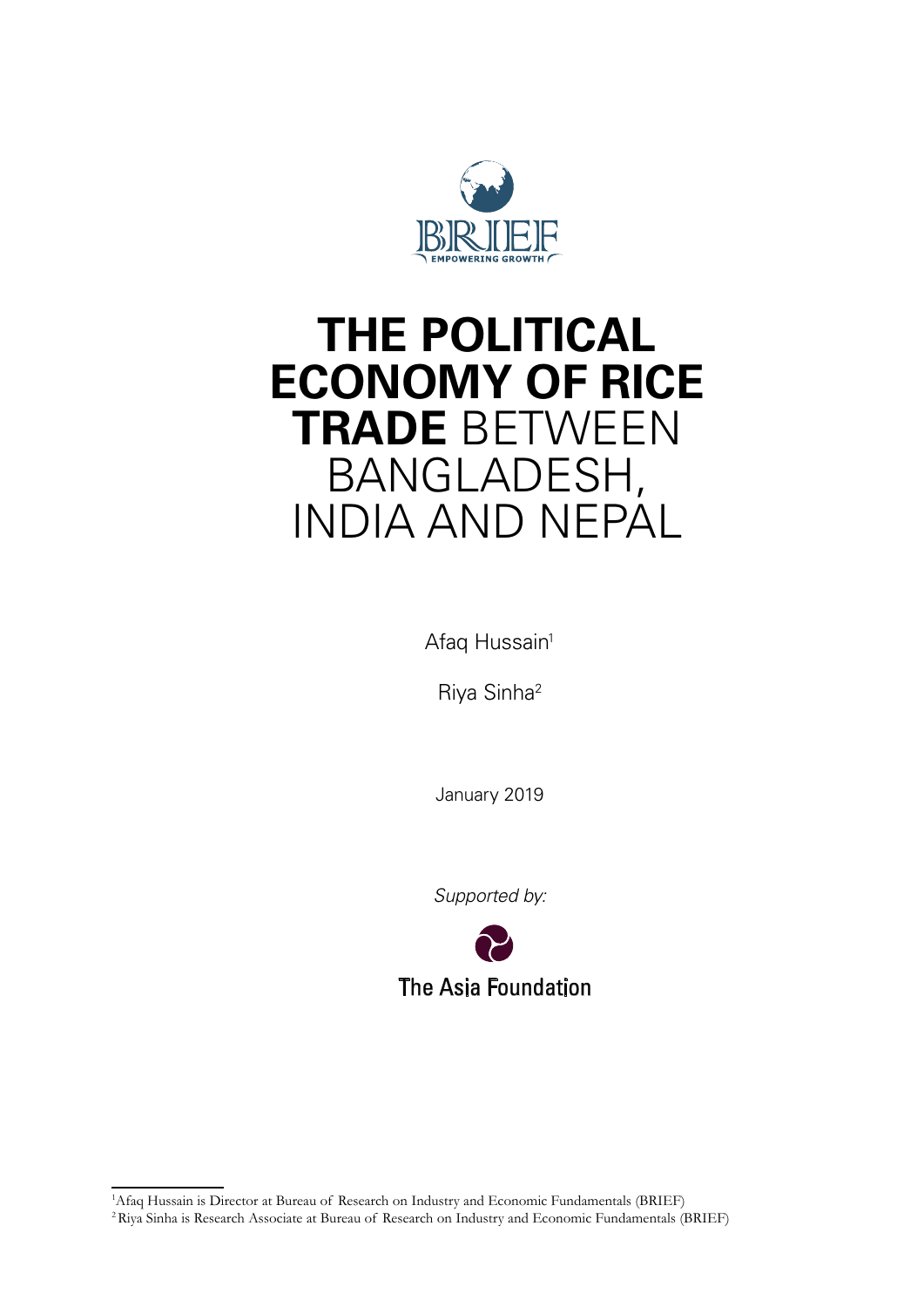### Foreword **THE POLITICAL ECONOMY OF RICE TRADE** BETWEEN BANGLADESH, INDIA AND NEPAL



Mohammad Saqib CEO, BRIEF

It is paradoxical that on the one hand, South Asia is one of the largest food grain producing regions, and on the other, it is home to approximately two-fifths of the food-insecure population in the world. The intra-regional agricultural trade has historically been low in South Asia due to lower yields, a large population to sustain, goal of achieving self-sufficiency, and prevalence high tariffs. India is a net agricultural exporter in the region, and figures in the list of top five import sources of Bangladesh and Nepal. There are many benefits to be accrued from enhanced intraregional agricultural trade – it keeps the food prices low, improves access to nutrition, increases productivity, and concurrently, has an effect on the overall economy of the region. Between Bangladesh, India and Nepal, rice is a staple food and provides thirty per cent of the calorific requirement for the people (approximately 704 calories per capita per day, as per FAO).

With this background, BRIEF conducted a study to understand and highlight the challenges that are part of the supply chain in India's rice trade with Bangladesh and Nepal, particularly focussing on the procurement and the export-import stages. The report has also made an attempt to highlight the needs of the trade, the dynamics of price control and highlight the general as well as rice trade-specific suggestions that may help in addressing some of the identified challenges.

I would like to thank our partner, The Asia Foundation, for their support in the study. We would also like to appreciate all the stakeholders that we met in New Delhi, West Bengal and Uttar Pradesh, throughout the course of the study for sharing their views and experiences with us.

I sincerely hope that you find this report insightful and useful. This is the pilot study on this subject, wherein every aspect can form a detailed study on its own. Nonetheless, this report has made an attempt to highlight the various processes, policies and institutions that play a role at each step in the supply chain of rice trade, and how the domestic policies for achieving food security can, at times, affect the competitiveness of trade. In the end, suggestions have been put forth to address the challenges arising in the rice trade between Bangladesh, India and Nepal.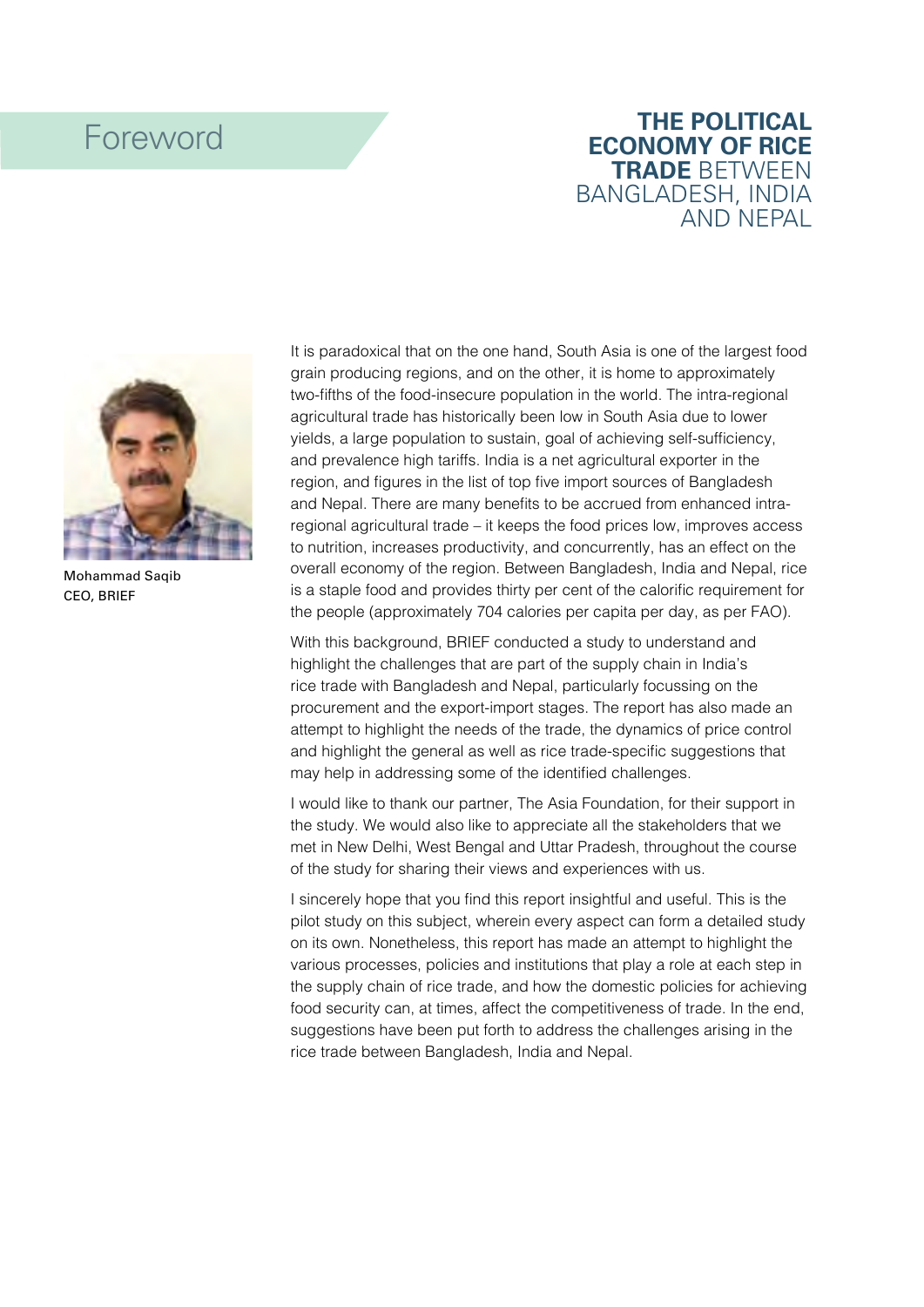**Contents** 

| 8  | <b>Executive Summary</b>                                                                              |    |  |  |  |  |
|----|-------------------------------------------------------------------------------------------------------|----|--|--|--|--|
| 10 | <b>Chapter 1: Introduction</b>                                                                        |    |  |  |  |  |
|    | 1.1. Scope                                                                                            | 10 |  |  |  |  |
|    | 1.2. Methodology                                                                                      | 10 |  |  |  |  |
|    | 1.3. Limitations                                                                                      | 11 |  |  |  |  |
| 12 | <b>Chapter 2: Overview of the Economy and Agriculture in</b><br><b>Bangladesh, India and Nepal</b>    |    |  |  |  |  |
|    | 2.1. Agriculture in GDP                                                                               | 12 |  |  |  |  |
|    | 2.2. Land Use Statistics                                                                              | 12 |  |  |  |  |
| 14 | <b>Chapter 3: Production, Import and Consumption of Rice in</b><br><b>Bangladesh, India and Nepal</b> |    |  |  |  |  |
|    | 3.1. Bangladesh                                                                                       | 14 |  |  |  |  |
|    | 3.2. India                                                                                            | 15 |  |  |  |  |
|    | 3.3. Nepal                                                                                            | 16 |  |  |  |  |
| 18 | <b>Chapter 4: Paddy Procurement, Marketing System, Trade and</b><br><b>Policy Implications</b>        |    |  |  |  |  |
|    | 4.1. Food Subsidies in India and Their Impact on Trade                                                | 18 |  |  |  |  |
|    | 4.2. Paddy Procurement and the Marketing System                                                       | 20 |  |  |  |  |
|    | 4.3. Rice Trade between India-Nepal and India-Bangladesh                                              | 24 |  |  |  |  |
| 30 | <b>Chapter 5: Conclusion and the Way Forward</b>                                                      |    |  |  |  |  |
|    | Notes and Bibliography                                                                                | 32 |  |  |  |  |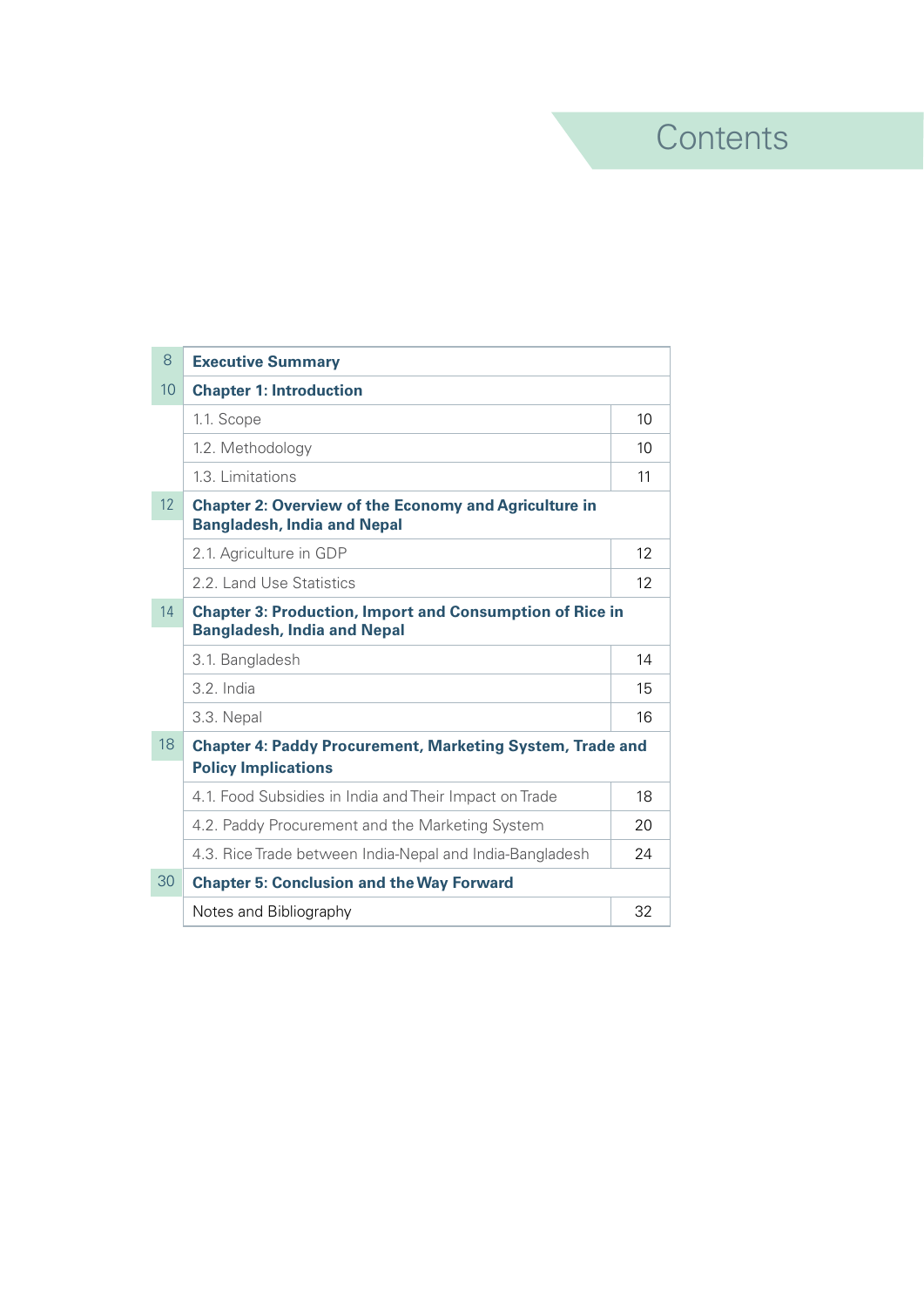# **Abbreviations**

| <b>APMC</b>      | Agricultural Produce Market Committee                           |
|------------------|-----------------------------------------------------------------|
| <b>ARE</b>       | Application for Removal of Excisable Goods for Export           |
| <b>BENFED</b>    | West Bengal State Cooperative Marketing Federation Limited      |
| <b>BIN</b>       | Bangladesh, India and Nepal                                     |
| C&F              | <b>Carrying and Forwarding</b>                                  |
| CACP             | <b>Commission for Agricultural Cost and Prices</b>              |
| CAGR             | <b>Cumulative Average Growth Rate</b>                           |
| CBr              | <b>Customs Broker</b>                                           |
| <b>CCEA</b>      | <b>Cabinet Committee on Economic Affairs</b>                    |
| <b>CRM</b>       | <b>Custom Rice Milling</b>                                      |
| <b>CWC</b>       | <b>Central Warehousing Commission</b>                           |
| DGCI&S           | Directorate General of Commercial Intelligence and Statistics   |
| <b>DGFT</b>      | Directorate General of Foreign Trade                            |
| ePOS             | <b>Electronic Point of Sale</b>                                 |
| <b>FCI</b>       | <b>Food Corporation of India</b>                                |
| F <sub>0</sub> B | Freight on Board                                                |
| G2G              | <b>Government to Government</b>                                 |
| GDP              | <b>Gross Domestic Product</b>                                   |
| GNI              | <b>Gross National Income</b>                                    |
| <b>ICP</b>       | <b>Integrated Check Post</b>                                    |
| <b>IGM</b>       | <b>Import General Manifest</b>                                  |
| <b>INR</b>       | <b>Indian Rupees</b>                                            |
| L/C              | <b>Letter of Credit</b>                                         |
| LCS              | <b>Land Customs Station</b>                                     |
| <b>MEIS</b>      | Merchandise Exports from India Scheme                           |
| MSP              | <b>Minimum Support Price</b>                                    |
| МT               | <b>Million tonnes</b>                                           |
| <b>NAFFD</b>     | National Agricultural Cooperative Marketing Federation of India |
| NSS <sub>0</sub> | National Sample Survey Office                                   |
| 0TR              | Out-Turn Ratio                                                  |
| PDS              | <b>Public Distribution System</b>                               |
| <b>PPC</b>       | <b>Paddy Procurement Centres</b>                                |
| PQ               | <b>Plant Quarantine</b>                                         |
| <b>SAFTA</b>     | South Asian Free Trade Agreement                                |
| <b>TPDS</b>      | <b>Targeted Public Dustribution System</b>                      |
| TT               | Telegraphic Transfer                                            |
| <b>UAE</b>       | <b>United Arab Emirates</b>                                     |
| <b>USD</b>       | <b>United States Dollar</b>                                     |
| UT               | <b>Union Territory</b>                                          |
| <b>WBECSC</b>    | West Bengal Essential Commodities Supply Corporation Limited    |
| WT0              | <b>World Trade Organisation</b>                                 |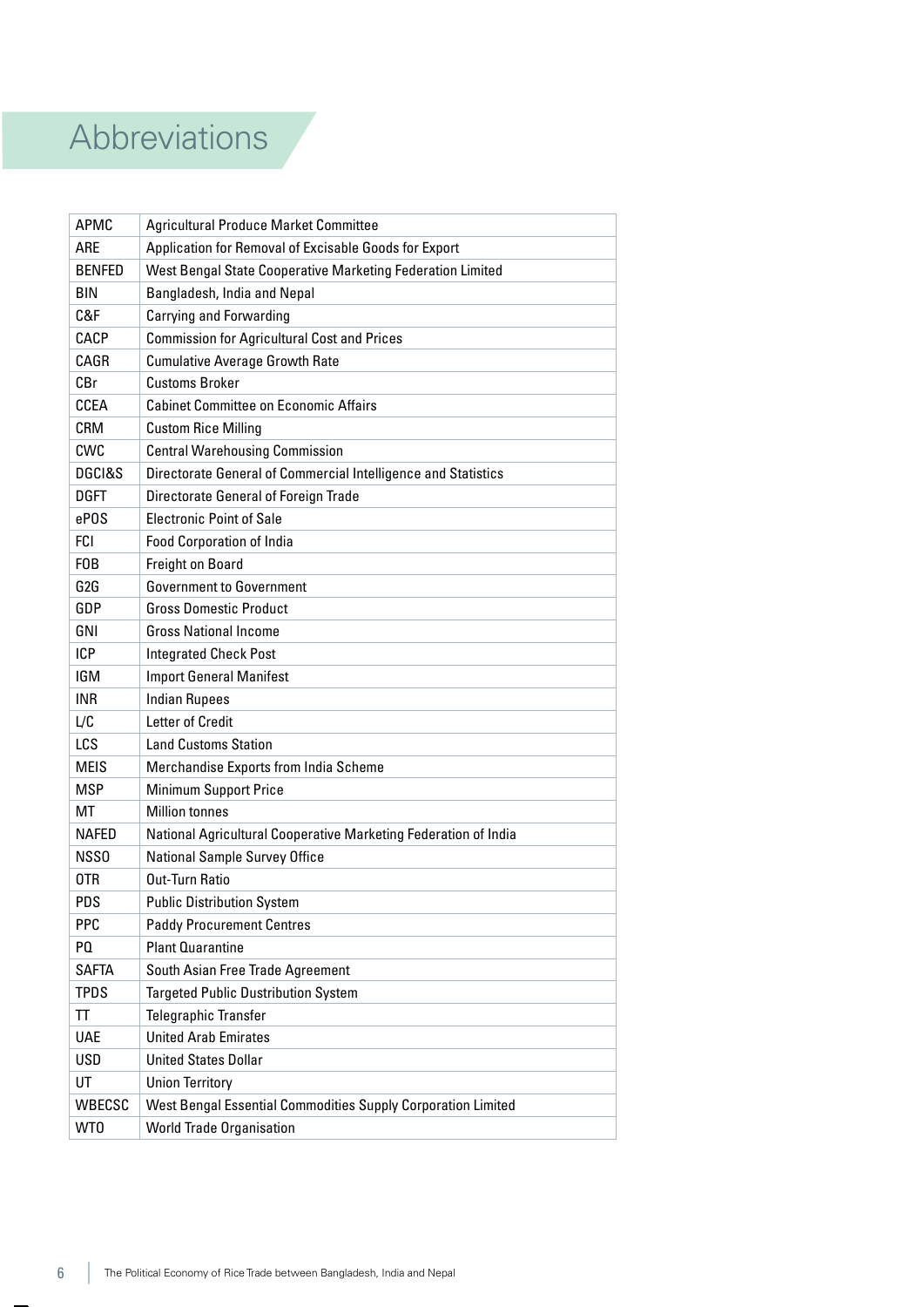# List of Tables & Figures

| <b>Tables</b>                                                                                 |    |
|-----------------------------------------------------------------------------------------------|----|
| Table 1: Trend of Agricultural, Cereal and Paddy<br>Production in Bangladesh, India and Nepal | 11 |
| Table 2: Economy and Agriculture in<br>Bangladesh, India and Nepal                            | 12 |
| Table 3: Area, Production, Yield and Per Capita<br><b>Consumption of Rice in Bangladesh</b>   | 14 |
| Table 4: Area, Production, Yield and Per Capita<br><b>Consumption of Rice in India</b>        | 15 |
| Table 5: All India Comsumption of Rice between<br>2004-05 and 2011-12                         | 16 |
| Table 6: Area, Production, Yield and Per Capita<br><b>Consumption of Rice in Nepal</b>        | 16 |
| Table 7: Evolution of the PDS                                                                 | 18 |
| Table 8: Cost of Production, MSP and Price of<br>Paddy in Mandi                               | 19 |
| Table 9: Overall Rice Export of India                                                         | 20 |
| Table 10: Import Duty of Rice in India                                                        | 21 |
| Table 11: India's Export of Basmati and Non-<br><b>Basmati Rice to Nepal</b>                  | 25 |
| Table 12: India's Export of Basmati and Non-<br><b>Basmati Rice to Bangladesh</b>             | 27 |
| Table 12: Non-Basmati Rice Export to<br>Bangladesh through Trade Borders in West<br>Bengal    | 28 |

| <b>Figures</b>                                                                       |    |
|--------------------------------------------------------------------------------------|----|
| Figure 1: Area under Agriculture vis-a-vis Total<br>Land Area                        | 13 |
| Figure 2: Agricultural Land under Irrigation                                         | 13 |
| Figure 3: Bangladesh: Paddy Statistics                                               | 13 |
| Figure 4: India: Paddy Statistics                                                    | 13 |
| Figure 5: Nepal: Paddy Statistics                                                    | 13 |
| Figure 6: Government Procurement of Paddy                                            | 21 |
| Figure 7: Supply Chain between Farmer, PPC<br>and Cooperative Society                | 21 |
| Figure 8: Working Mechanisn between the<br>Millers and the FCI                       | 22 |
| Figure 9: Private Procurement of Paddy                                               | 22 |
| Figure 10: Private Procurement of Paddy by<br><b>Millers from the Farmers</b>        | 23 |
| Figure 11: India-Nepal Rice Trade Process<br>through the Sonauli LCS                 | 26 |
| Figure 12: India-Bangladesh Rice Trade Process<br>through the Petrapole-Benapole ICP | 29 |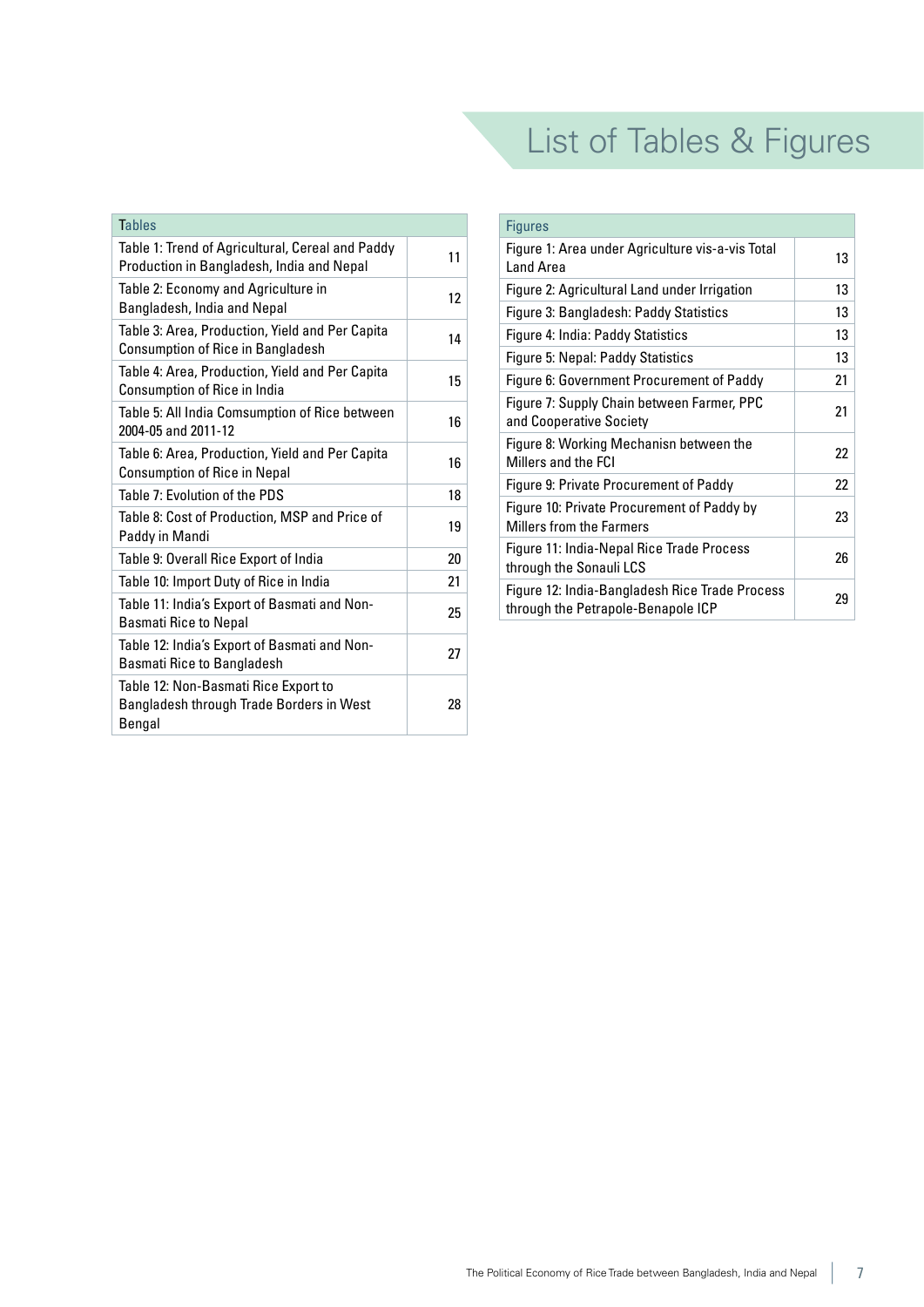### Executive Summary

Protectionism and domestic subsidies have been at the fulcrum of agricultural policies in South Asia. The intra-regional trade in food grains has been low, and a need-based trade pattern has been observed over the last three decades. In Bangladesh, India and Nepal (BIN), rice is the staple food for most of the population, and forms approximately 50 per cent of the total cereal production, providing 30 per cent of the total calorific requirement. While the BIN economies have a significant domestic production of paddy, only India has a surplus, and Bangladesh and Nepal are dependent on imports to fulfil their domestic requirements. However, the high agricultural tariffs in the BIN economies decrease the competitiveness of imports in the local markets.

This study explores the political economy of rice trade between Bangladesh, India and Nepal with the objective of assessing the factors that play a role in the shifting trade patterns between the selected countries. Three levels of analysis have been conducted in the study  $-$  (a) at the procurement stage in India, (b) at the export stage, and (c) at the consumption stage in Nepal and Bangladesh. The procurement analysis consists of factors such as input subsidies, domestic production and consumption, and the dynamics of price change in the Indian market; the export stage analyses the prevalence of tariff and non-tariff barriers that exist at the border points; and the consumption stage analyses the trend in consumption and the factors that drive exports from India to Nepal and Bangladesh.

The study is based on secondary and primary analysis. The latter was undertaken through field visits in Gorakhpur and Sonauli in Uttar Pradesh, and Kolkata and Petrapole in West Bengal. This enabled the study team to have a first-hand analysis of the dynamics of the markets and the challenges faced at border points. The report concludes that despite the high-tariff and non-tariff barriers to the trade, the dependency of Nepal and Bangladesh on India would continue due to absence of self-sufficiency in domestic production, and vulnerability to the environmental hazards. It is, thus, necessary to address the factors that affect the quality and the price competitiveness of rice in the trade supply chain.

The key highlights of the study are:

- 1. In Bangladesh, India and Nepal, rice production contributes to approximately 10 per cent, 2.63 per cent and 6.22 per cent to the GDP, respectively. While this figure has been decreasing over the last three decades in India and Nepal, it has been consistent in Bangladesh in the last one decade. The change is attributed to the economic boom in the three economies, leading to a higher contribution from other sectors in the GDP.
- 2. While the volume of paddy production has increased in the BIN economies, the area under production has remained the same over the last three decades. Similarly, the area under irrigation from the total area of paddy has only shown marginal growth, indicating limited public spending in the area, despite the heavy reliance on irrigation.
- 3. Bangladesh has a significant local production of paddy/rice, spread across three seasons – Aman, Boro and Aus. The per capita consumption of rice in Bangladesh is the highest in the sub-continent. However, the country is prone instability in production due to environmental and man-made vulnerabilities. Bangladesh witnessed low self-sufficiency in 2014, 2015 and 2017, due to floods. As a result, the rice imports from India increased with a corresponding decrease in the import tariffs.
- 4. India is the only country in South Asia where the self-sufficiency ratio in rice exceeds 100 per cent, implying a high capacity for export. The year-onyear paddy production has been increasing at an average CAGR of 1.65 per cent. In 2017-18, India exported 23 per cent and 7 per cent of its total rice export to Bangladesh and Nepal, respectively.
- 5. In Nepal, the self-sufficiency in rice production has been declining over the last three decades. As a result. Nepal has been importing huge quantities of rice from India. Earlier, Nepal mainly imported non-basmati rice varieties from India, however, in the last few years, its import of the basmati variety has also increased. One of the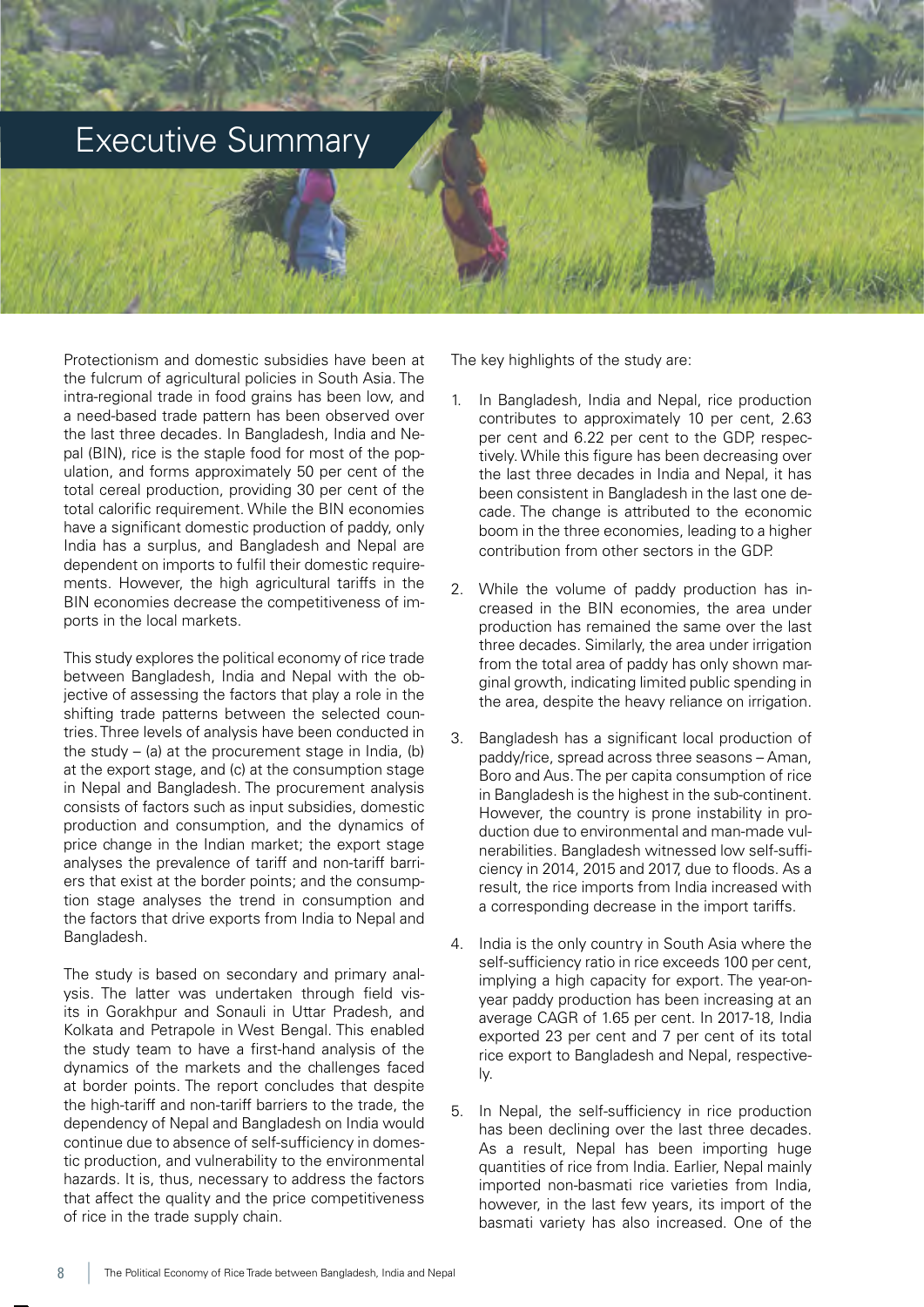reasons for this is the increase in GNI per capita, leading to a preference for higher quality of rice.

6. There are two types of paddy procurement in India – government and private. The government procurement is done for meeting the requirements of the Targeted Public Distribution System (TPDS), for G2G trade and for providing income support to the farmers. This type of procurement is done through a Minimum Support Price (MSP) guaranteed to the farmers are the beginning of the sowing season. There are two main reasons for the importance of the MSP and TPDS in rice trade, in spite of no direct linkages:

The MSP acts as a benchmark for the price that paddy should have in the market. Without this, it would be difficult to establish a reference price, leading to exploitation of farmers and variability in export price. It has been noticed that, in practice, the MSP is the maximum price paid to the producers as the market price of paddy has been lower than the MSP

- The leakages from the TPDS affect the price competitiveness of rice trade with the neighbouring countries, because a significant quantity of the leaked rice is exported at lower costs than the actual FOB price of rice. This leads to creation of importer distrust.
- 7. The miller plays an important role in converting paddy to rice for the government procurement as well as for the private parties. However, certain policy decisions lead to a loss for the millers, which then has an effect on the private rice procurement. For instance, the out-turn-ratio (OTR) for paddy to rice conversion is fixed at 67 per cent. However, the miller is unable to meet this requirement due to factors such as difference in the quality of rice received. As a result, the miller faces a loss of 4-5 kgs per quintal of paddy. This loss is then recovered by the millers from the farmers or the private parties procuring rice for export, leading to higher export price of rice.
- 8. Private procurement of paddy comprises of a larger share of the total procurement. It is done for domestic sale and export. It is a market-driven procurement – wherein the price of paddy/ rice in the market determines the remuneration given to the farmer. The paddy is procured either directly from the farmers or through the agents by the millers who further sell it to private parties.
- 9. India allows free export of rice by the privately held stocks. However, the export of rice of seed quality and other rice in husk (paddy) is under the restricted category. In November 2018, the GoI has also extended a subsidy of 5 per cent

to non-basmati exporters under the Merchandise Exports from India Scheme (MEIS). The scheme will continue till March 2019. Three reasons are attributed for this subsidy  $-$  (a) to address the decline in export in the latter half of 2018, (b) to support the small and medium enterprises, and (c) to offset the reduction in export caused by imposition of high import tariff in Bangladesh in 2018. The import of paddy in to India is restricted (70 – 80 per cent basic customs duty) and can only be done through the State Trading Enterprises.

- 10. In India's exports to Nepal, two varieties of rice are included – steam and half steam. Sambha rice (steam) is the largest kind of rice exported. The highest rice trade takes place through the Sonauli border in Uttar Pradesh. However, three major issues on the Indian side affect the time and cost of export: (a) high waiting period for trucks (2-3 days) in queue, (b) lack of warehouses for storage of goods, and (c) manual documentation process (of registration certificate and bill of export) from the DGFT Lucknow.
- 11. In case of India-Bangladesh rice trade, rice varieties of R-36 parboiled rice, Swarna, Minikit, Ratna and Sela rice are exported. High volume of rice trade takes place through the Petrapole Integrated Check Post in West Bengal in India. However, a number of issues increase the waiting period of rice at the border, affect the price, and the quality of rice as well. These include, (a) limited working hours at the ICP, (b) restriction in truck movement as Bangladesh allows 500 trucks to cross the border per day, (c) categorisation of rice as general cargo, instead of semi-perishable, for priority in movement, leading to delays, and (d) prevalence of a parking mafia at Bongaon near Petrapole delays truck movement.
- 12. A number of steps can be taken to address the challenges faced in rice trade between India-Nepal and India-Bangladesh. These include: (a) upgradation of infrastructure at border points, such as building proper warehouses wherein the quality of rice can be maintained, (b) digitisation of documentation processes, (c) proper categorisation of rice at the border points by the Customs and the CWC in order to expedite its movement, and (d) steps for outreach need to be taken by the Governments of Bangladesh, India and Nepal to address the trust deficit between the traders; the national industry chambers can also play a leading role in this. Apart from trade challenges, challenges in the procurement process need to be addressed in India for increasing transparency, traceability and accountability in the procurement and supply chain module between the various entities – farmers, millers, warehouses and the fair price shops.

h.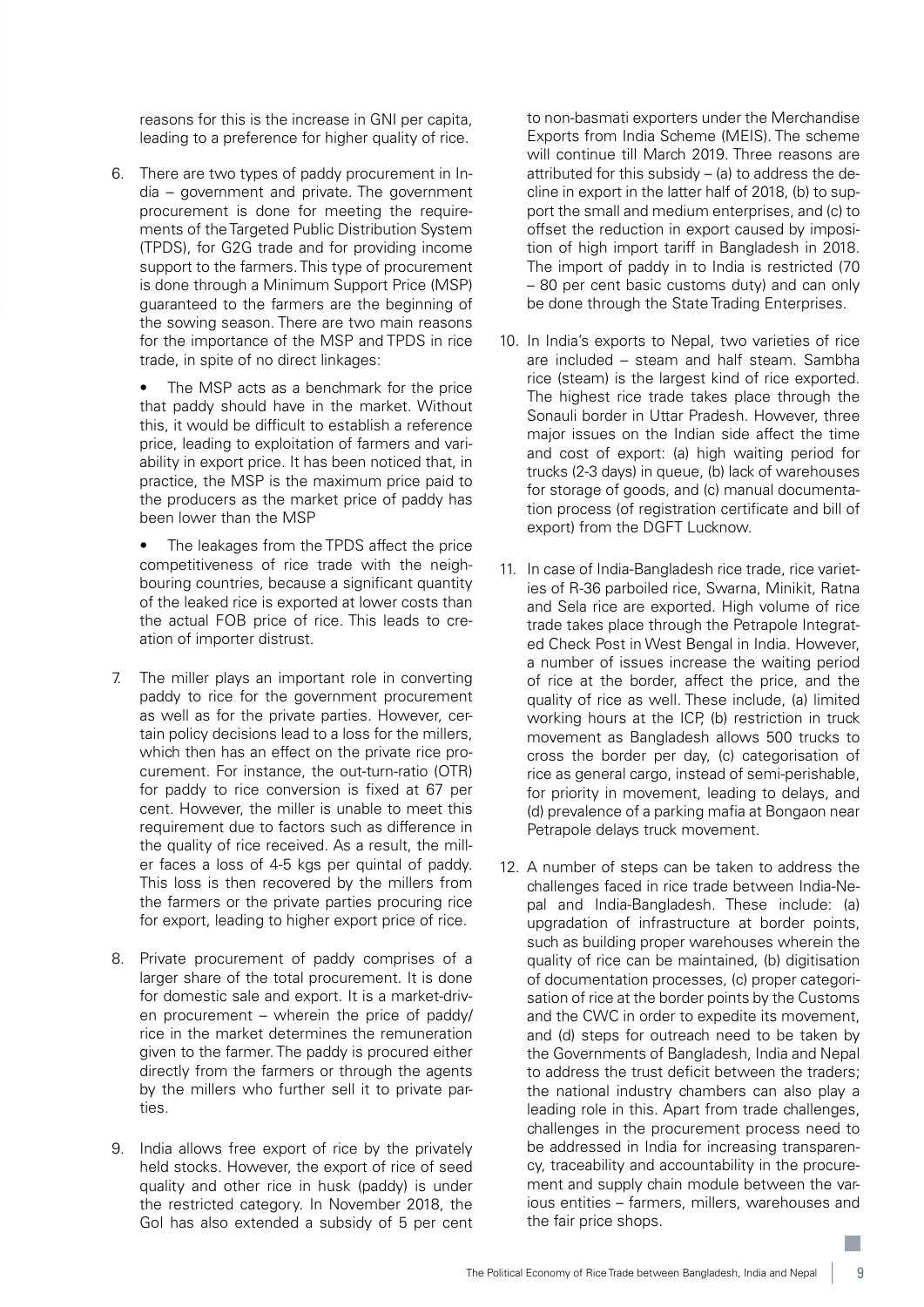## 1. Introduction

Agriculture in South Asia is a source of employment and livelihood for approximately 43 per cent of the total population (World Bank, 2017). With 56 per cent of the total land area as agricultural, the sector contributes approximately 16 percent to the total GDP of the region (ibid). Within this, the region accounts for almost 40 per cent of the world's total harvested area for rice. South Asia is home to two-fifths of the world's poor, wherein 74 per cent of the population lives on less than USD 2 per day. Here, rice accounts for almost 30 per cent of the calorific requirements of the population (Gumma, Nelson, Thenkabail, & Singha, 2011). Rice production has made a quantum leap in the region, mainly due to unprecedented economic progress and the advent of green revolution; this has tripled the food grain production, thus moving a step towards attaining self-sufficiency in production. In Bangladesh, India and Nepal, paddy production accounts for more than 50 per cent of the total cereal production (Table 1).

There are economic and social factors associated with rice. The consumption of rice, and the change in thereof, is an indicator of the change in the country fuelled by increase in per capita income, variation in individual preferences, and prices. On the social front, rice also has an emotive value based on cultural traditions and beliefs.

#### 1.1. Scope

This study is focussed on three economies of South Asia – Bangladesh, India, and Nepal (BIN). These countries have a substantial rice production, with an aim of achieving self-sufficiency. While India produces surplus rice, Bangladesh and Nepal are importing rice to meet their domestic needs. India exports approximately 23 per cent and 7 per cent of its total non-basmati exports to Bangladesh and Nepal, respectively (2017-18). Various factors play a role in the export of rice – size of the population, consumption pattern, domestic production, price of rice in India, export subsidies, trade barriers etc.

The objective of this study is to assess the factors that play a role in the shifting trade patterns between the selected countries. An attempt has been made to analyse the political economy of rice in the selected countries at three stages – at the procurement stage

*According to the 1996 World Food Summit, food security exists when all people, at all times, have physical and economic access to sufficient safe and nutritious food that meets their dietary needs and food preferences for an active and healthy life. This definition covers four areas – physical food availability, economic access to food, utilisation of food, and stability of the preceding three dimensions.*

in India, at the export stage, and at the consumption stage in Nepal and Bangladesh. Within these stages, the scope expands to understanding the effects of subsidies, support prices, wholesalers, and transport at the source; the the politics of tariff and non-tariff barriers at the border; and an examination of the pricing of imports, local distortionary practices, and protectionist impulses at the consumption points. An analysis of the institutions of influence has also been made to study the role of various arms of the state, domestic markets, and international markets.

#### 1.2. Methodology

The study is based on both secondary and primary research. The secondary research consists of literature review and data collection from country-specific sources such as the ministries of agriculture and commerce of the selected countries, the Bangladesh Bureau of Statistics, and international institutions such as the World Bank, the Food and Agricultural Organisation, International Rice Research Institute, United States Department of Agriculture, etc. Process mapping was also done through review of reports, papers, news articles and field study on the subject matter. Primary research was conducted in Gorakhpur and Sonauli in Uttar Pradesh, and Kolkata and Petrapole in West Bengal. The secondary findings were validated during the field visits wherein focussed stakeholder discussions and interviews were conducted. West Bengal and Uttar Pradesh were chosen because they are the largest producers of non-basmati rice and are the gateways for export to Bangladesh and Nepal, respectively. The findings from both exercises have been analysed and collated in this report.

The first part of the report highlights the role of agri-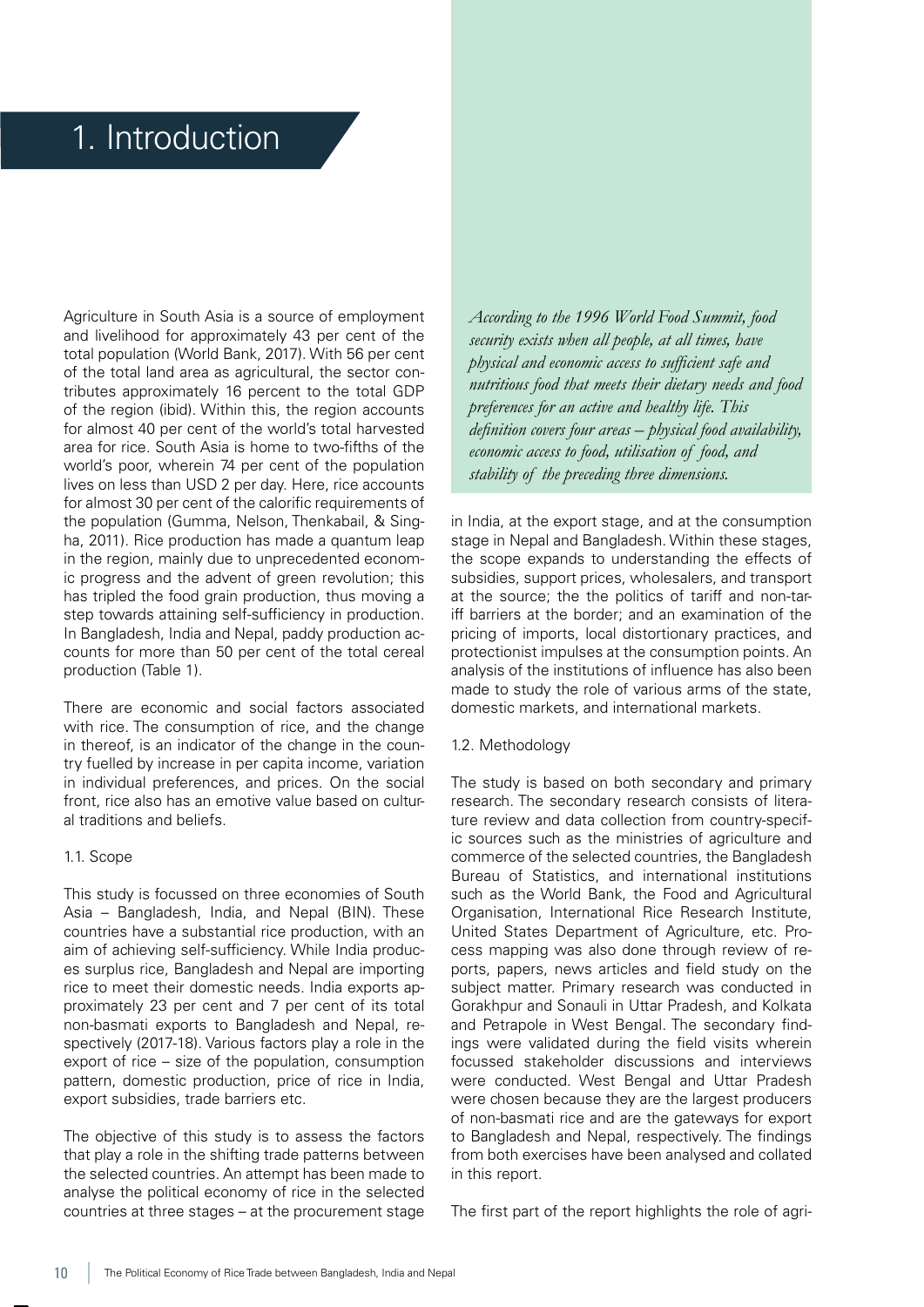|                                                                      | Table 1: Trend of Agricultural, Cereal and Paddy Production in Bangladesh, India and Nepal |        |        |        |  |  |
|----------------------------------------------------------------------|--------------------------------------------------------------------------------------------|--------|--------|--------|--|--|
| Parameter/<br>Country                                                | 1987                                                                                       | 1997   | 2007   | 2017   |  |  |
| (A) Total Agricultural Production (MT)                               |                                                                                            |        |        |        |  |  |
| Bangladesh                                                           | 38.18                                                                                      | 44.79  | 65.37  | 81.56  |  |  |
| India                                                                | 474.58                                                                                     | 700.54 | 898.88 | 990.92 |  |  |
| Nepal                                                                | 7.60                                                                                       | 11.83  | 16.25  | 22.8   |  |  |
| (B) Total Cereal Production (MT)                                     |                                                                                            |        |        |        |  |  |
| Bangladesh                                                           | 24.33                                                                                      | 29.67  | 44.84  | 53.33  |  |  |
| India                                                                | 156.11                                                                                     | 223.23 | 260.49 | 313.61 |  |  |
| Nepal                                                                | 4.76                                                                                       | 6.35   | 7.34   | 9.76   |  |  |
| (C) Total Paddy Production (MT)                                      |                                                                                            |        |        |        |  |  |
| Bangladesh                                                           | 23.12                                                                                      | 28.15  | 43.18  | 48.98  |  |  |
| India                                                                | 85.34                                                                                      | 123.70 | 144.57 | 168.50 |  |  |
| Nepal                                                                | 2.98                                                                                       | 3.64   | 3.68   | 5.23   |  |  |
| (D) Cereal Production as a Percentage of Agricultural Production (%) |                                                                                            |        |        |        |  |  |
| Bangladesh                                                           | 64                                                                                         | 66     | 69     | 65     |  |  |
| India                                                                | 33                                                                                         | 32     | 29     | 32     |  |  |
| Nepal                                                                | 63                                                                                         | 54     | 45     | 43     |  |  |
| (E) Paddy Production as a Percentage of Cereal Production (%)        |                                                                                            |        |        |        |  |  |
| Bangladesh                                                           | 95                                                                                         | 95     | 96     | 92     |  |  |
| India                                                                | 55                                                                                         | 55     | 55     | 54     |  |  |
| Nepal                                                                | 63                                                                                         | 57     | 50     | 54     |  |  |
| (F) Paddy Production as a Percentage of Agricultural Production (%)  |                                                                                            |        |        |        |  |  |
| Bangladesh                                                           | 61                                                                                         | 63     | 66     | 60     |  |  |
| India                                                                | 18                                                                                         | 18     | 16     | 17     |  |  |
| Nepal                                                                | 39                                                                                         | 31     | 23     | 23     |  |  |
| Source: FAOSTAT                                                      |                                                                                            |        |        |        |  |  |

culture as a significant driver of the economy in BIN and the importance of rice within this system. The area of production and irrigation, at the macro level, has been analysed. The second part of the report delves in to the trend in production and consumption of rice to highlight the import dependency and self-sufficiency of the BIN economies. This builds a case for the need of rice trade within the region. The last part of the report highlights the process of rice trade – from procurement to trade (export and import) – analysing the role played by institutions in the same, and the rice trade policy of the selected countries.

#### 1.3. Limitations

Studying the political economy of rice is an exhaustive and a long drawn exercise. While the study has made an attempt to capture all the factors that affect rice trade and food security between Bangladesh, India, and Nepal, a study of this nature would require deeper analysis into the production and procurement factors. The field work for this report has been conducted only in India. Furthermore, while many trade points exist between India-Nepal and India-Bangladesh, the two highest trading route for rice between the selected countries, Petrapole inWest Bengal and Sonauli in Uttar Pradesh, have been covered in this study.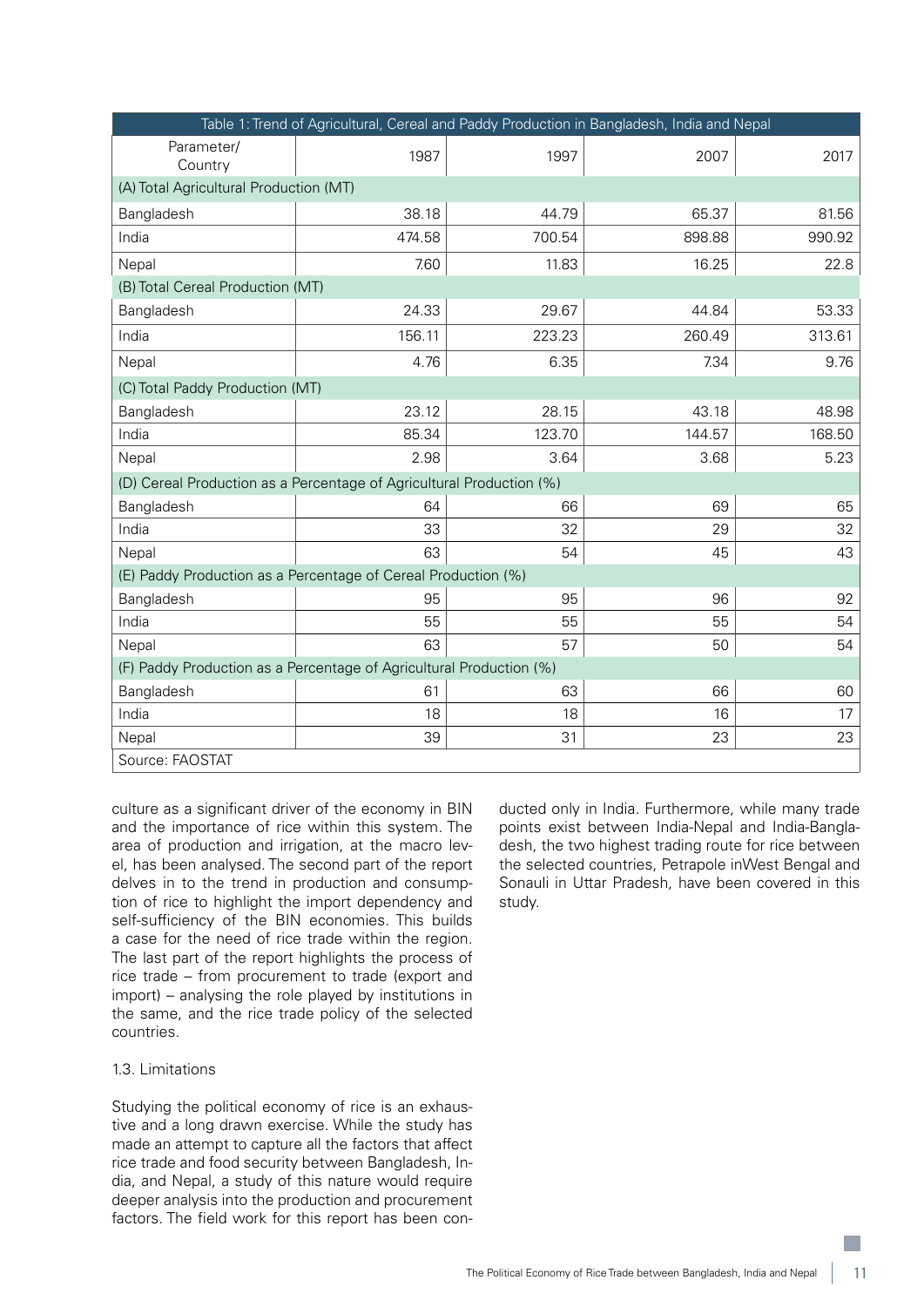# 2. Overview of the Economy and Agriculture in Bangladesh, India and Nepal

#### 2.1. Agriculture in GDP

In South Asia as a whole, and particularly in Bangladesh, India, Nepal, agriculture forms a significant part of the GDP. The sector has implications on the overall economic growth of the country, with backward and forward linkages in other sectors (Shekhar & Bhatt, 2012) such as manufacturing, trade, etc. Employment and the value added per worker in agriculture continues to be substantial, in spite of a declining trend in the last three decades (Table 2). In Bangladesh and Nepal, rice contributes more than 5 per cent to the GDP. In India, the share of rice in the GDP is low, however, the country is one of the largest exporters of rice in the world. Three decades earlier, the value added per worker in agriculture $\omega$ was closer to the GDP per capita, reflecting better performance of agriculture in the overall economy.

#### 2.2. Land Use Statistics

Conventionally, the growth in area under agriculture translated to a growth in crop production. However, with economic liberalisation and technological revolution, the sectoral contribution of agriculture in the economy has changed significantly. The economies that were once largely dependent on agriculture have shown growth in area of services, manufacturing, etc. Technology transfer and advent of highyield variety crops has led to changes in the production volumes whilst the total area required for production has remained constant. From Figure (1), it can be seen that over the last three decades, the share of agricultural land vis-à-vis the total land area has not undergone any significant change.

Furthermore, the percentage of area under irrigation from the total agricultural area also remains stagnant, reflecting marginal growth in the overall public investment on providing irrigation (Figure 2). In the specific case of paddy production, the selected BIN economies show a similar trend. In Bangladesh, the total area under paddy has undergone marginal change, and the total irrigated area for paddy remains low, between 47 – 48 per cent (Figure 3). Most of the paddy areas are irrigated by shallow tubewells (Bangladesh Bureau of Statistics, 2017). The use of taditional methods of irrigation, such as

| Table 2: Economy and Agriculture in Bangladesh, India and Nepal |                       |                                                        |                                     |                                                                     |                                            |                        |  |
|-----------------------------------------------------------------|-----------------------|--------------------------------------------------------|-------------------------------------|---------------------------------------------------------------------|--------------------------------------------|------------------------|--|
|                                                                 | E<br>B<br>С<br>D<br>A |                                                        |                                     |                                                                     |                                            |                        |  |
| Country                                                         | Year                  | Agriculture,<br>value added<br>as a % of<br><b>GDP</b> | Employment<br>in Agriculture<br>(%) | Agricultural<br>value added<br>per worker<br>(constant 2010<br>USD) | GDP per cap-<br>ita (constant<br>2010 USD) | Rice as a %<br>of GDP* |  |
| Bangladesh                                                      | 1997                  | 23.24                                                  | 65.16                               | 408.58                                                              | 466.77                                     | 14.64                  |  |
|                                                                 | 2007                  | 17.81                                                  | 48.46                               | 653.75                                                              | 666.40                                     | 9.44                   |  |
|                                                                 | 2017                  | 13.41                                                  | 39.06                               | 990.66                                                              | 1,093.05                                   | 10.06                  |  |
| India                                                           | 1997                  | 24.63                                                  | 61.28                               | 860.83                                                              | 670.61                                     | 4.43                   |  |
|                                                                 | 2007                  | 17.33                                                  | 53.68                               | 1,098.54                                                            | 1,130.09                                   | 2.77                   |  |
|                                                                 | 2017                  | 15.45                                                  | 42.74                               | 1,672.01                                                            | 1,963.55                                   | 2.63                   |  |
| Nepal                                                           | 1997                  | 38.78                                                  | 79.63                               | 408.86                                                              | 426.17                                     | 12.02                  |  |
|                                                                 | 2007                  | 31.16                                                  | 75.53                               | 477.29                                                              | 525.08                                     | 7.17                   |  |
|                                                                 | 2017                  | 27.03                                                  | 71.74                               | 549.06                                                              | 728.40                                     | 6.22                   |  |

\*Calculated from table 1(F) and table 2(A) | Source: World Bank and BRIEF's calculations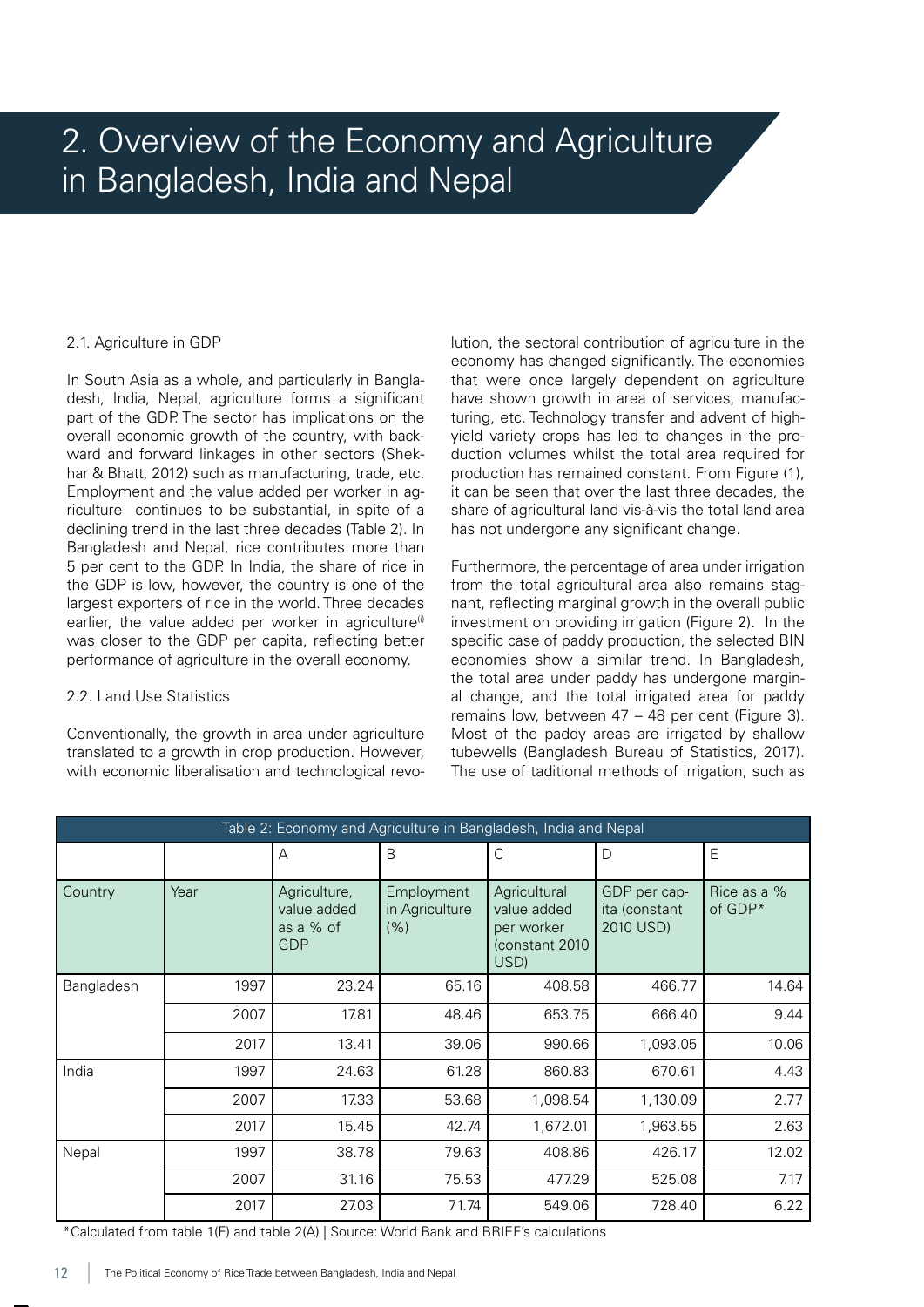canals, has been declining over the last decade ( 4 percent in 2015-16). This trend shows a significant shift towards reliance on the the public supply of irrigation. In India, the total area under paddy as well as the total area under foodgrains has reached a threshold, wherein the land use pattern has not undergone any change but the paddy area under irrigation has been increasing by approximately 2 per cent every two years. Similarly, in Nepal, the total area under food grains and the total paddy production area have been hovering at the same level. However, for the same area of paddy, the area of land dependent on irrigation has grown in the last few years from 52 percent to 70 per cent. Rest of the area remains rainfed.

Figure 1: Area under agriculture vis-a-vis total land area (%)



Figure 2: Agricultural land under irrigation (%)



Source: World Bank

Note: Data has been provided for the earliest and the latest years available with the World Bank for each of the selected countries



Figure 4: India: Paddy Statistics

Source: Directorate of Economics and Statistics, Ministry of Agriculture, India

Figure 3: Bangladesh: Paddy Statistics



Source: Bangladesh Bureau of Statistics

Figure 5: Nepal: Paddy Statistics

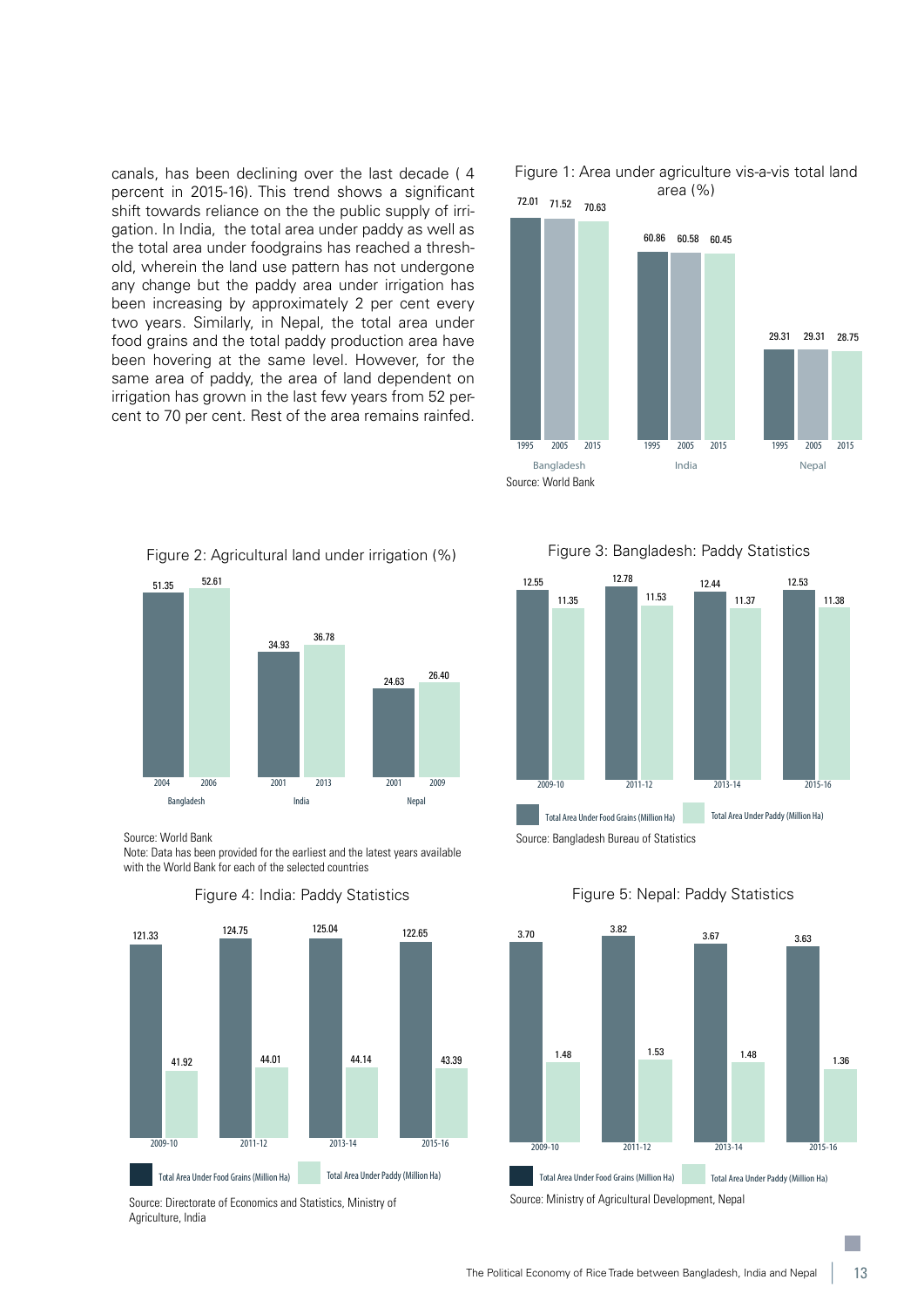# 3. Production, Import and Consumption of Rice in Bangladesh, India and Nepal

As discussed in Chapter 1, rice provides approximately 30 per cent of the calorific requirement to the population in South Asia. In this section, an analysis of the demand-supply scenario in the BIN economies has been conducted in order to gauge the present status of per capita rice availability and identify future prospects for trade vis-à-vis self-sufficiency in meeting the domestic demand.

#### 3.1. Bangladesh

Bangladesh is a major rice producing economy, wherein ricep is the staple food of approximately 135 million people and provides employment to approximately 39 per cent of the populace (Bangladesh Rice

Knowledge Bank). The per capita consumption of rice in Bangladesh is one of the highest in the subcontinent (table 3). Paddy is harvested in three seasons in Bangladesh – Aman (Aug-Sep), Aus (Oct – Jan) and Boro (May-June). Boro paddy has the highest yield, and the Aman paddy has the lowest yield. While the area under paddy production has only marginally increased in the last decade (2007 – 2017), the production has increased by approximately 9 million tonnes. In table 3, it can also be seen that the growth rate of production does not correspond to the growth rate of per capita consumption. As a result, Bangladesh has the potential to export surplus rice. However, even though the country is adequately self-sufficient in rice (table 3), data analysis from last decade sug-

| Table 3: Area, Production, Yield and Per Capita Consumption of Rice in Bangladesh |                   |                            |                     |                                                       |                                     |                                     |                                      |  |
|-----------------------------------------------------------------------------------|-------------------|----------------------------|---------------------|-------------------------------------------------------|-------------------------------------|-------------------------------------|--------------------------------------|--|
| Year                                                                              | Area ('000<br>Ha) | Production<br>('000 tonne) | Yield<br>(tonne/ha) | Per Capita<br>Consumption<br>(milled rice)<br>(kg/yr) | Total<br>Import<br>(000)<br>tonnes) | Total<br>Export<br>(000)<br>tonnes) | Self<br>Sufficiency<br>Ratio(ii) (%) |  |
| 1987                                                                              | 10,320.00         | 23,120.00                  | 22,399              | 155.27                                                | 259.68                              | 0.00                                | 89.90                                |  |
| 1997                                                                              | 10.260.00         | 28,150.00                  | 27,431              | 148.56                                                | 178.87                              | 0.05                                | 94.03                                |  |
| 2007                                                                              | 10,575.00         | 43,181.00                  | 40,833              | 174.21                                                | 616.00                              | 19.00                               | 98.64                                |  |
| 2008                                                                              | 11,279.00         | 46,742.00                  | 41,441              | 169.41                                                | 838.00                              | 8.00                                | 98.26                                |  |
| 2009                                                                              | 11,353.53         | 48,144.00                  | 42,404              | 171.11                                                | 43.00                               | 5.00                                | 99.92                                |  |
| 2010                                                                              | 11,529.00         | 50,061.20                  | 42,404              | 176.07                                                | 68.00                               | 4.00                                | 98.67                                |  |
| 2011                                                                              | 11,528.00         | 50,627.00                  | 43,917              | 174.27                                                | 1,310.00                            | 1.00                                | 97.48                                |  |
| 2012                                                                              | 11,423.00         | 50,497.00                  | 44,206              | 173.13                                                | 39.000                              | 1.00                                | 99.92                                |  |
| 2013                                                                              | 11,372.00         | 51,534.00                  | 45,317              | 172.79                                                | 260.00                              | 1.00                                | 99.50                                |  |
| 2014                                                                              | 11,319.00         | 52,325.62                  | 46,226              |                                                       | 889.20                              | 4.99                                | 85.54                                |  |
| 2015                                                                              | 11,371.78         | 51,278.40                  | 45,093              |                                                       | 1,077.56                            | 3.57                                | 82.68                                |  |
| 2016                                                                              | 11,385.95         | 52,590.00                  | 46,188              |                                                       | 38.27                               | 5.99                                | 99.39                                |  |
| 2017                                                                              | 11,270.00         | 48,980.00                  | 43,453              |                                                       |                                     |                                     |                                      |  |

Source: FAOSTAT, Food and Agricultural Organisation | Self Sufficiency Ratio: This measures the dependency on rice from domestic production. The formula is: Production x 100/(Production + Import – Export)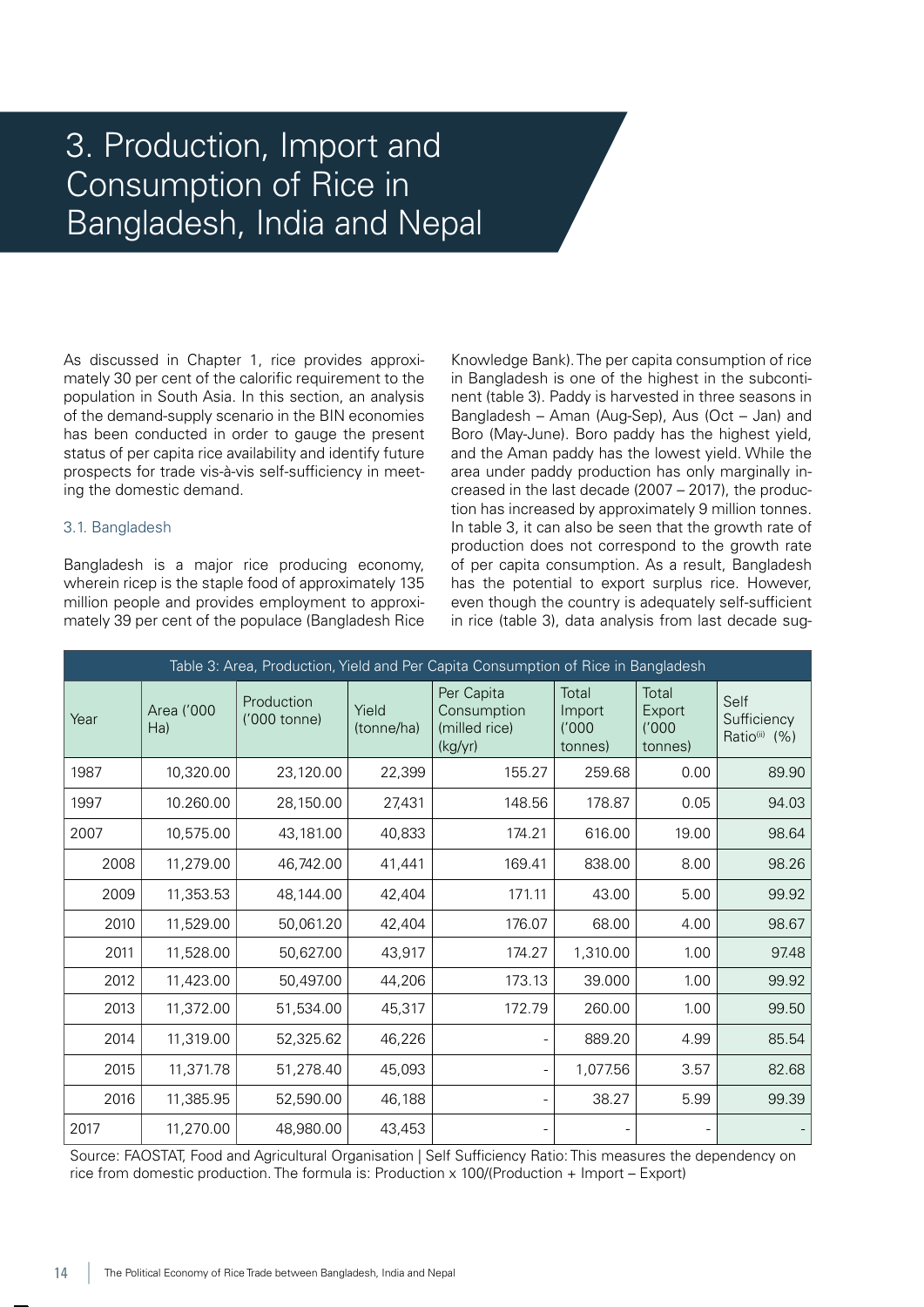gests that in the year 2014 and 2015, the production in Bangladesh has suffered from instability due to external shocks created by floods and other man-made factors. Further, in 2017-18, Bangladesh had been a major rice buyer, importing 2.04 million tonnes (table 12), the highest in the last three decades, after repeated floods washed away huge amounts of crops (The Daily Star, 2018). However, data also suggests that Bangladesh's rice imports from India are dependent on its need because of availability of significant local production that can cater to the consumption needs of its population. As a result, the rice import tariff of Bangladesh also varies – it is lower during times of need, and high during sufficient production. This situation has created a huge competition in West Bengal for trade with Bangladesh.

#### 3.2. India

In India, two varieties of rice are grown – the long grain, aromatic rice known as 'basmati' and the short-grain rice known as 'non-basmati'. There are 29 notified varieties of basmati in India and more than 1000 varieties of non-basmati rice. Basmati finds its origins in the Himalayan foothills of Uttar Pradesh, Bihar and Terai Nepal (Balasubramaniam, 2002), whereas non-basmati rice is cultivated across the country. In the northern part of India, rice is grown during

May-November, whereas in eastern and southern parts of India, owing to the favourable climate, rice is grown throughout the year.

In the last decade (2007-2017), the area under rice cultivation in India has not undergone any major change, ranging between 41.92 million hectares to 45.54 million hectares. However, in terms of production, there has been an increase in paddy production at an average CAGR of 1.65 percent - India's production of rice in 2007 was 144.57 MT, which increased to 168.50 MT in 2017 (table 4). While rice is grown in almost all states in the country, the major rice producing states of India in 2015-16 were West Bengal (15.82 MT), Uttar Pradesh (12.5 MT), Punjab (11.82 MT), Tamil Nadu (7.93) and Andhra Pradesh (7.49 MT). In the last five years, West Bengal has been the leading producer of rice, preceded by Andhra Pradesh prior to 2010. As seen in table 4, with a self-sufficiency ratio above 100 per cent, India's rice production is adequate to meet its domestic demand as well as keep a significant surplus for export.

In the total production area, the agricultural land holdings size is very small. According to the Agricultural Census 2010-11, most of the farmers in the country produce food grains on landholding of average 0.39 Ha. The landholding size has remained constant

| Table 4: Area, Production, Yield and Per Capita Consumption of Rice in India |                   |                            |                     |                                                       |                                      |                                    |                                  |
|------------------------------------------------------------------------------|-------------------|----------------------------|---------------------|-------------------------------------------------------|--------------------------------------|------------------------------------|----------------------------------|
| Year                                                                         | Area ('000<br>Ha) | Production<br>('000 tonne) | Yield<br>(tonne/ha) | Per Capita<br>Consumption<br>(milled rice)<br>(kg/yr) | <b>Total Import</b><br>('000 tonnes) | Total Ex-<br>port ('000<br>tonnes) | Self<br>Sufficiency<br>Ratio (%) |
| 1987                                                                         | 38,806.00         | 85,338.70                  | 21,991              | 71.61                                                 | 5.27                                 | 388.68                             | 100.45                           |
| 1997                                                                         | 43,469.80         | 123,700.00                 | 28,457              | 74.20                                                 | .05                                  | 2,388.78                           | 101.97                           |
| 2007                                                                         | 43,910.00         | 144,570.00                 | 32,924              | 71.20                                                 | 0.15                                 | 6,449.00                           | 104.67                           |
| 2008                                                                         | 45,537.40         | 148,036.00                 | 32,509              | 72.24                                                 | 0.09                                 | 2,484.25                           | 101.71                           |
| 2009                                                                         | 41,918.30         | 135,672.99                 | 32,366              | 71.69                                                 | 0.07                                 | 2,148.00                           | 101.61                           |
| 2010                                                                         | 42,862.40         | 143,963.00                 | 33,587              | 72.10                                                 | 0.10                                 | 2,225.35                           | 101.57                           |
| 2011                                                                         | 44,010.00         | 157,900.00                 | 35,878              | 70.82                                                 | 1.09                                 | 5,004.28                           | 103.27                           |
| 2012                                                                         | 42,754.00         | 157,800.00                 | 36,909              | 70.30                                                 | 0.54                                 | 10,470.31                          | 107.11                           |
| 2013                                                                         | 44,135.95         | 159,200.00                 | 36,070              | 69.49                                                 | 1.32                                 | 11,300.10                          | 107.64                           |
| 2014                                                                         | 44,110.00         | 157,200.00                 | 35,638              |                                                       | 1.73                                 | 11,092.73                          | 107.59                           |
| 2015                                                                         | 43,390.00         | 156,540.00                 | 36,077              |                                                       | 1.31                                 | 10,953.47                          | 107.52                           |
| 2016                                                                         | 43,190.00         | 163,700.00                 | 37,902              | $\overline{a}$                                        | 0.99                                 | 9,869.28                           | 106.41                           |
| 2017                                                                         | 43,789.00         | 168,500.00                 | 38,480              |                                                       |                                      |                                    |                                  |

Source: FAOSTAT, Food and Agricultural Organisation | Self Sufficiency Ratio: This measures the dependency on rice from domestic production. The formula is: Production x 100/(Production + Import – Export)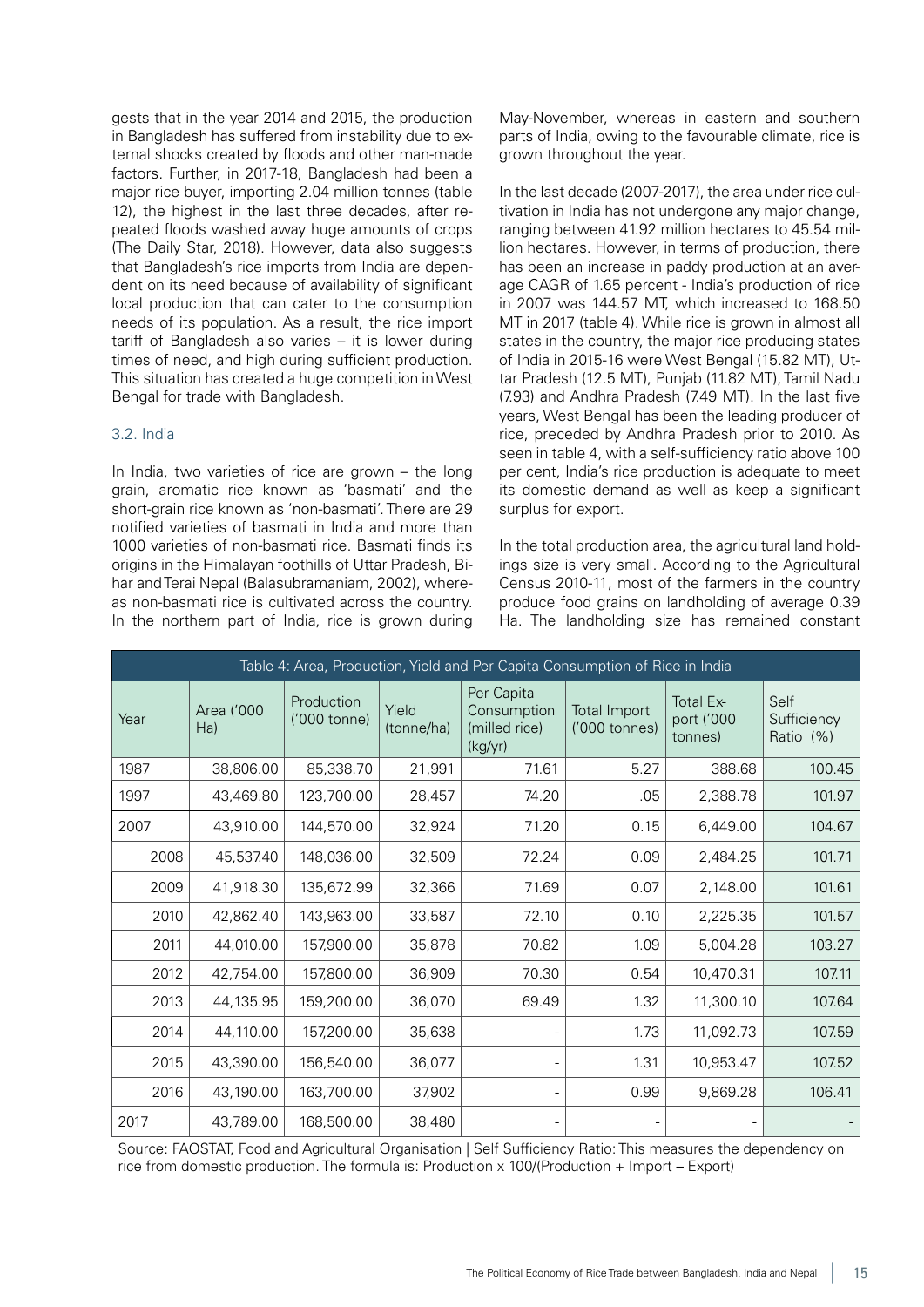| Table 5: All India Consumption of Rice between 2004-05 and 2011-12 |         |                                            |       |                                                   |       |  |
|--------------------------------------------------------------------|---------|--------------------------------------------|-------|---------------------------------------------------|-------|--|
|                                                                    |         | Per capita qty (kg) consumed in 30<br>days |       | Percentage of hhs consuming in a<br>30 day period |       |  |
|                                                                    |         | Rural                                      | Urban | Rural                                             | Urban |  |
| Rice PDS                                                           | 2004-05 | 0.84                                       | 0.53  | 24.4                                              | 13.1  |  |
|                                                                    | 2009-10 | 1.41                                       | 0.81  | 39.1                                              | 20.5  |  |
|                                                                    | 2011-12 | 1.67                                       | 0.88  | 45.9                                              | 23.3  |  |
| Rice: Other<br>Sources                                             | 2004-05 | 5.54                                       | 4.18  | 85.3                                              | 89.1  |  |
|                                                                    | 2009-10 | 4.59                                       | 3.71  | 84.7                                              | 87.4  |  |
|                                                                    | 2011-12 | 4.31                                       | 3.61  | 84.6                                              | 87.7  |  |

Source: National Sample Survey 68th Round, Ministry of Statistics and Programme Implementation Exclusive of rice products | hhs - Households

for the last decade, however, the number of small holdings as a percentage the overall holdings has increased from 62.9 per cent in 2000-01 to 67.1 per cent in 2010-11. Only 0.7 per cent of the landholdings in India have an average size of 17.38 Ha. As a result of the large number of small and marginal holdings, different farmers have different farming and irrigation practices on their land that leads to a difference in the quality of crops harvested. In case of paddy, this leads to a difference in the out-turn ratio (OTR) of rice from paddy.

Rice is an important part of food security in India. Food security does not simply imply availability of food grains, rather is also determined by the purchasing power of the individuals with respect to the demand. Data on per capita consumption of rice in India shows that rice consumption through the Public Distribution System (PDS) is increasing in the rural areas but decreasing in the urban areas (Table 5). However, rice consumption through other sources has been decreasing. Despite this, rice still forms a substantial part of the total cereal consumption in India. In the 68th NSSO Consumer Expenditure Survey, it was revealed that of the total monthly per capita cereal

consumption, rice forms 53.30 per cent of it in rural areas and 48.38 per cent in urban areas (2011-12).

#### 3.3. Nepal

In Nepal, rice is cultivated in approximately 1.55 million hectares (2017), which is about 46 per cent of the total land cultivated (Mishra, Pudel, & Mishra, 2016). However, the domestic production is not adequate to meet the consumer demand in Nepal. As seen in table 6, the rice production of Nepal is only able to meet 88.89 per cent of the demand, a figure that has been declining over the last three decades. India features in Nepal's top 4 countries of import for rice. Despite Indian rice being more expensive than local rice, Nepal has been importing huge quantities of non-basmati rice from India. Of late, Nepal has also increased import of basmati rise from India. One of the potential reasons for this is rise in the average household income of Nepal (the GNI per capita has increased from USD 540 in 2010 to USD 730 in 2016), and hence preference for better quality of rice. Given that Nepal's rice production has shown a sluggish growth in the last decade (Table 6), its dependency on India's rice to meet domestic demands remains intact.

| Table 6: Area, Production, Yield and Per Capita Consumption of Rice in Nepal |                   |                                 |                     |                                                        |                                      |                                     |                                   |
|------------------------------------------------------------------------------|-------------------|---------------------------------|---------------------|--------------------------------------------------------|--------------------------------------|-------------------------------------|-----------------------------------|
| Year                                                                         | Area ('000<br>Ha) | Production<br>$(000 \t{tonne})$ | Yield<br>(tonne/ha) | Per Capita<br>Consumption<br>(milled rice) (kg/<br>yr) | Total<br>Import<br>(1000)<br>tonnes) | Total<br>Export<br>(000)<br>tonnes) | Self-<br>Sufficiency<br>Ratio (%) |
| 1987                                                                         | 1,423.29          | 2,981.78                        | 20,950              | 96.57                                                  | 31.31                                | 2.27                                | 99.04                             |
| 1997                                                                         | 1,506.34          | 3,640.86                        | 24,170              | 91.66                                                  | 29.50                                | $\Omega$                            | 99.20                             |
| 2007                                                                         | 1,439.53          | 3,680.84                        | 25,570              | 86.55                                                  | 226.26                               | $\Omega$                            | 94.21                             |
| 2008                                                                         | 1,549.26          | 4,299.26                        | 27,750              | 82.59                                                  | 92.40                                | $\Omega$                            | 97.90                             |
| 2009                                                                         | 1,555.94          | 4,523.69                        | 29,074              | 86.99                                                  | 102.95                               | 2.02                                | 97.82                             |
| 2010                                                                         | 1,481.29          | 4,023.82                        | 27,164              | 87.39                                                  | 98.16                                | 0.36                                | 97.63                             |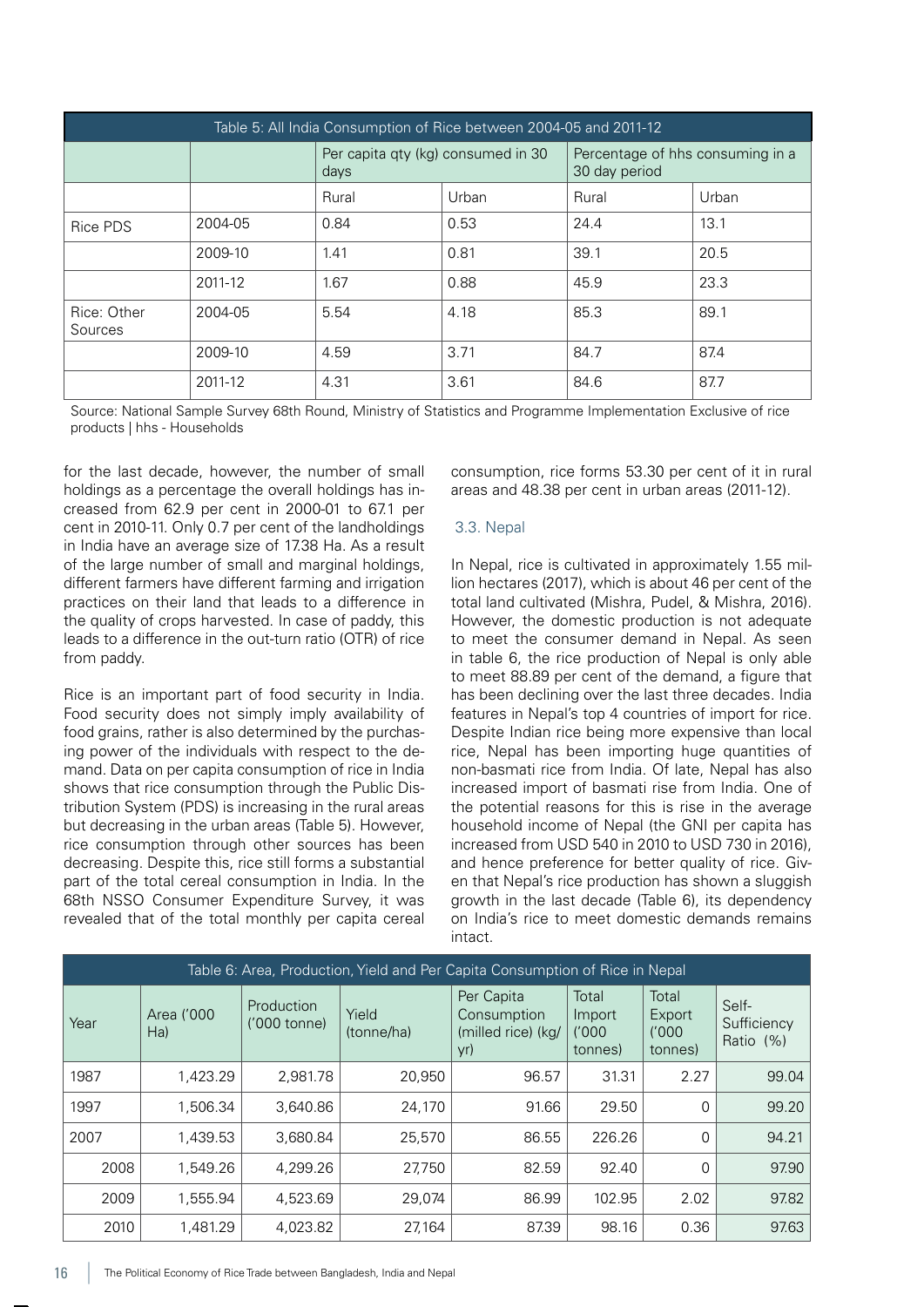| 2011 | 1,496.48 | 4,460.28 | 29,805 | 86.73                    | 161.10 | 0.30                         | 96.52 |
|------|----------|----------|--------|--------------------------|--------|------------------------------|-------|
| 2012 | 1,531.49 | 5,072.24 | 33,120 | 88.11                    | 367.31 | 0.27                         | 93.25 |
| 2013 | 1,420.57 | 4,504.50 | 31,709 | 87.75                    | 325.47 | 0.17                         | 93.26 |
| 2014 | 1,486.95 | 5,047.05 | 33,942 | $\overline{\phantom{0}}$ | 526.52 | 0                            | 90.55 |
| 2015 | 1,425.35 | 4,788.61 | 33,596 | -                        | 531.99 | 0                            | 90.00 |
| 2016 | 1,362.91 | 4,299.08 | 31,543 | -                        | 537.70 | 0.24                         | 88.89 |
| 2017 | 1,552.47 | 5,230.33 | 33,690 |                          | -      | $\qquad \qquad \blacksquare$ |       |

Source: FAOSTAT, Food and Agricultural Organisation | Self Sufficiency Ratio: This measures the dependency on rice from domestic production. The formula is: Production x 100/(Production + Import – Export)

 $\mathbb{R}^n$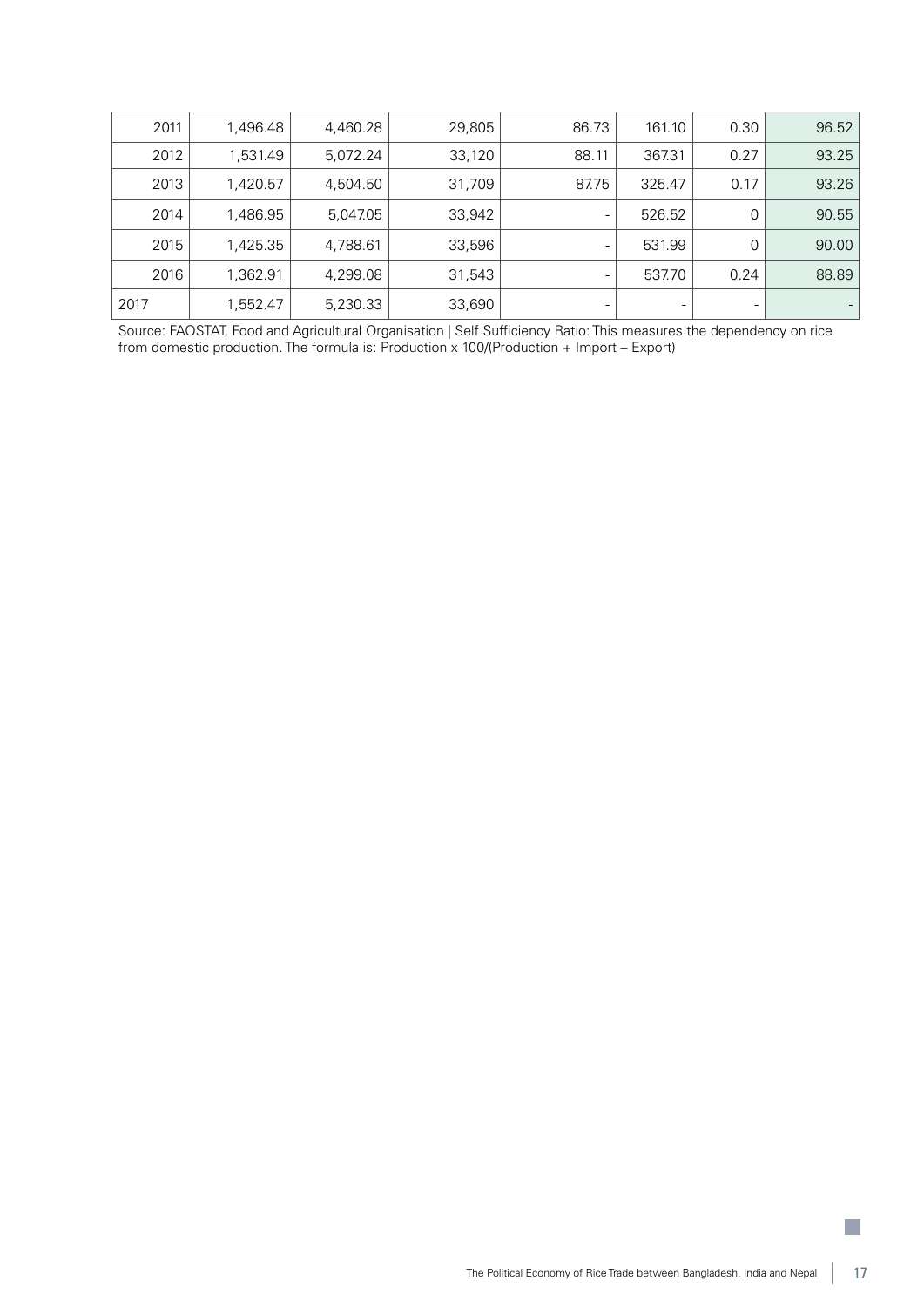# 4. Paddy Procurement, Marketing System, Trade and Policy Implications

The path followed for achieving food security in the BIN economies is broadly similar – based on public distribution of food grains, minimum support price, and protected, yet flexible import tariff. This chapter takes in to account the role of food subsidies, the process of procurement, marketing and trade of rice. The field study for the same has been conducted in Gorakhpur and Sonauli in Uttar Pradesh, and Kolkata and Petrapole in West Bengal. These markets are important for the traders exporting rice to Nepal and Bangladesh.

#### 4.1. Food Subsidies in India and their Impact on Trade

Two types of food subsidies are provided in India – the distribution of food grains through PDS and minimum support price to the farmers. Both subsidies have evolved over time in order to maintain food security in India.

#### 4.1.1. Public Distribution System (PDS)

An important aspect of food security in India is the food subsidy provided in the form of Public Distribution System (PDS) and the Targeted Public Distribution System (TPDS) (Table 7). The Food Corporation of India (FCI) procures the food grains for the TPDS, at a minimum support price for the producers. The rice procured for TPDS is distributed through a network of 5.27 lakh fair price shops in India.

In the past, many instances of leakages from the TPDS system have been reported and studies have been conducted to measure the loss, estimating the amount to be around 40-50 per cent of the total food grain procured ( Drèze & Khera, 2015). Much of this 'leaked' rice from the TPDS finds its way in the open market or is exported to neighbouring states such as Nepal and Bangladesh at much lower prices, both through proper and informal channels. This has led to development of an unfair competition in trade and paved way for distrust from the importers as the gap between the price of 'leaked rice' and export becomes higher.

In 2017-18, initiatives have been taken to check the

diversion of food grains from the FCI storage sites. The Government of India (GoI) is implementing endto-end computerisation of TPDS operations on a cost co-sharing basis with the states and UTs. Under this, approximately 2.84 lakh fair price shops have been equipped with electronic Point of Sale (ePOS) devices for authentication of beneficiaries and electronic record keeping of transactions (Department of Food and Public Distribution, 2018).

|               | Table 7: Evolution of the PDS              |                                                                                                                                                                                                                                                          |  |  |  |
|---------------|--------------------------------------------|----------------------------------------------------------------------------------------------------------------------------------------------------------------------------------------------------------------------------------------------------------|--|--|--|
| Year          | Category                                   | Features                                                                                                                                                                                                                                                 |  |  |  |
| 1947-<br>1992 | Public Distri-<br>bution Sys-<br>tem (PDS) | Entitlement scheme for<br>all consumers without any<br>specific target                                                                                                                                                                                   |  |  |  |
| June,<br>1992 | Revamped<br><b>PDS</b>                     | To improve the reach of<br>PDS in hilly, remote and<br>other inaccessible area<br>with a substantial poor<br>population                                                                                                                                  |  |  |  |
| June,<br>1997 | Targeted<br><b>PDS</b>                     | Launched with a specific<br>focus on the poor; 72<br>lakh tonnes of food grains<br>marked for 6 crore poor<br>families annually; while<br>BPL families are priori-<br>ties, the programme also<br>extends to APL families at<br>relatively higher rates. |  |  |  |

4.1.2. Minimum Support Price (MSP)

MSP is the price at which the government procures/ purchases the food grains from the farmers for the central or state pool. The Cabinet Committee on Economic Affairs (CCEA), Government of India, determines the MSP, based on the recommendations of the Commission for Agricultural Cost and Prices (CACP). For calculation of the MSP, the CACP takes into account factors such as cost of production, changes in the input prices, input-output price parity, trends in market prices, demand and supply, effect on industrial cost structure, effect on general price level, international price situation, parity between prices paid and prices received by the farmers, and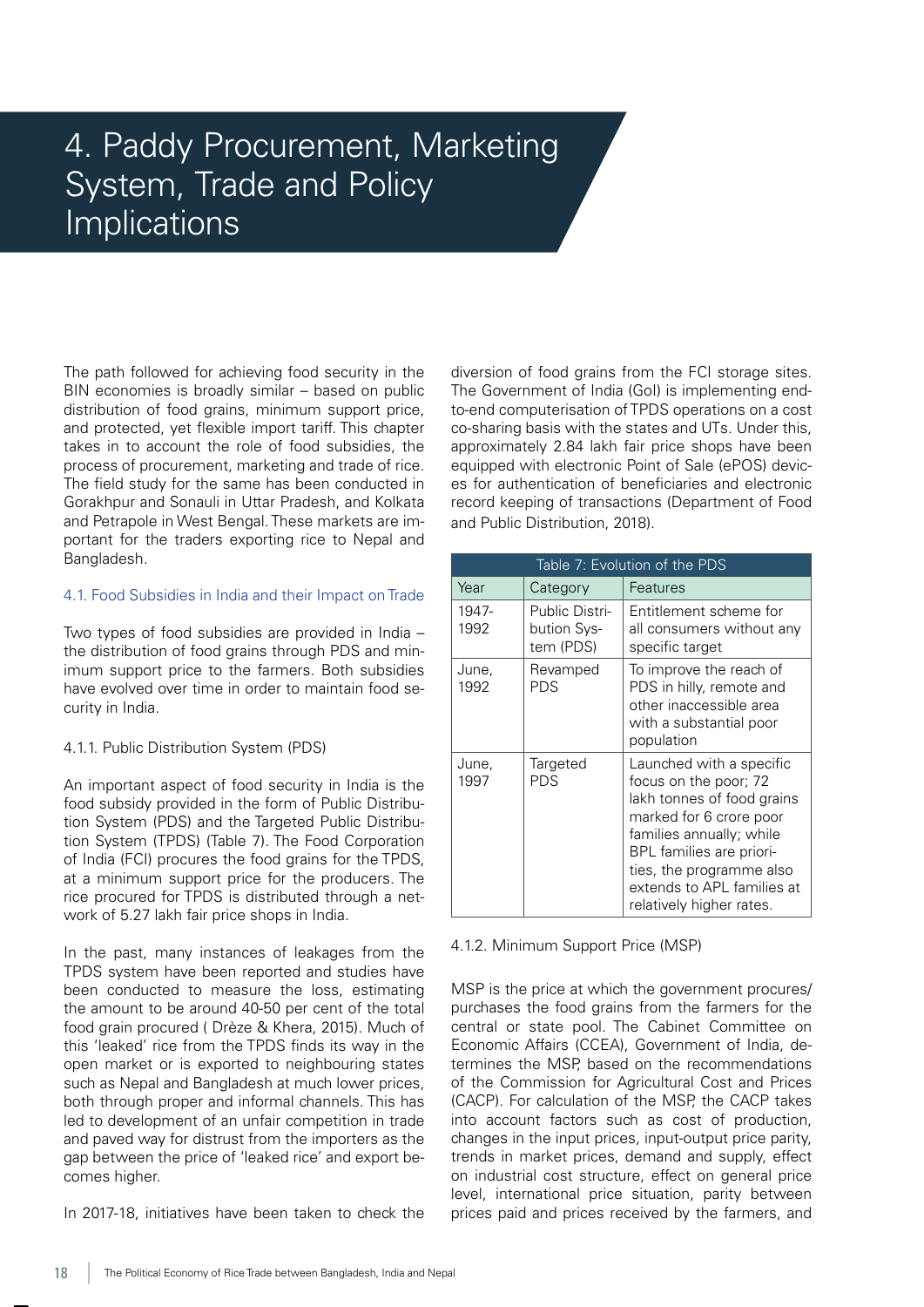effect on issue prices, and implications for subsidy.

In case of paddy, the MSP is applicable only on the non-basmati variety. The type of MSP levied is dependent upon the quality of paddy – Common and Grade 'A'. Over the last decade, the MSP of Common grade paddy has risen at a CAGR of 8.54 per cent and that of Grade 'A' paddy has increased at a CAGR of 8.31 per cent. The annual change in the MSP has been at par with the annual change in the cost of production (Table 8).

On one hand, the price support policy has backed the farmers from the influence of the market price crash on their production, and on the other hand, it has discouraged the farmers from crop diversification as

| Table 8: Cost of Production, MSP of Paddy, and price in the Mandi |                                         |                                      |                                                               |                                                                               |                                                                                  |  |  |
|-------------------------------------------------------------------|-----------------------------------------|--------------------------------------|---------------------------------------------------------------|-------------------------------------------------------------------------------|----------------------------------------------------------------------------------|--|--|
|                                                                   |                                         | <b>MSP</b>                           |                                                               | Price in Mandi                                                                |                                                                                  |  |  |
| Year                                                              | Common<br>Paddy<br>(INR per<br>quintal) | Grade 'A' Paddy<br>(INR per quintal) | Cost of<br>production<br>(Input cost)<br>(INR per<br>quintal) | Modal price of<br>Common Paddy<br>in mandi <sup>\$</sup> (INR<br>per quintal) | Modal Price of<br>Grade 'A' Paddy in<br>mandi <sup>\$</sup> (INR per<br>quintal) |  |  |
| 2006-07                                                           | 580<br>$(+$ INR 40<br>bonus)            | 610<br>$(+$ INR 40<br>bonus)         | 594.00*                                                       |                                                                               |                                                                                  |  |  |
| 2007-08                                                           | 645<br>$(+$ INR 100<br>bonus)           | 675<br>(+INR 100 bo-<br>nus)         | 650.77                                                        |                                                                               |                                                                                  |  |  |
| 2008-09                                                           | 850<br>$(+$ INR 50<br>bonus)            | 880<br>$(+$ INR 50<br>bonus)         | 784.45                                                        |                                                                               |                                                                                  |  |  |
| 2009-10                                                           | 950<br>$(+$ INR 50<br>bonus)            | 980<br>$(+$ INR 50<br>bonus)         | 912.71                                                        |                                                                               |                                                                                  |  |  |
| 2010-11                                                           | 1000                                    | 1030                                 | 957.97                                                        |                                                                               | 1129                                                                             |  |  |
| 2011-12                                                           | 1080                                    | 1110                                 | 1038.82                                                       |                                                                               | 1039                                                                             |  |  |
| 2012-13                                                           | 1250                                    | 1280                                 | 1167.21                                                       | 1229                                                                          | 1157                                                                             |  |  |
| 2013-14                                                           | 1310                                    | 1345                                 | 1233.24                                                       | 13971                                                                         | 14682                                                                            |  |  |
| 2014-15                                                           | 1360                                    | 1400                                 | 1335.54                                                       | 1296                                                                          | 1452                                                                             |  |  |
| 2015-16                                                           | 1410                                    | 1450                                 | 1449.69                                                       | 1190                                                                          | 1236                                                                             |  |  |
| 2016-17                                                           | 1470                                    | 1510                                 |                                                               | 1415                                                                          | 1461                                                                             |  |  |
| 2017-18                                                           | 1550                                    | 1590                                 |                                                               | 1592                                                                          | 1555                                                                             |  |  |
| 2018-19                                                           | 1750                                    | 1770                                 |                                                               |                                                                               |                                                                                  |  |  |

Source: Food Corporation of India & Directorate of Economics and Statistics | \*Only 4 states | \$ The mandi analysed for this purpose is the Bardhaman Mandi in West Bengal. It is the largest paddy mandi in India. | 1 Refers to the Swarna Masuri (old) quality of rice, <sup>2</sup> Refers to the modal price of long grained IR-36 | From 2006-2010, data was unavailable for price of paddy in mandi.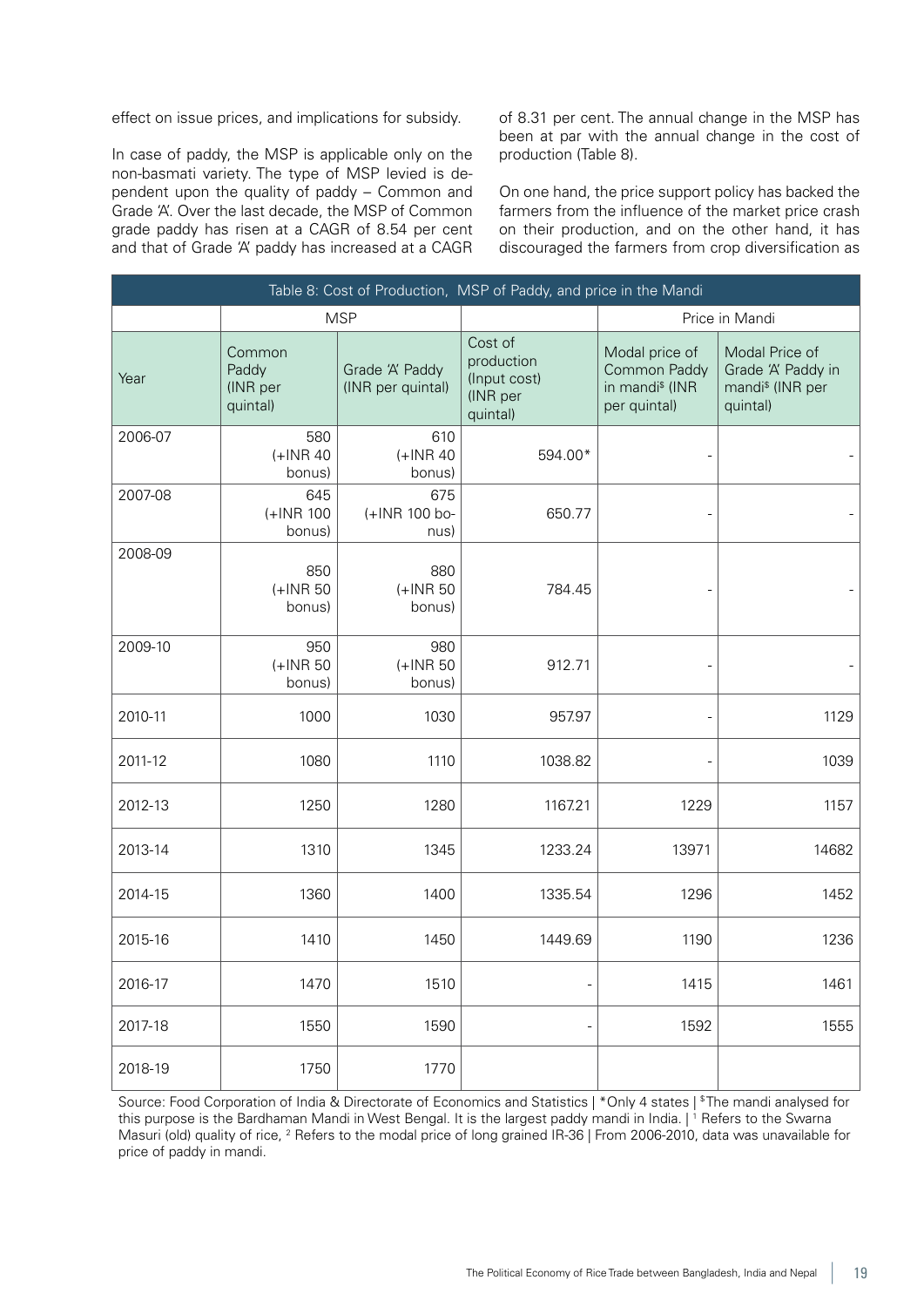the food policy is skewed towards wheat and rice as opposed to other crops like oilseeds and pulses. The rate of increase of MSP for paddy and wheat has been more than that of the other food-grains.

While MSP is incentive price given to the farmer for his produce; in practice, it has been observed to become the maximum price that is being paid to the farmer. This is purportedly due to the dynamics that exist between the agents/consolidators and the procurement centres. As per the agricultural census 2010-11, most farmers have small land holdings, and in turn, smaller quantity of produce. Therefore, a consolidator's role comes in to play wherein he collects the produce from many smaller farmers and sells them at the procurement centres. Nonetheless, the importance of MSP lies in the fact that it acts as a benchmark for the price that a farmer should be getting for his produce. Table 8 indicates the price of common and grade 'A' variety of paddy in mandi as compared to the MSP in the corresponding year. It can be observed that barring 2013-14, the MSP has been higher than the price of paddy in the local mandi. Furthermore, it has also been reported that MSP is being used as a political tool without accounting for its calculation on the actual factors of production. For instance, in the Union Budget 2018, it had been proposed to raise the MSP to 1.5 times the cost of production in a step towards doubling the farmer's income. However, the calculation does not consider the farmer inputs such as the rental value of the land and the interest on own capital invested by the farmer, rather is only calculated on the cost of inputs, interest on borrowed capital and family labour (Hussain, 2018).

#### 4.2. Paddy Procurement, Milling, and Marketing System in India

In the BIN economies, rice is procured and marketed by two entities – government and private – for different purposes, such as for building food stock for the PDS, G2G trade, providing income support to the farmers, export etc. Given that India is the largest supplier of rice to both Bangladesh and Nepal, it is important to study the procurement and marketing mechanism in India that has an impact on export. The price is an important factor here because the consumption in both Bangladesh and Nepal is primarily of the non-basmati rice variety, which is much lower in cost than the basmati variety. This chapter highlights the various modes of procurement in India to include both government and private procurement. The government procurement is important here because it keeps the market prices in check.

#### 4.2.1. Government Procurement

Government procurement is undertaken with the objectives of meeting the requirement of the Targeted

Public Distribution System (TPDS), to ensure remuneration for the farmers, and to maintain stock for food security (Comptroller and Auditor General of India, 2015) at an MSP fixed prior to the sowing season. The government procurement of paddy is done through the Food Corporation of India (FCI), a body formed in 1964 to oversee procurement, movement and storage of food grains. Within this, paddy procurement takes place at three levels: directly through the FCI, through the state government as delegated by the FCI and through the private players in mandis. Figure 6 represents the mechanism of procurement of paddy and milling it into rice for FCI's stocking. FCI also stocks rice with millers, rented warehouses and with the food and supplies department of the state government.

Further, there are two systems operational for procurement of paddy: the mandi system and the non-mandi system. A mandi is an entity of the state government, overseen by a mandi samittee. The largest food grain mandi in India is the Bardhaman/ Burdwan mandi in West Bengal. The mandi samitee works under the state government. For every sale made from the mandi, various charges are applicable– 2 per cent as mandi tax, 2 per cent as rural development fees, 2 per cent as purchase fee, and 1 per cent as agent fees. In states like Uttar Pradesh, there are no mandis for sale and purchase of food grains. In this case, the farmers sell their paddy at the Paddy Procurement Centres (PPC) or the registered cooperative societies authorised by boards such as NAFED, UP Agro, FCI etc. (Figure 6). In government procurement, different levels of interactions take place for procurement  $-$  (i) between the farmers, PPCs, and the co-operative society, and (ii) between the FCI and the millers. A detailed analysis of this relationship is given in Figure 6.

The FCI and the State Government's Food and Supplies Department have registered co-operative societies under them in order to delegate the responsibility of collecting paddy. Within some of the co-operative societies, there are district level PPCs where the farmer takes his produce for selling against the MSP. However, given that most farmers in India have a marginal land holding, and in turn smaller quantity of produce, the selling at PPCs is done by an agent/consolidator who collects paddy from different farmers. It was observed in West Bengal and Uttar Pradesh that, in a number of situations, the agent has provided a loan/pesticides/fertilizers to the farmer during the sowing period of the crop at a certain interest rate. The agent uses the farmer's ID to make sale at the PPCs. The cooperative society gives a receipt in the farmer's name and the MSP is transferred to the farmer's account. The farmer, in turn, pays the agent in cash in order to return the loan amount with interest (figure 7). This working mechanism leaves the farmer in a vulnerable position despite the provision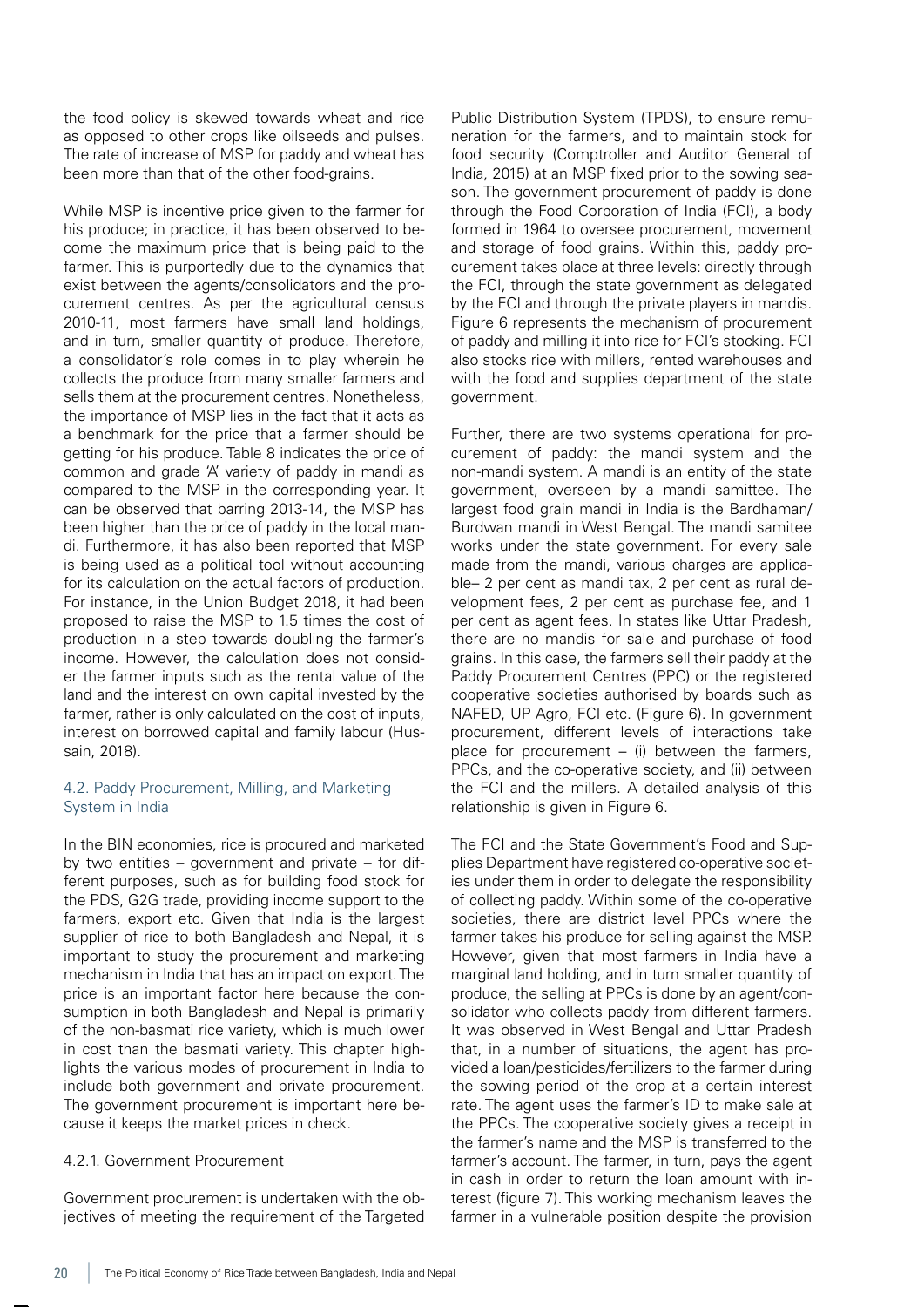

of subsidies and MSP.

(a) Between the FCI and the millers

In the rice supply chain, the miller plays an essential role of milling paddy into rice (figure 8). The miller is registered with the FCI's nominated board such as NAFED, UP Agro, BENFED, WBECSC etc. for carrying out the process known as Custom Rice Milling (CRM). The FCI pays the miller INR 10 per quintal for CRM of raw rice and INR 20 per quintal for CRM of parboiled rice at an Out-turn Ratio (OTR) of 67 per cent. The OTR is the paddy conversion ratio that defines the kilograms of rice that one quintal of paddy

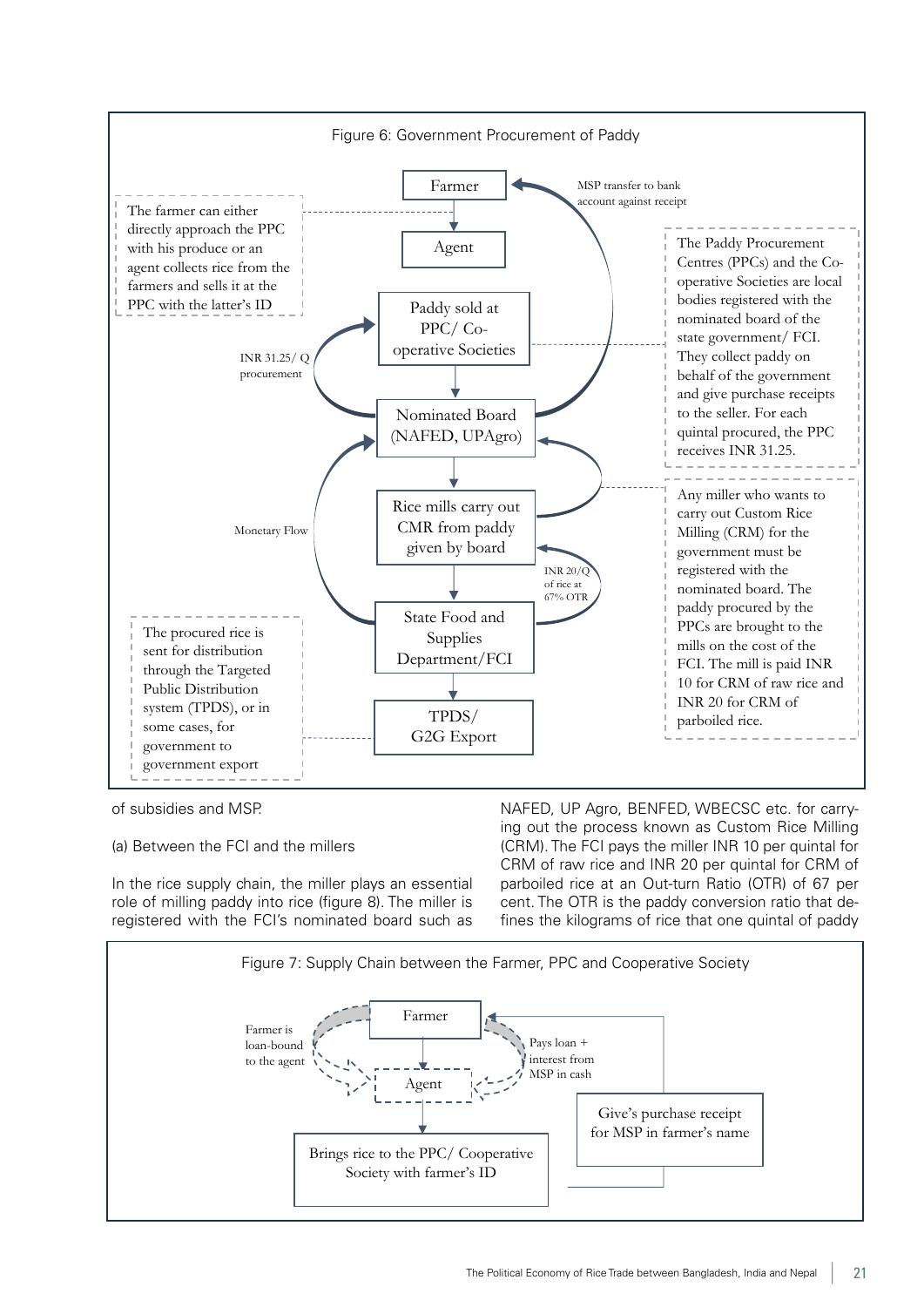

can yield. According to the field interactions with the millers, the actual OTR of paddy received by them through the PPCs is only 62-63 per cent. In this case of shortage of 5 per cent, the FCI deducts INR 25 for every percent shortage, translating to INR 125, per quintal rice from the miller. In order to mitigate this, the millers either privately procure extra paddy from the farmers at much lower rates than the MSP through the agents or deduct this amount from the

farmers or their agents. The FCI's mandated OTR from paddy is 70 per cent, however, they also take into account the damage at 3 per cent and hence, maintain the OTR at 67 per cent.

There are several reasons why the OTR is low  $-$  (i) excessive use of fertilizers by the farmers affects the seed productivity, (ii) the quality of seeds is inferior, (iii) as most farmers have small land holding, they do

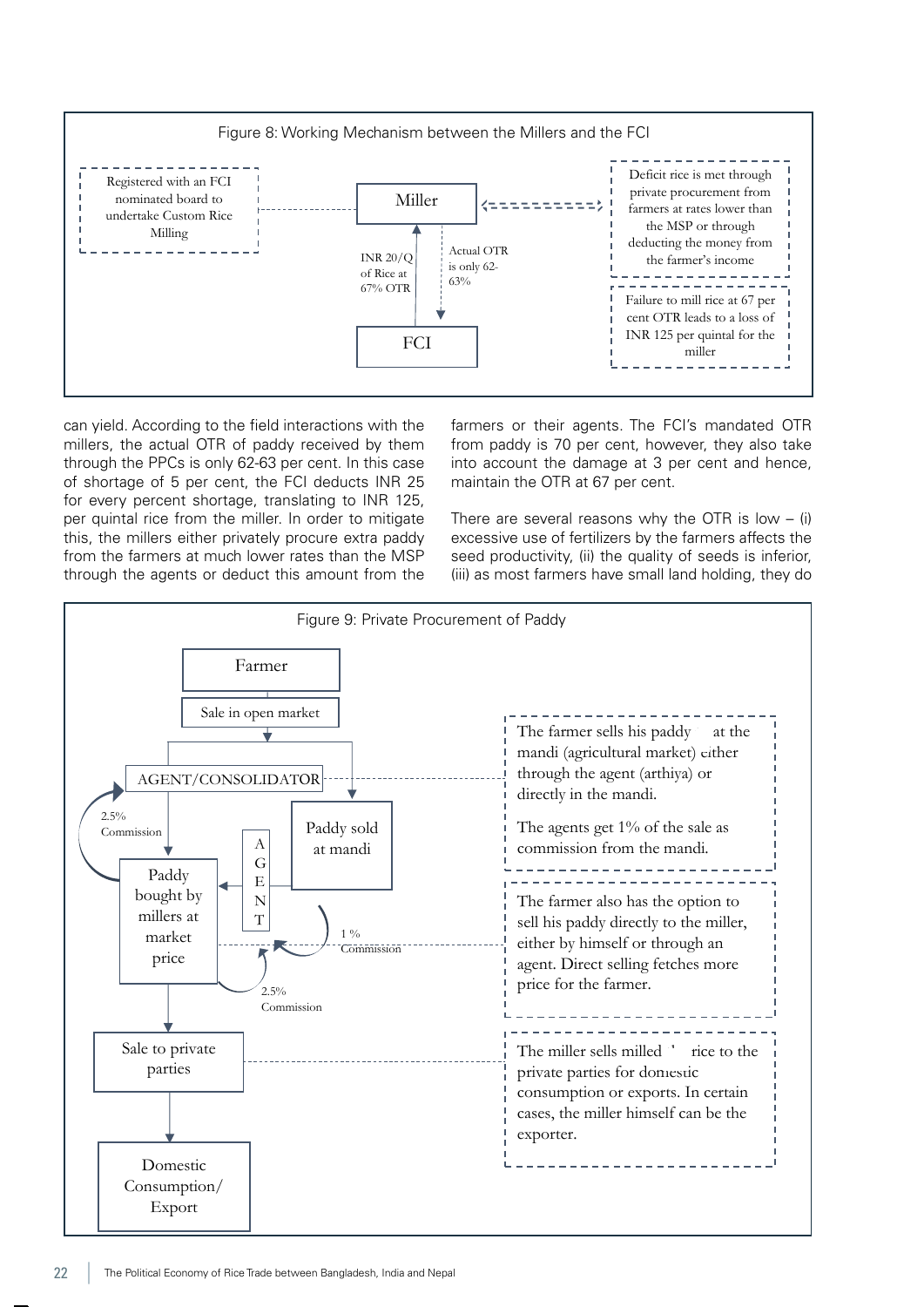

not have a uniform practice of sowing and harvesting, wherein different farmers would sow and harvest during different times in the cycle, resulting in a lower productivity, and (iv) at the mill there are also damages due to equipment (2 per cent) and elevator (2 per cent), taking the actual loss to 7 per cent (including the 3 per cent damages).

#### 4.2.2. Private Procurement and Export

Private procurement of paddy comprises of a larger share of procurement than the government procurement. It is done for domestic sale and export. It is a market-driven procurement – wherein the price of paddy/rice in the market determines the remuneration given to the farmer. Here, the interaction that takes place between the farmer and miller has an effect on the farmer remuneration and on the market price of rice. Furthermore, multiple agents play a key role in the export process,wherein the role of a customs broker is important. The subsequnt section details the interaction between stakeholders.

#### (a) Paddy Procurement by the Millers from the Farmers

There are two ways through which the millers procure paddy for private selling: direct purchase from the farmer, and procurement through an agent. In the former, the miller has the advantage of a higher bargaining power, however, in the latter, the miller does not have to make payment on an immediate basis and gets the benefit of a credit period (usually negotiable, however in a number of reported cases it was fixed at 10 days). Furthermore, the miller finds it more convinient to deal with an agent who in turn has his network of farmers, instead of directly approaching multiple farmers. In such cases, the agents takes 2.5 per cent of the sale as commission from the miller (figure 1).

#### (b) Customs brokers and export

The Customs House Agent (CHA)/ Customs Broker (CBr) plays a major role in sending the goods across the border. From documentation to customs clearance, the CBr oversees the movement of goods from the place of export to the place of import (Figure 11). Particularly in India-Bangladesh and India-Nepal land trade, the CBr plays a major role in managing the dwell time of the trucks at the border by facilitating movement of the trucks. For instance, at the Petrapole-Benapole border between India and Bangladesh, the CBr plays a significant role in facilitating movement of trucks from the mafia parking in Kalitala to the trade gates.

#### 4.3. Rice trade between India-Nepal and India-Bangladesh

India exports rice under two categories: Basmati and Non-basmati. The Basmati variety is sent to the countries in the middle-east such as Saudi Arabia, Iran, UAE and Kuwait. Whereas, the non-basmati variety of rice is exported to countries like Bangladesh, Senegal, Benin and South Africa (Table 9). While India has an open export policy for rice, the import restricted due to surplus domestic production and the need for avoiding price fluctiations in the market.

#### 4.3.1. Export Policy

India allows free export of rice by private parties and privately held stocks. However, the export of rice of seed quality and other rice in husk (paddy) is under the Restricted category vide DGFT's notification no. 23/2015-20 dated 7th October 2015. In November 2018, the GoI has also extended a subsidy of 5 per cent to non-basmati exporters under the Merchan-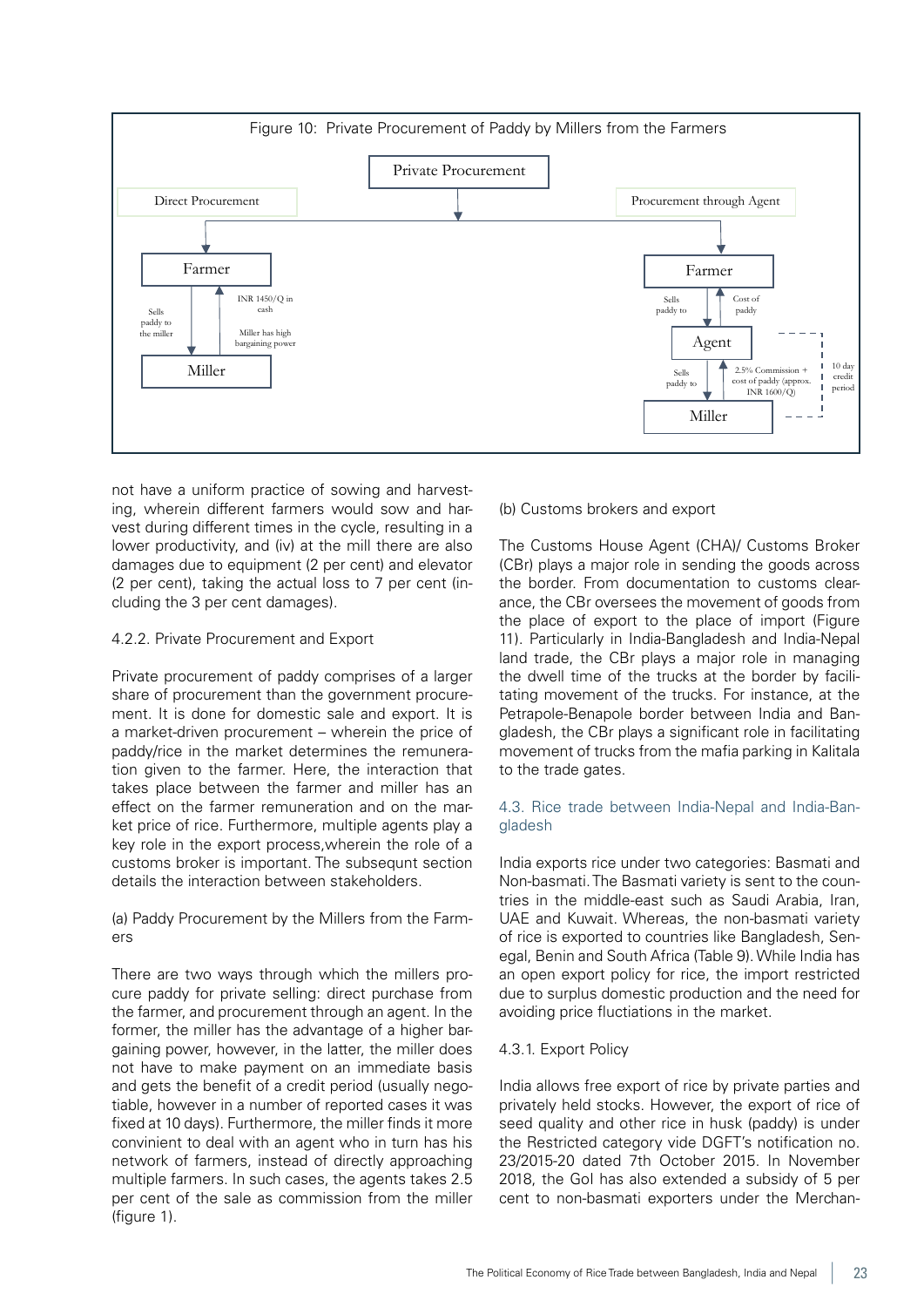| Table 9: Overall Rice Export of India |                               |                                      |                                         |                                              |                                      |                                                        |                             |                   |
|---------------------------------------|-------------------------------|--------------------------------------|-----------------------------------------|----------------------------------------------|--------------------------------------|--------------------------------------------------------|-----------------------------|-------------------|
| A                                     | B                             | $\mathsf C$                          | D                                       | $\mathsf E$                                  | F                                    | G                                                      | $\boldsymbol{\mathsf{H}}$   |                   |
| Year                                  | Basmati<br>Export<br>(USD Mn) | Percent-<br>age of to-<br>tal export | Top<br>countries<br>of B's<br>export    | Non-<br><b>Basmati</b><br>Export<br>(USD Mn) | Percent-<br>age of to-<br>tal export | Top<br>countries<br>of E's<br>export                   | Total<br>Export<br>(USD Mn) | $Y-O-Y$<br>Growth |
| 2008-09                               | 2,071                         | 84.39                                | Saudi<br>Arabia,<br>UAE,<br>Kuwait      | 383                                          | 15.61                                | Bangla-<br>desh, Sier-<br>ra Leone,<br>Madagas-<br>car | 2,454                       | $-19.23$          |
| 2009-10                               | 2,289                         | 96.79                                | Saudi<br>Arabia,<br>Iran, UAE           | 76                                           | 3.21                                 | Saudi<br>Arabia,<br>Maldives,<br>Malaysia              | 2,365                       | $-3.76$           |
| 2010-11                               | 2,494                         | 98.00                                | UAE,<br>Saudi<br>Arabia,<br>Iran        | 51                                           | 2.00                                 | Nepal,<br>South<br>Africa,<br>Maldives                 | 2,545                       | 7.07              |
| 2011-12                               | 3,217                         | 65.12                                | UAE,<br>Saudi<br>Arabia,<br>Iran        | 1,723                                        | 34.88                                | Nigeria,<br>Senegal,<br>Cote<br>D'Ivore                | 4,940                       | 48.48             |
| 2012-13                               | 3,564                         | 57.34                                | Iran,<br>Saudi<br>Arabia,<br><b>UAE</b> | 2,652                                        | 42.66                                | Senegal,<br>Cote<br>D'Ivore,<br>Nigeria                | 6,216                       | 20.53             |
| 2013-14                               | 4,865                         | 62.45                                | Iran,<br>Saudi<br>Arabia,<br><b>UAE</b> | 2,925                                        | 37.55                                | Bangla-<br>desh,<br>Benin,<br>Senegal                  | 7,790                       | 20.21             |
| 2014-15                               | 4,516                         | 57.51                                | Iran, Saudi<br>Arabia,<br><b>UAE</b>    | 3,337                                        | 42.49                                | Bangla-<br>desh,<br>Senegal,<br>Nepal                  | 7,853                       | 0.80              |
| 2015-16                               | 3,478                         | 59.48                                | Saudi<br>Arabia,<br>Iran,<br><b>UAE</b> | 2,369                                        | 40.52                                | Senegal,<br>Nepal,<br>Cote<br>D'Ivore                  | 5,847                       | $-34.31$          |
| 2016-17                               | 3,209                         | 55.96                                | Iran,<br>Saudi<br>Arabia,<br><b>UAE</b> | 2,525                                        | 44.04                                | Senegal,<br>Guinea,<br>Nepal                           | 5,734                       | $-1.97$           |
| 2017-18                               | 4,170                         | 53.42                                | Iran,<br>Saudi<br>Arabia,<br><b>UAE</b> | 3,636                                        | 46.58                                | Bangla-<br>desh,<br>Senegal,<br>Guinea                 | 7,806                       | 0.36              |
| 2018-19<br>(Apr-Nov)                  | 2,684                         | 57.41                                | Iran,<br>Saudi<br>Arabia,<br><b>UAE</b> | 1,986                                        | 42.59                                | Senegal,<br>Cote<br>D'Ivore,<br>Guinea                 | 4,670                       |                   |

Source: DGCI&S,

Ministry of Commerce and Industry, India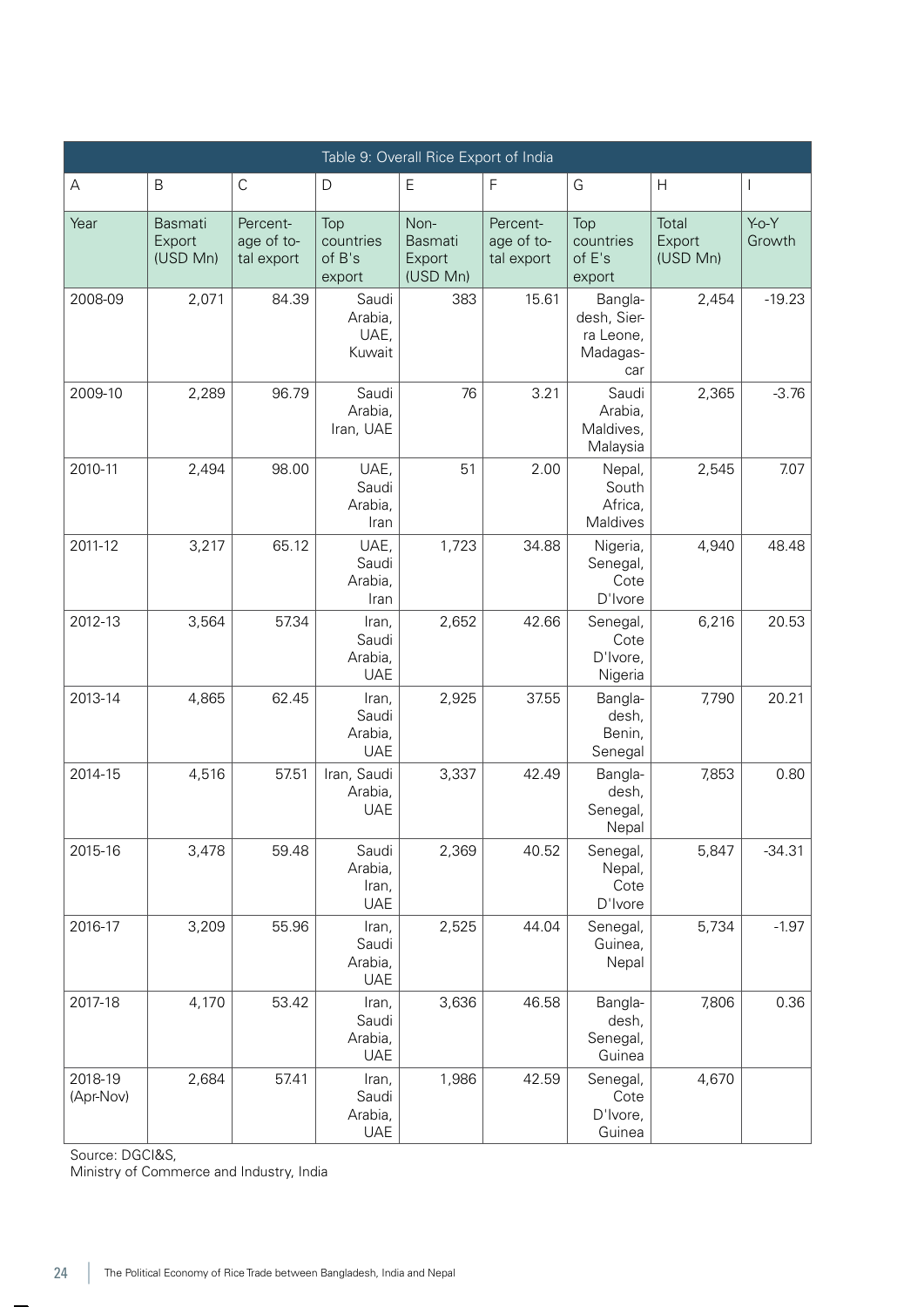| Table 10: Import Duty of Rice in India |                        |                        |            |               |              |  |  |
|----------------------------------------|------------------------|------------------------|------------|---------------|--------------|--|--|
| <b>HS Code</b>                         | Item                   | Policy                 | Bound duty | Standard duty | Applied duty |  |  |
| 1006.10.10                             | Of Seed<br>Quality     | Restricted             | 80         | 80            | 80           |  |  |
| 1006.10.90                             | Other                  | Import                 | 80         | 80            | 80           |  |  |
| 1006.20.00                             | Husked (brown)<br>rice | allowed through<br>FCI | 80         | 80            | 80           |  |  |
| 1006.30.10                             | Rice, Parboiled        |                        | 70         | 70            | 70           |  |  |
| 1006.30.20                             | Basmati Rice           |                        | 70         | 70            | 70           |  |  |
| 1006.30.90                             | Other                  |                        | 70         | 70            | 70           |  |  |
| 1006.40.00                             | Broken rice            |                        | 80         | 80            | 80           |  |  |

Source: DGFT, Department of Revenue, and WTO

dise Exports from India Scheme (MEIS). The scheme will continue till March 2019. Under this, the exporters will get a certificate or scrip for 5 per cent from the DGFT that can be used for trade.

#### 4.3.2. Import Policy

India imports negligible amount of rice. Import of paddy seeds is restricted. Whereas, import of rice for human consumption is permitted through State Trading Enterprises. However, the duty structure of the import is very high, as given in the table below. 4.3.3. India-Nepal Rice Trade

Within the non-basmati rice variety, two varieties of rice are exported from India to Nepal – steam and half steam. These varieties are low in sugar, hence, are in much demand in Nepal. A substantial amount of rice going to Nepal consists of Sambha steam rice. It is hay boiled, and economical. It is available at INR

| Table 11: India's Export of Basmati and Non-basmati rice to Nepal |                    |          |             |            |                                                                |  |  |  |
|-------------------------------------------------------------------|--------------------|----------|-------------|------------|----------------------------------------------------------------|--|--|--|
| Year                                                              | Basmati            |          | Non-Basmati |            | Non-basmati port of<br>highest export (2018-19<br>(Apr - Nov)) |  |  |  |
|                                                                   | <b>Million USD</b> | Tonne    | Million USD | Tonne      |                                                                |  |  |  |
| 2009-10                                                           | 11.13              | 1,365.00 | 6.50        | 20,814.00  |                                                                |  |  |  |
| 2010-11                                                           | 0.76               | 349.00   | 92.65       | 396,586.00 |                                                                |  |  |  |
| 2011-12                                                           | 0.06               | 134.00   | 422.86      | 140,862.00 |                                                                |  |  |  |
| 2012-13                                                           | 0.32               | 349.00   | 106.18      | 396,586.00 |                                                                |  |  |  |
| 2013-14                                                           | 0.55               | 60.00    | 119.80      | 396,153.00 | Nautanwa (Sonauli),                                            |  |  |  |
| 2014-15                                                           | 0.20               | 269.00   | 216.76      | 630,489.00 | Nepalganj, Raxaul                                              |  |  |  |
| 2015-16                                                           | 0.84               | 763.00   | 193.52      | 534,142.00 |                                                                |  |  |  |
| 2016-17                                                           | 1.60               | 2,038.00 | 209.73      | 583,737.00 |                                                                |  |  |  |
| 2017-18                                                           | 2.61               | 2,881.00 | 240.40      | 624,860.00 |                                                                |  |  |  |
| 2018-19 (Apr-<br>Nov)                                             | 2.67               | 2,874.00 | 166.46      | 438,628.00 |                                                                |  |  |  |

Source: DGCI&S, Ministry of Commerce and Industry, India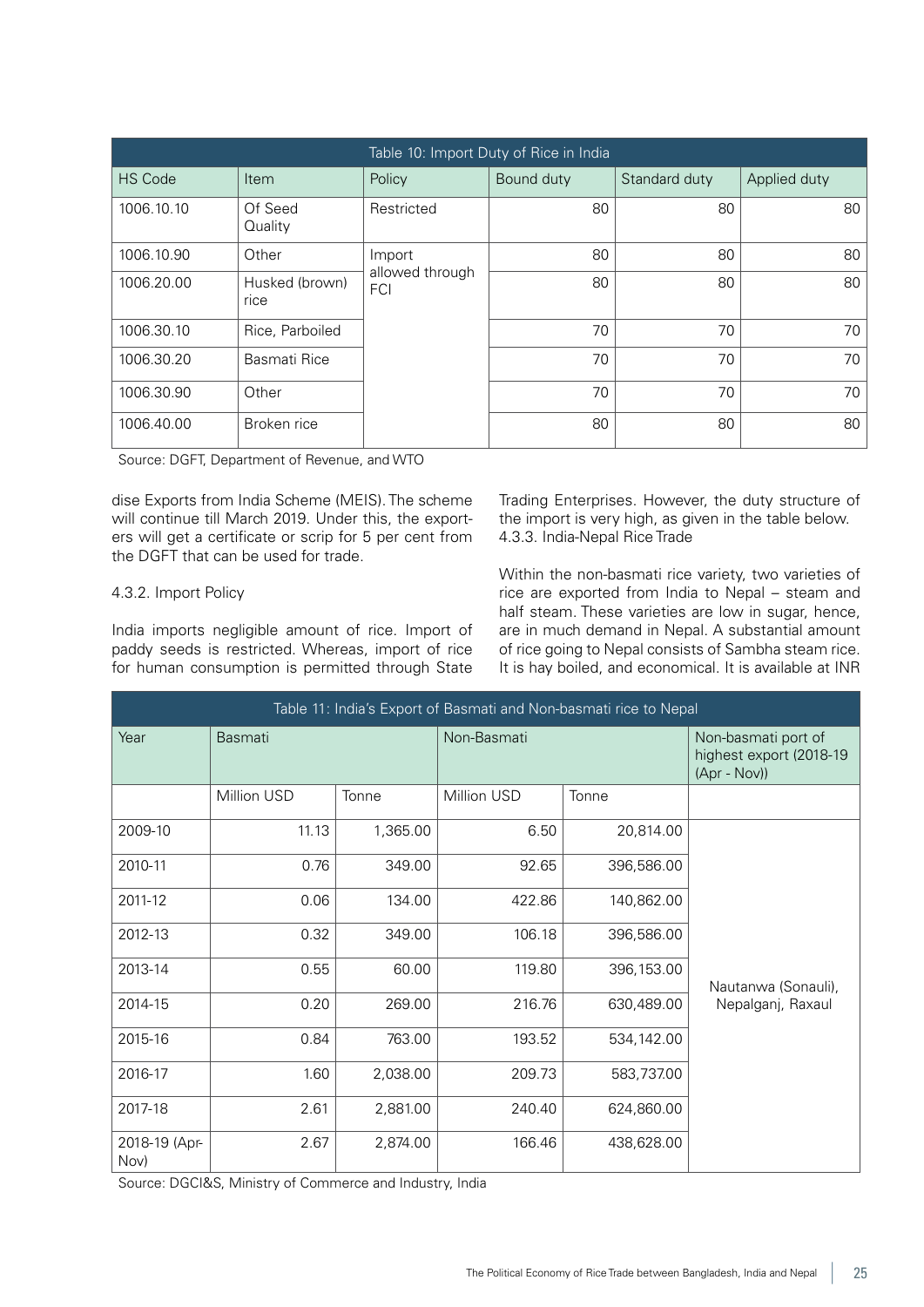

3000-3200 per quintal. During fresh season, the prices go down to INR 2700 – 2800 per quintal. By October, the cost escalates to INR 3500 per quintal. Apart from this, Swarna Masuri variety is also in demand in Nepal.

Formal rice trade takes place through Sonauli, Birganj, Biratnagar and Nepalganj borders. According to the traders and millers, approximately 50 per cent of the rice going to Nepal is form Uttar Pradesh and 30- 40 per cent is from Bihar.

The border between India and Nepal is porous, through which rice is traded both formally and informally. Through the formal means, the highest quantity of rice is exported from Sounauli in Uttar Pradesh (Table 11). There are various payment means while trading with Nepal – Letter of Credit, T.T, and Draft. The documents required include: Declaration Form, LC/ T.T/ Draft, ARE 1 Form, Document of Insurance, Packing List, Bill of Export, Certificate of VAT Registration, Certificate of Registration of firm or company, Certificate of Industry Registration in case of an Industry. Apart from these documents, two additional documents from DGFT are required – a registration certificate and a bill of export for duty free goods. These documents are issued manually in Lucknow. Post completion of documentation, the truck can cross border.

In Nepal, the Indian truck unloads the rice at the godown in Bhansar, following which the empty truck returns to India. At the Sonauli LCS, two challenges are faced by the traders:

*• High waiting period for trucks*: Due to insufficient warehousing facilities on Nepal's side, a truck has to wait 2-3 days in queue in order to be able to cross the border. This waiting period translates to increase in transportation cost and affects the quality of the rice on the trucks.

*• Manual collection of documents issued by DGFT:* As mentioned above, in order to export non-basmati rice to Nepal, two certificates are required – a registration certificate of goods, and a bill of export for duty free goods. These documents are issued physically at the DGFT office in Lucknow and Kolkata. A trader based in Gorakhpur has to travel to Lucknow to procure the documents, which is a cumbersome and time-consuming process. The documentation process should be made electronic.

#### 4.3.4. India-Bangladesh Rice Trade

A large portion of the rice sent to Bangladesh is procured from Borisha (in case of swarna rice), and Bardhaman and Mednapur (in case of minikit rice). In Bangladesh, rice currently goes to Jessore, Khulna, East Dinaspur. Indian non-basmati rice in Bangladesh is sold at TK 50 per kg, whereas as local rice is sold at TK 45 per kg. However, Indian rice is preferred due to its quality. India's major non-basmati export varieties to Bangladesh include, IR-36 parboiled rice, Swarna, Minikit, Ratna and Sela rice. IR36's per tonne FOB for export is USD 420, whereas the FOB(iii) for Swarna ranges between USD 401-412 per tonne.

It is also pertinent to point that Bangladesh's rice imports from India are dependent on its need (mostly due to seasonal natural calamities in the country) because of availability of significant local production. Bangladesh also has a strong lobby of domestic rice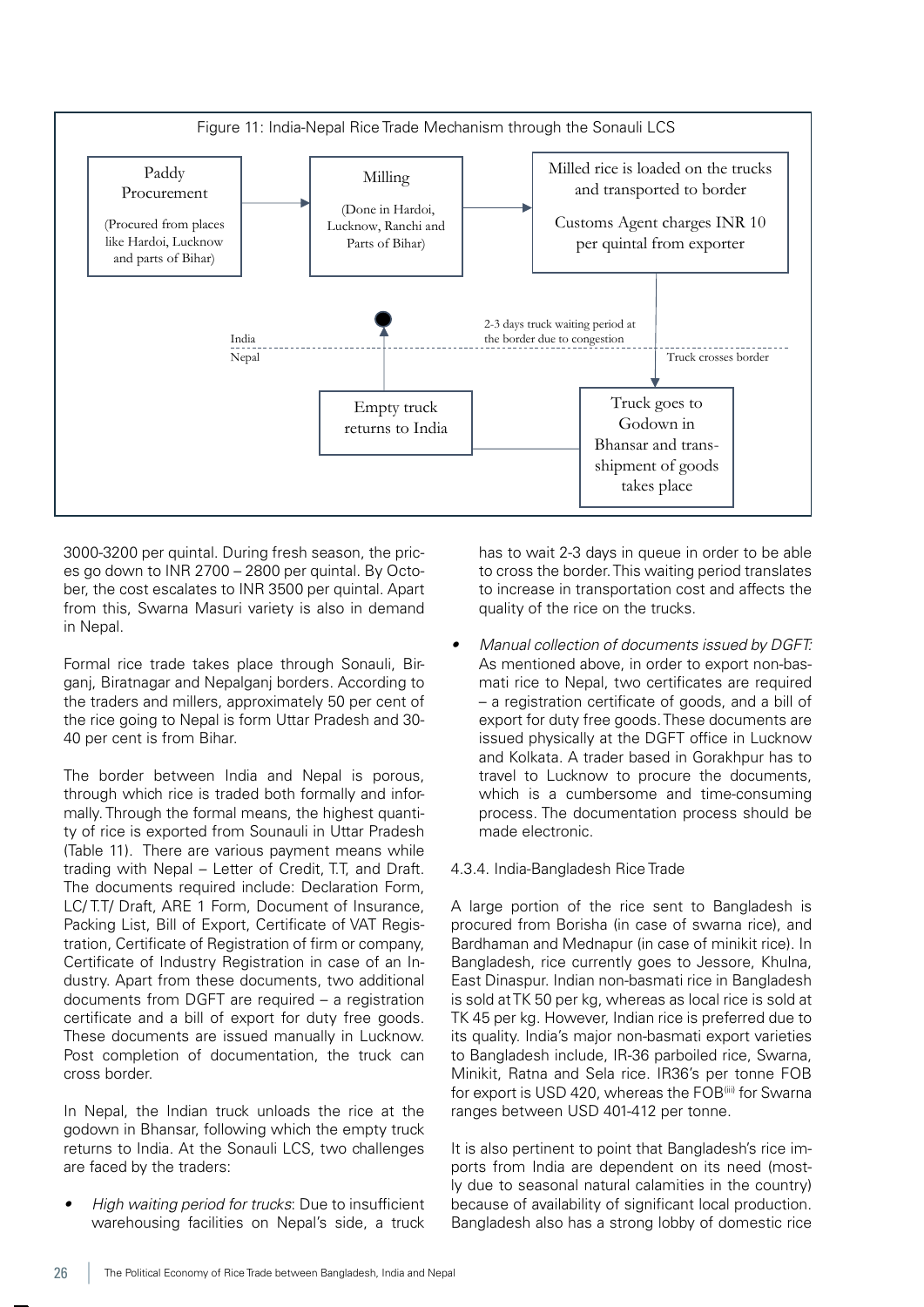producers that plays a role in restricting imports from India. As a result of this, the import duty on rice was increased to 28 per cent in 2016, which was subsequently reduced to 10 per cent. Post the Budget 2018 announcement, the import duty was again raised to 28 per cent. The Government of India then reduced the export price of rice by USD 10 per ton such that the exports remain unaffected.

The Government of Bangladesh is also providing higher subsidy for rice production to local farmers. This is expected to increase local production of rice in Bangladesh and decrease the dependence on India. It has been reported that the Government of Bangladesh has been planning increase in food related subsidies at approximately 20.10 per cent year-on-year to sell rice and wheat at lower prices in the upcoming fiscal year, as it is doing in the current one. Each kg of rice and wheat sells under the government's Open Market Sale programme at Tk15 and Tk17 respectively, while the government's procurement price for rice is Tk 32 per kg.

#### (a) Mode of Transportation

The trade takes place through both rail and road and through the many borders between West Bengal and Bangaldesh – namely, Petrapole-Benapole ICP, Hili, Malda-Rajshai via Madaipur crossing, Chandrabhanga integrated check post and Ghojadanga cossing. One rake has the capacity of carrying 2400-2500 MT in its 42 wagons. Rice is also being sent via the Kolkata Dock Trust and Kandla Port (Basmati) to Chittagong port.

(b) Border Trade through Petrapole- Benapole Integrated Check Post

A significant quantity of India-Bangladesh trade takes place through the Petrapole (India) – Benapole (Bangladesh) border. Petrapole is located 82 Kms from Kolkata, and Benapole is located 231 Kms from Dhaka. Post inauguration of the Integrated Check Post (ICP) at Petrapole in 2016, the border was mandated to be operational 24 hours for trade of goods. India exports heavy volumes of rice through Petrapole (Table 13). Figure 12 represents the movement of paddy from the paddy mandis, till it reaches Benapole. A detailed process and cost analysis is given in the Annexure.

While the border is strategically located for trade, there are a number of non-tariff barriers that affect the export of rice through Petrapole, causing congestion and affecting the quality of goods:

*• Limited working hours*: Although the border is mandated to operate 24 hours, it has been observed that the operations cease at 10pm. The working hours do not correspond with the number of trucks crossing the border, leading to congestion of trucks.

| Table 12: India's Export of Basmati and Non-basmati rice to Bangladesh |                |          |                    |              |                                                                |  |  |  |
|------------------------------------------------------------------------|----------------|----------|--------------------|--------------|----------------------------------------------------------------|--|--|--|
| Year                                                                   | <b>Basmati</b> |          | Non-Basmati        |              | Non-basmati port of<br>highest export (2018-19<br>(Apr - Nov)) |  |  |  |
|                                                                        | Million USD    | Tonnes   | <b>Million USD</b> | Tonnes       |                                                                |  |  |  |
| 2009-10                                                                | 0.39           | 25.00    | 0.26               | 65.00        |                                                                |  |  |  |
| 2010-11                                                                | 2.33           | 190.00   | 24.02              | 5,499.00     |                                                                |  |  |  |
| 2011-12                                                                | 0.82           | 69.00    | 543.71             | 144,704.00   |                                                                |  |  |  |
| 2012-13                                                                | 1.23           | 101.00   | 153.96             | 31,334.00    |                                                                |  |  |  |
| 2013-14                                                                | 6.08           | 502.00   | 250.62             | 660,594.00   | Petrapole Land, Hili                                           |  |  |  |
| 2014-15                                                                | 1.04           | 818.00   | 450.07             | 1,268,343.00 | (West), Kakinada Sea,<br>Ghajandanga (land)                    |  |  |  |
| 2015-16                                                                | 0.88           | 745.00   | 134.10             | 325,050.00   |                                                                |  |  |  |
| 2016-17                                                                | 1.80           | 1,658.00 | 296.71             | 82,689.00    |                                                                |  |  |  |
| 2017-18                                                                | 3.40           | 4,602.00 | 835.39             | 2,037,980.00 |                                                                |  |  |  |
| 2018-19 (Apr-<br>Nov)                                                  | 1.59           | 1,213.00 | 148.50             | 345,068.00   |                                                                |  |  |  |

Source: DGCI&S, Ministry of Commerce and Industry, India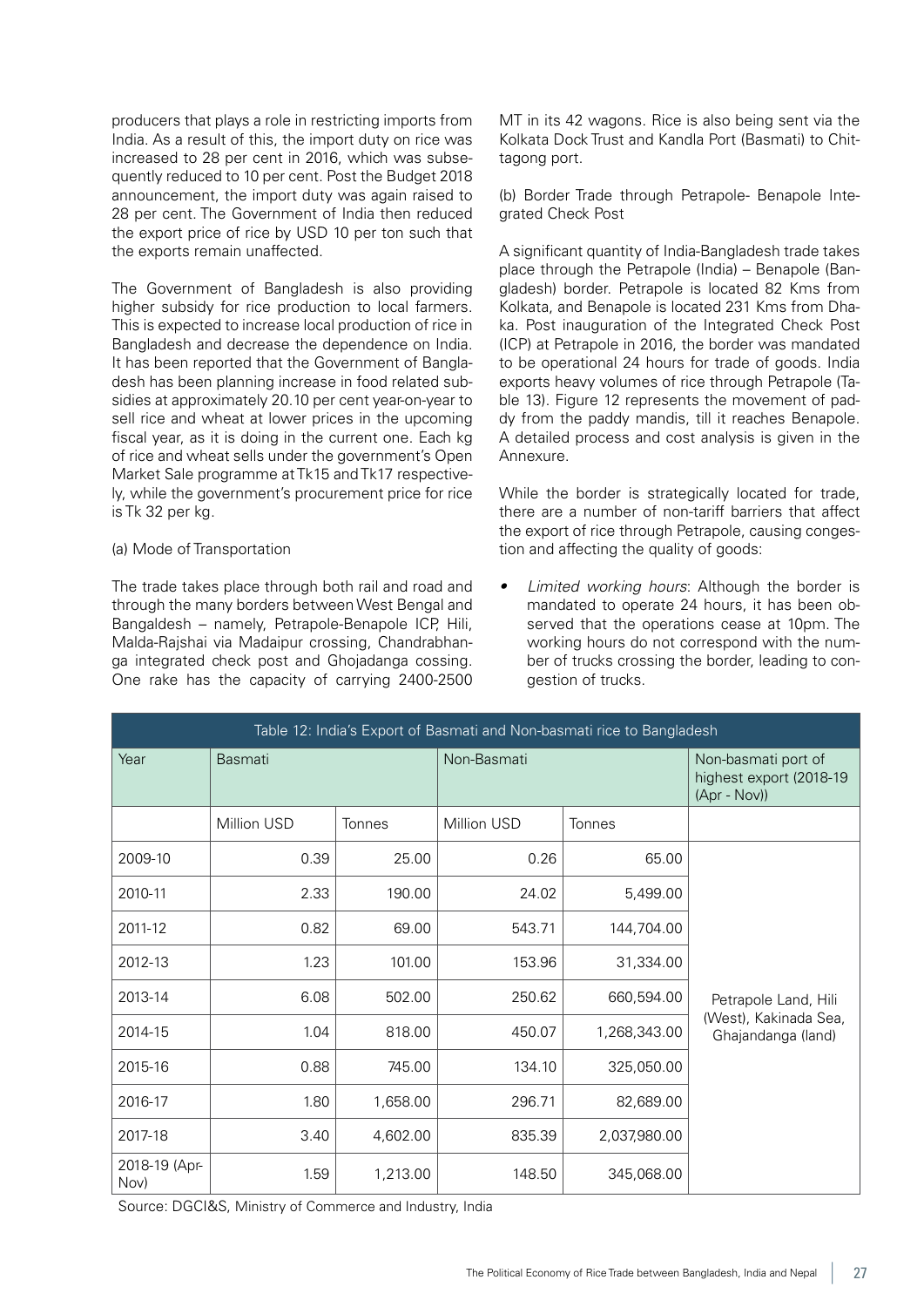| Table 13: Non-basmati Rice Export to Bangladesh through Trade Borders in West Bengal<br>('000 USD) |                   |                            |                     |                                            |                                       |            |  |
|----------------------------------------------------------------------------------------------------|-------------------|----------------------------|---------------------|--------------------------------------------|---------------------------------------|------------|--|
| Year                                                                                               | Petrapole<br>Land | <b>LCS Fulbari</b><br>road | Hili (west)<br>road | Kotwaligate<br>(Mohedipur)<br>road/railway | Chengraband-<br>ha railway<br>station | Ghajadanga |  |
|                                                                                                    | Non-basmati rice  |                            |                     |                                            |                                       |            |  |
| 2010-11                                                                                            | 0.41              | $\overline{a}$             |                     |                                            |                                       |            |  |
| 2011-12                                                                                            | 20.48             | $\overline{a}$             | 0.16                |                                            |                                       |            |  |
| 2012-13                                                                                            | 6.60              | $\overline{a}$             | 7.47                | 0.46                                       |                                       |            |  |
| 2013-14                                                                                            | 51.53             | 9.32                       | 34.70               | 6.01                                       | 0.02                                  |            |  |
| 2014-15                                                                                            | 112.68            | 15.51                      | 75.21               | 22.84                                      |                                       | 275.58     |  |
| 2015-16                                                                                            | 68.11             | 0.85                       | 20.47               | 8.56                                       | 0.02                                  | 35.44      |  |
| 2016-17                                                                                            | 5.21              |                            | 17.10               | 0.96                                       |                                       | 5.70       |  |
| 2017-18                                                                                            | 169.70            | 4.01                       | 260.01              | $\overline{a}$                             | 26.76                                 | 82.97      |  |
| 2018-19<br>(Apr -<br>Nov)                                                                          | 53.03             | 0.03                       | 51.05               |                                            | 0.49                                  | 13.63      |  |

Source: AgriXchange

- *• Restriction in truck movement*: Currently, Bangladesh allows approximetly 500 trucks to enter Benapole via Petrapole per day. Out of the 500, 250 are chasis, and the other 250 trucks are given priority in movement on the basis of perishable cargo, semi-perishable cargo and general cargo. This delays the movement of rice as it is categorised in the general cargo. For instance, out of the 250 trucks, 150 trucks consist of perishable goods such as fresh fruits and vegetables, and approximately 80-90 trucks consist goods of semi-perishable nature. This leaves only 10 general cargo trucks' movement on a given day. As a result, the truck detention time at Petrapole is approximately 15-20 days.
- *• Prevalence of parking mafia at Kalitala parking in Bongaon*: As a result of limited number of working hours, paucity of parking space at the ICP, and prioritisation of truck movement, a parking mafia has become operational at Bongaon wherein any truck going to Petrapole has to stop at the Kalitala parking and trans-ship goods into local trucks. Post this, the truck waits at the parking at a daily charge of INR 250 per truck till its turn is clear for export. While the parking plays a role in easing congestion at the ICP, it has led to escalation of transportation cost for the truck. In normal conditions, the transportation cost per truck is INR 10000-12000 from Kolkata to Pe-

trapole, however, with the presence of the mafia and the waiting period, the cost escalated to approximately INR 30,000 per truck.

- *• Receiving payment from the importers in Bangaldesh has become a matter of contention*: It has been reported in a number of cases that after export of rice to Bangladesh, the buyer generally delays payment. Furthermore, a significant amount of trade with Bangladesh takes place in cash. There are two ways in which this takes place – (a) exchange of cash near the border, or (b) half of the export payment is made in cash at the exporter's office or at a common meeting place and the rest through L/c, leading to undervaluing the rice sent. This practise of cash transaction is prevalent because of the high import duty of rice in Bangladesh. Such practices have resulted in a trust deficit between the traders.
- *• Deterioration in quality of rice due to high waiting period*: The long detention period at Bongaon parking also affects the quality of rice. The moisture content allowed in rice is around 14-15 per cent. However, with the increase in detention, this moisture content increases. When the importer in Bangladesh receives rice of a quality inferior than what was ordered, then he delays the payment or does not give full payment.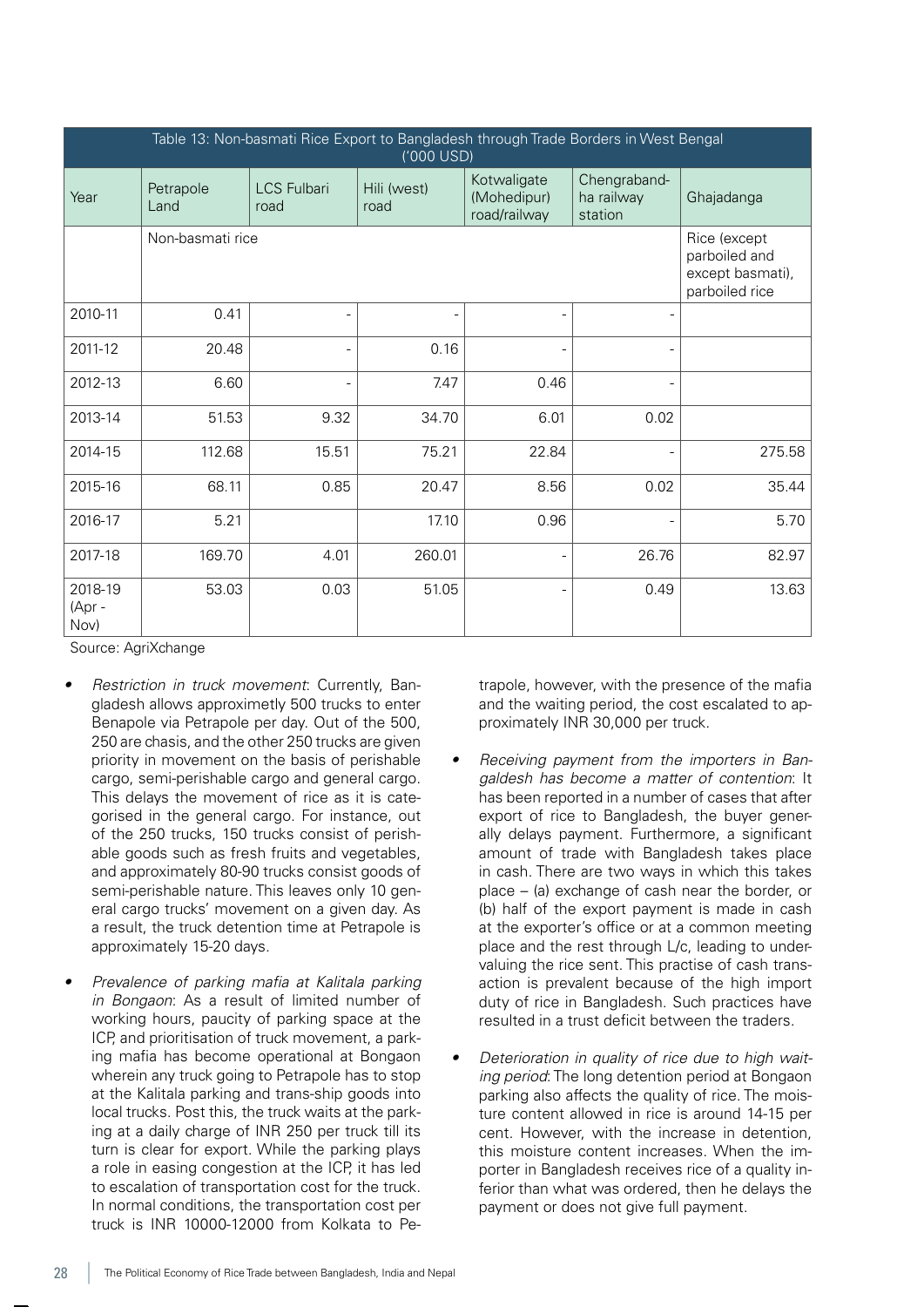

p.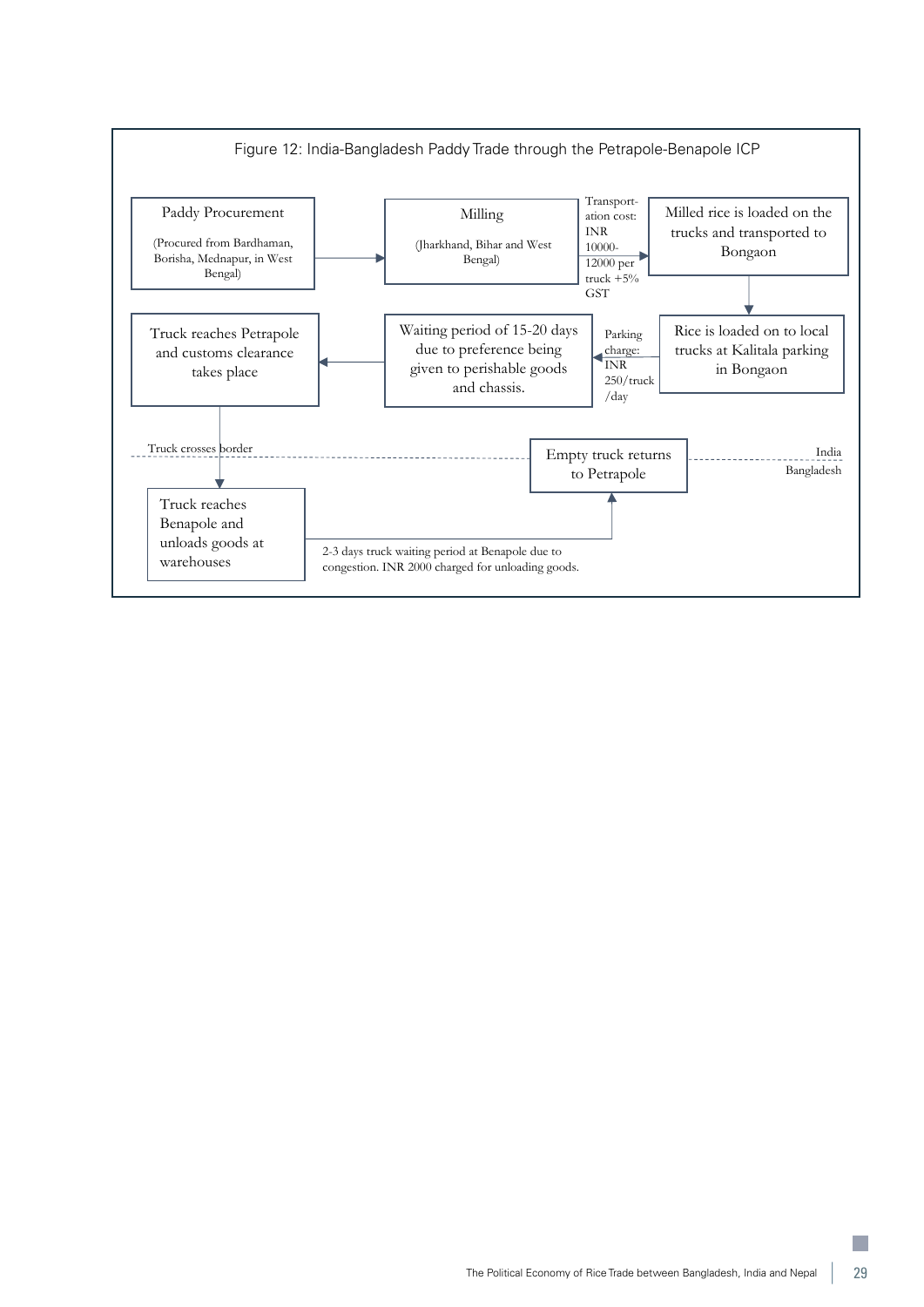# Conclusion and the Way Forward



Achieving self-sufficiency in agriculture is an important target for all South Asian countries towards food security. Agriculture continues to be the mainstay of the population and it is an important contributor to the GDP, accounting for approximately 16 per cent of the total GDP of the region. Particularly in major rice consuming economies, such as Bangladesh, India and Nepal, (BIN) agriculture constitutes 13.41, 15.45 and 27.03 per cent of the GDP (2017), respectively. Within this, a significant proportion is attributed to rice production, consumption and trade. In spite of the decreasing numbers, a large portion of the population in Bangladesh, India and Nepal is dependent on rice as their staple food. Except India, none of the selected countries are self-sufficient in their domestic production and hence, depend on imports to fill the gaps. India is the net exporter of rice in South Asia, whereas Bangladesh and Nepal import significant quantities.

In South Asia, the total area available for paddy production has become stagnant over the last decades, whereas the production has increased owing to technological advancement and advent of high-yielding paddy. Over the decades, the dependence on irrigation has also increased. Among the three selected economies, Bangladesh has the least reliance on irrigation (48 per cent), followed by India (59 per cent) and Nepal (70 per cent) for paddy production through tube-wells.

There are a number of factors that affect the procurement and pricing of rice in the market. The government procurement for TPDS and G2G trade on MSP is an important factor of consideration here because the latter acts as the minimum price that a farmer should get for his produce after due consideration of all the input factors. However, as noted in the report, it often becomes the maximum price given to the farmers when compared with the sale price in the mandi. Increase in the MSP is inversely proportional to the export of rice from the country. In June-July 2018, the rice exports from India also slowed as the government hiked the MSP by 13 per cent – a reportedly common trend in an election year (Vasudeva & Jebaraj, 2018). Furthermore, the reported leakages of rice from the TPDS also bring in unfair competition to the trade and affects importer trust because of the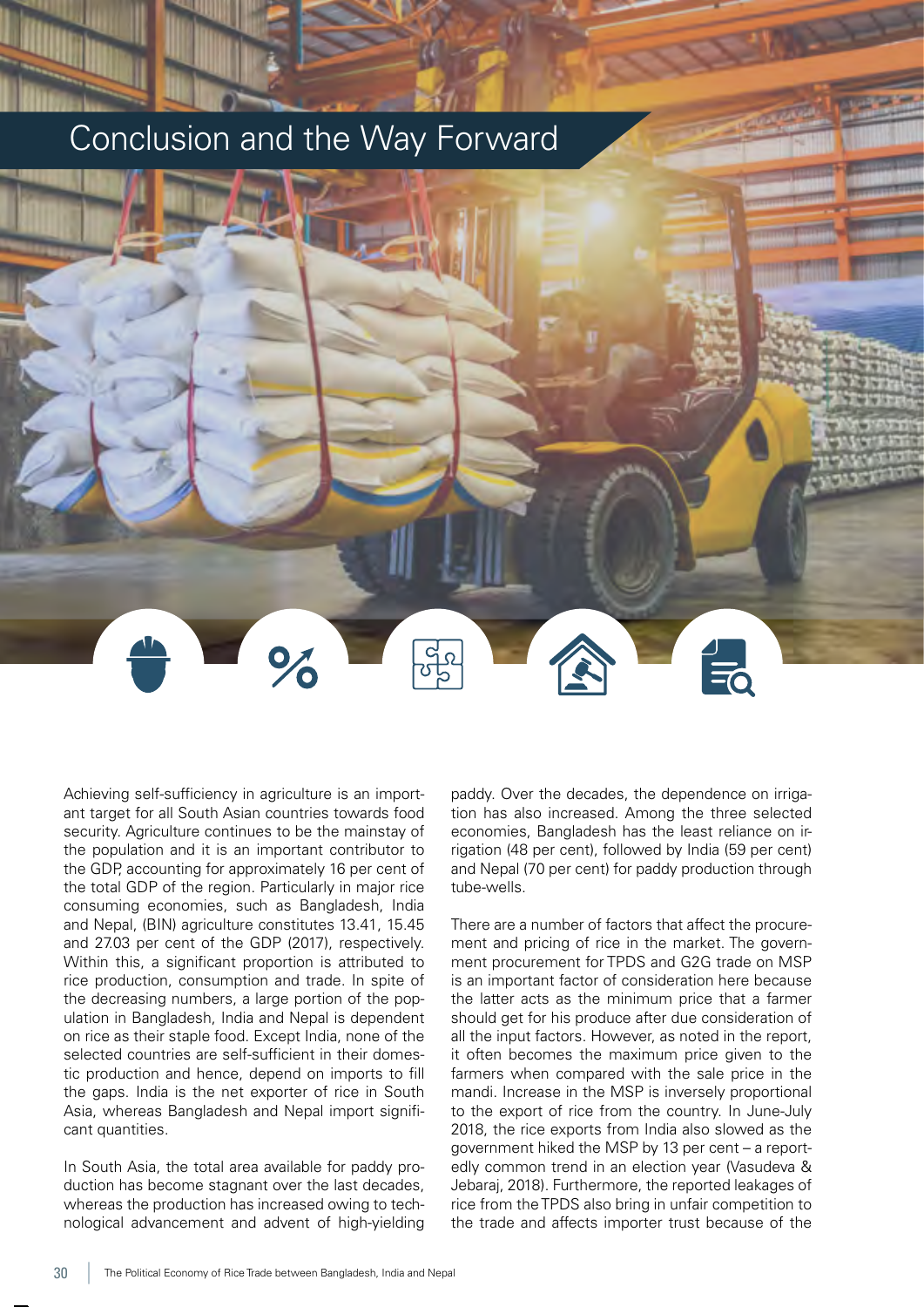significant difference in price.

In intra-regional rice trade, there is one factor that binds the three economies – need-based flexible trade policies. Recently, the decline in India's export due to a higher MSP was addressed with a 5 per cent subsidy in the agricultural export of rice; similarly in 2017, due to the destruction of crops from floods, the Government of Bangladesh reduced the import tariff to 5 per cent; with resumption in production and due to elections in the country, the tariff has again been increased to 28 per cent.

Tariff barriers are not, however, the only barriers to trade. A number of non-tariff barriers also exist along the land borders between India-Nepal and India-Bangladesh that affect the time and cost of trade. High-waiting period at the Sonauli trade centre, lack of warehousing facilities, and manual documentation process (for registration certificate and bill of export) for trade with Nepal are the main issues that lead to an increase in dwell time of trade. At the Petrapole ICP, limited working hours, prevalence of parking mafia, and restriction in truck movement per day are responsible for the high export time and cost. Lack of warehousing facilities leads to increase in moisture content of the rice, thereby degrading its quality. When the quality of rice ordered by the importer does not match the quality of rice sent, the exporter faces loss in recovering the price. With Bangladesh, India and Nepal's commitment towards food security and the need for trade of rice in the region, a number of steps can be undertaken for reforms. From this study, a number of takeaways have been identified that warrant further exploration and action:

- Given that maximum proportion of the farmers operate on small land holdings, uniform information dissemination to the farmers with respect to the farming practices becomes important for maintaining the quality of rice such that the OTR of paddy can be standardised in a particular region. This would reduce losses to the millers.
- There is a need for increasing transparency, traceability and accountability in the procurement and supply chain module between the various entities in the chain – farmers, millers, warehouses and the fair price shops.
- At the border points, infrastructure is a major challenge. There is a need for warehouses for semi-perishable commodities such as rice in order to control any deterioration in the quality
- Steps need to be taken for digitisation of the documentation process (registration certificate and bill of export) by the DGFT for trade with Nepal in order to make the documents easily accessible, and save the time and cost of trade
- At the Petrapole ICP, rice needs to be categorised as 'semi-perishable cargo' instead of 'general cargo' in order to expedite its movement across the border
- There is also a need to address the trust deficit between the trading communities in Bangladesh, India and Nepal to ensure regular trade. The trade federations can play a leading role in addressing this.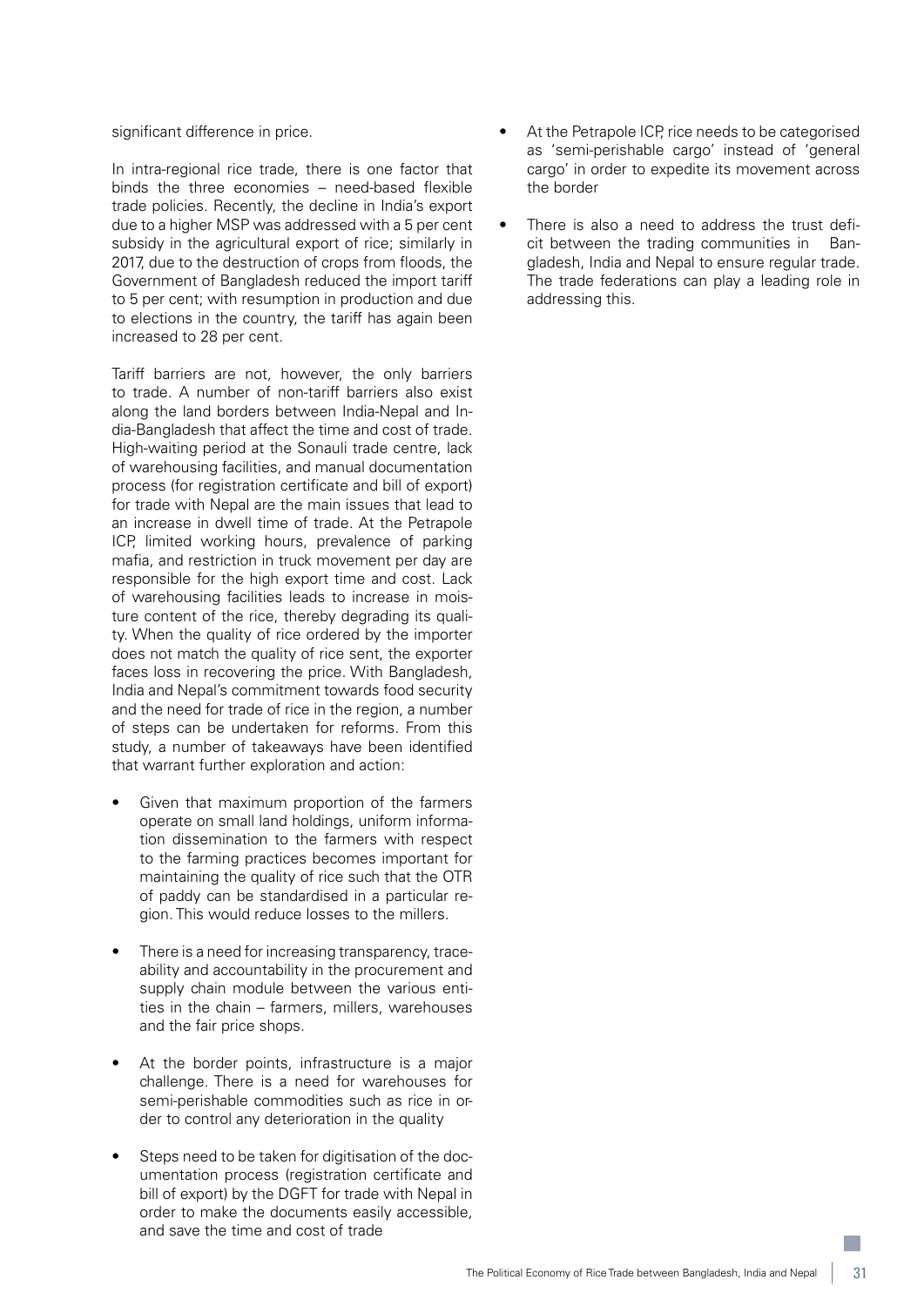### **Notes**

i Value added per worker is a measure of labour productivity—value added per unit of input. Value added denotes the net output of a sector after adding up all outputs and subtracting intermediate inputs. Data are in constant 2010 U.S. dollars. [World Bank]

iiSelf-sufficiency ratio (SSR): In the context of food security, self-sufficiency ratio is often taken to indicate the extent to which a country relies on its own production resources. The higher the SSR ratio, greater is the self-sufficiency. It is calculated as, SSR=Production\*100/(Production+Import-Export). [FAO]

 iiiFreight on Board or Free on Board is a shipping term that indicates the point at which the cost of the shipped product is shifted from the seller to the buyer. It is a commercial law term published by the International Chamber of Commerce.

# **Bibliography**



#### **Literature Review**

Drèze, J., & Khera, R. (2015, February 14). Understanding Leakages in the Public Distribution System. 7, 39-42.

Balasubramaniam, D. (2002, May 9). Bastmati - idenity

crisis solved. The Hindu. Retrieved from https:// www.thehindu.com/thehindu/seta/2002/05/09/stories/2002050900070200.htm

Bangladesh Bureau of Statistics. (2017). Yearbook of Agricultural Statistics 2016. Ministry of Planning, Statistics and Information Division. Retrieved from www.bbs.gov.bd

Comptroller and Auditor General of India. (2015). Report on Procurement and Milling of Paddy for Central Pool. New Delhi: Ministry of Consumer Affairs, Food and Public Distribution. Retrieved from https:// www.cag.gov.in/sites/default/files/audit\_report\_files/ Union\_Performance\_Procurement\_Milling\_of\_Paddy\_Central\_Pool\_31\_2015.pdf

Department of Food and Public Distribution. (2018). Annual Report 2017-18. New Delhi: Ministry of Consumer Affairs, Government of India.

Gumma, M. K., Nelson, A., Thenkabail, P. S., & Singha, A. N. (2011). Mapping Rice Areas in South Asia using MODIS Multitemporal Data. Journal of Applied Remote Sensing, 5.

Hussain, S. (2018, July 09). Higher MSPs do not truly benefit farmers. LiveMint. Retrieved from

https://www.livemint.com/Opinion/nGMpB2Yz5sltL-JQuRabY9J/Higher-MSPs-do-not-truly-benefit-farmers.html

Mishra, B., Pudel, K., & Mishra, D. (2016). Effect of Change in Indian Price Rise on Nepalese Rice Market: A Partial Equilibrium Model. Agricultural Economics Research Review.

Shekhar, C., & Bhatt, Y. (2012). Food Security in South Asia: Prospects for Regional Integration. UNCTAD.

The Daily Star. (2018, October 23). Rice yield to go up. The Daily Star. Retrieved from https://www.thedailystar.net/business/news/rice-yield-go-1650571

Vasudeva, V., & Jebaraj, P. (2018, July 5). Minimum support price for paddy hiked by INR 200 a quintal. The Hindu. Retrieved from https://www.thehindu. com/news/national/cabinet-approves-steep-200-perquintal-hike-in-msp-for-paddy/article24329225.ece



### **Quantitative Data Sources**

*International Organisations*

- Food and Agricultural Organisation (www.fao.org) • The World Bank
- (www.worldbank.org)
- World Trade Organisation (www.wto.org) • International Rice Research Institute (www.irri.org)

#### *Bangladesh*

• Bangladesh Bureau of Statistics (www.bbs.gov.bd)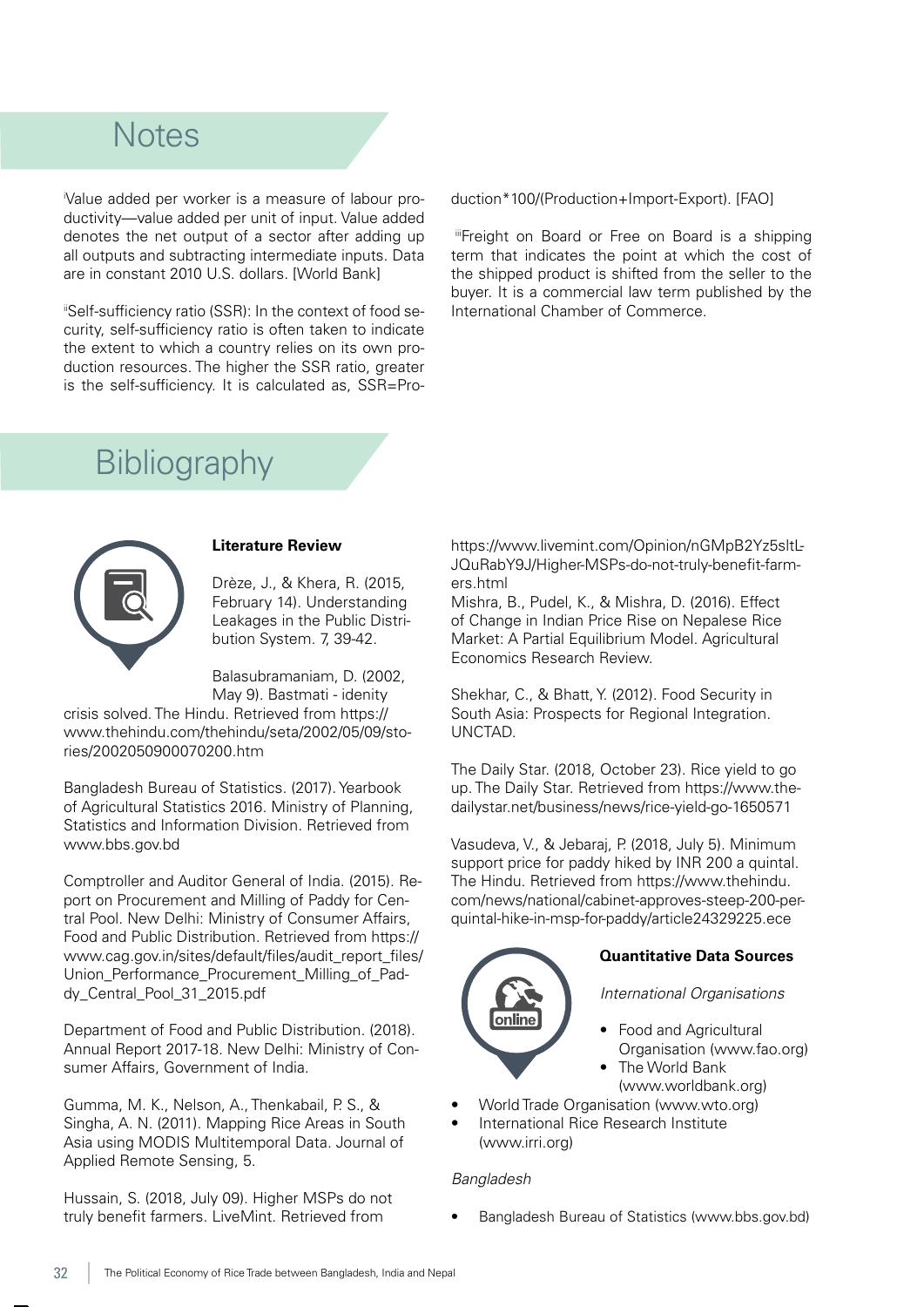• National Board of Revenue (www.nbr.gov.bd

#### *India*

- Agri Xchange, Agriculture and Processed Food Products Export Development Authority (agrixchange.apeda.gov.in)
- Department of Revenue, Ministry of Finance (www.dor.gov.in)
- Directorate General of Commercial Intelligence and Statistics, Ministry of Commerce and Industry (www.dgciskol.gov.in)
- Directorate General of Foreign Trade, Ministry of

Commerce and Industry (www.dgft.gov.in)

- Directorate of Economics and Statistics, Ministry of Agriculture (www.eands.dacnet.nic.in)
- Food Corporation of India (www.fci.gov.in)
- Ministry of Statistics and Programme Implementation (www.mospi.gov.in)

#### *Nepal*

- Ministry of Agricultural Development www. moad.gov.np
- Department of Customs, Ministry of Finance (www.customs.gov.np)

### **Annexure**

| Table 14: Export Process through Petrapole-Benapole ICP                                             |                           |                                                                                                                                                            |                      |                                 |  |  |
|-----------------------------------------------------------------------------------------------------|---------------------------|------------------------------------------------------------------------------------------------------------------------------------------------------------|----------------------|---------------------------------|--|--|
| Process                                                                                             | Agencies Involved         | <b>Documents Required</b>                                                                                                                                  | Time Involved        | Cost Involved (INR)             |  |  |
| Goods Registration<br>(GR)                                                                          | C&F Agent / Cus-<br>toms  | Invoice<br>Packing List                                                                                                                                    | 1 hour               | <b>No</b>                       |  |  |
| Truck Park to CWC<br>Parking zone                                                                   | C&F Agent                 | LC Copy<br><b>Contract Paper</b>                                                                                                                           | 1/ <sub>2</sub> hour | <b>No</b>                       |  |  |
| <b>Export Document</b><br>Upload to EDI<br>System and Bill of<br><b>Export Generated</b>            | Customs                   | (Between Export-<br>er and Importer)<br>Tax Invoice/<br>Purchase Bill<br>Weighment                                                                         | 1 hour               | <b>INR 70</b>                   |  |  |
| Risk Management<br>Assessment and<br>Weighment                                                      | Customs                   | Certificate<br>PQ Certificate/ Fu-<br>migation Certificate<br><b>GR Certificate Bill of</b><br>Export Car Pass Ex-<br>port Manifest CWC<br>Parking Challan | 1 hour               | No                              |  |  |
| Goods Verification by<br>Customs and Export<br>Order                                                | Customs                   |                                                                                                                                                            | 3-4 hours            | <b>No</b>                       |  |  |
| PQ Test and clear-<br>ance Certificate                                                              | PQ Department             |                                                                                                                                                            | Up to 24 hours       | INR 2/ton                       |  |  |
| Vehicle Registration                                                                                | C&F Agent / Cus-<br>toms  |                                                                                                                                                            | 1/ <sub>2</sub> hour | <b>No</b>                       |  |  |
| Documents submit-<br>ted to BD Customs                                                              | C&F Agent                 |                                                                                                                                                            | 1 hour               | <b>No</b>                       |  |  |
| <b>Issue Car Pass</b>                                                                               | <b>BD Customs</b>         |                                                                                                                                                            |                      | <b>INR 40</b>                   |  |  |
| Issue of Performa<br>(Newly arrived<br>under File no. 11<br>(26) 322/PTPL/ Miss<br>Cores/2015/9944) | C&F Agent/ Customs        |                                                                                                                                                            | 1/ <sub>2</sub> hour | <b>No</b>                       |  |  |
| Move towards<br>Export                                                                              | C&F Agent                 |                                                                                                                                                            | 10 minutes           | INR 78/truck as<br>parking fees |  |  |
| Final Verification by<br><b>Customs Preventive</b><br>and Despatch                                  | Customs (Preven-<br>tive) |                                                                                                                                                            | 10 minutes           | <b>No</b>                       |  |  |

(I) Export and Import Process through Petrapole-Benapole ICP

Source: CUTS Survey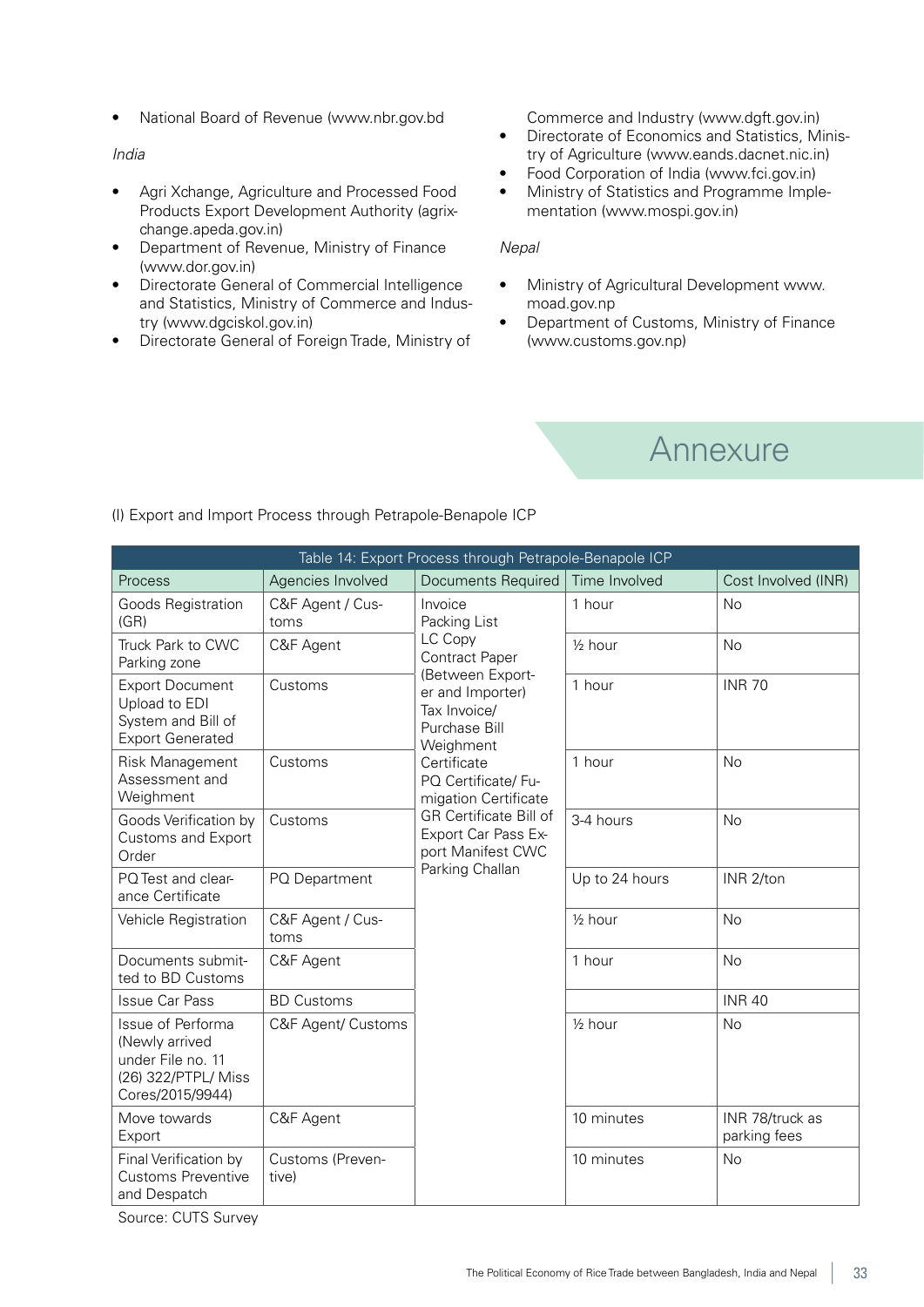| Table 15: Import Process through Petrapole-Benapole ICP |                   |                                                                                                                                                  |                      |                     |  |  |  |
|---------------------------------------------------------|-------------------|--------------------------------------------------------------------------------------------------------------------------------------------------|----------------------|---------------------|--|--|--|
| Process                                                 | Agencies Involved | <b>Documents Required</b>                                                                                                                        | Time Involved        | Cost Involved (INR) |  |  |  |
| Import cargo entry                                      | <b>BSF</b>        | Invoice                                                                                                                                          | $\frac{1}{2}$ hour   | No                  |  |  |  |
|                                                         | C&F Agent         | Packing List                                                                                                                                     | 1/ <sub>2</sub> hour | <b>INR 68</b>       |  |  |  |
| <b>IGM File</b>                                         | C&F Agent         | <b>BSTI</b> Certificate,<br>Certificate of Origin                                                                                                | 2 hours              | <b>INR 70</b>       |  |  |  |
| Documents Upload<br>to EDI                              | C&F/ Customs      | <b>SAFTA</b><br>Car Pass Import Re-<br>port Form (Annexure<br>$- B$<br>$Im-$<br>port Report<br>Cargo Declaration<br><b>Bill of Entry Customs</b> |                      | <b>INR 68</b>       |  |  |  |
| BD Truck park to<br>NML area                            | C&F Agent         |                                                                                                                                                  | 10 minutes           | <b>No</b>           |  |  |  |
| Transhipment to<br>Indian Truck                         | C&F Agent         |                                                                                                                                                  | 1 hour               | INR 800/ton         |  |  |  |
| Indian Truck move to-<br>wards CWC parking              | C&F Agent         | Order for Import Test<br>Memo Laboratory Fit                                                                                                     | 10 minutes           | INR 78/truck/day    |  |  |  |
| Import Truck release                                    | <b>BSF</b>        | Certificate                                                                                                                                      | 10 minutes           | <b>No</b>           |  |  |  |
| Weighment & Sam-<br>ple collection                      | Customs           |                                                                                                                                                  | 1 hour               | <b>No</b>           |  |  |  |
| Send for sample<br>Testing                              | Customs/C&F       |                                                                                                                                                  | Up to 10 days        | INR 3000/sample     |  |  |  |
| Laboratory Fit Cer-<br>tificate                         |                   |                                                                                                                                                  |                      |                     |  |  |  |
| Despatch                                                | C&F               |                                                                                                                                                  | $1/2$ hr             | <b>No</b>           |  |  |  |

Source: CUTS Survey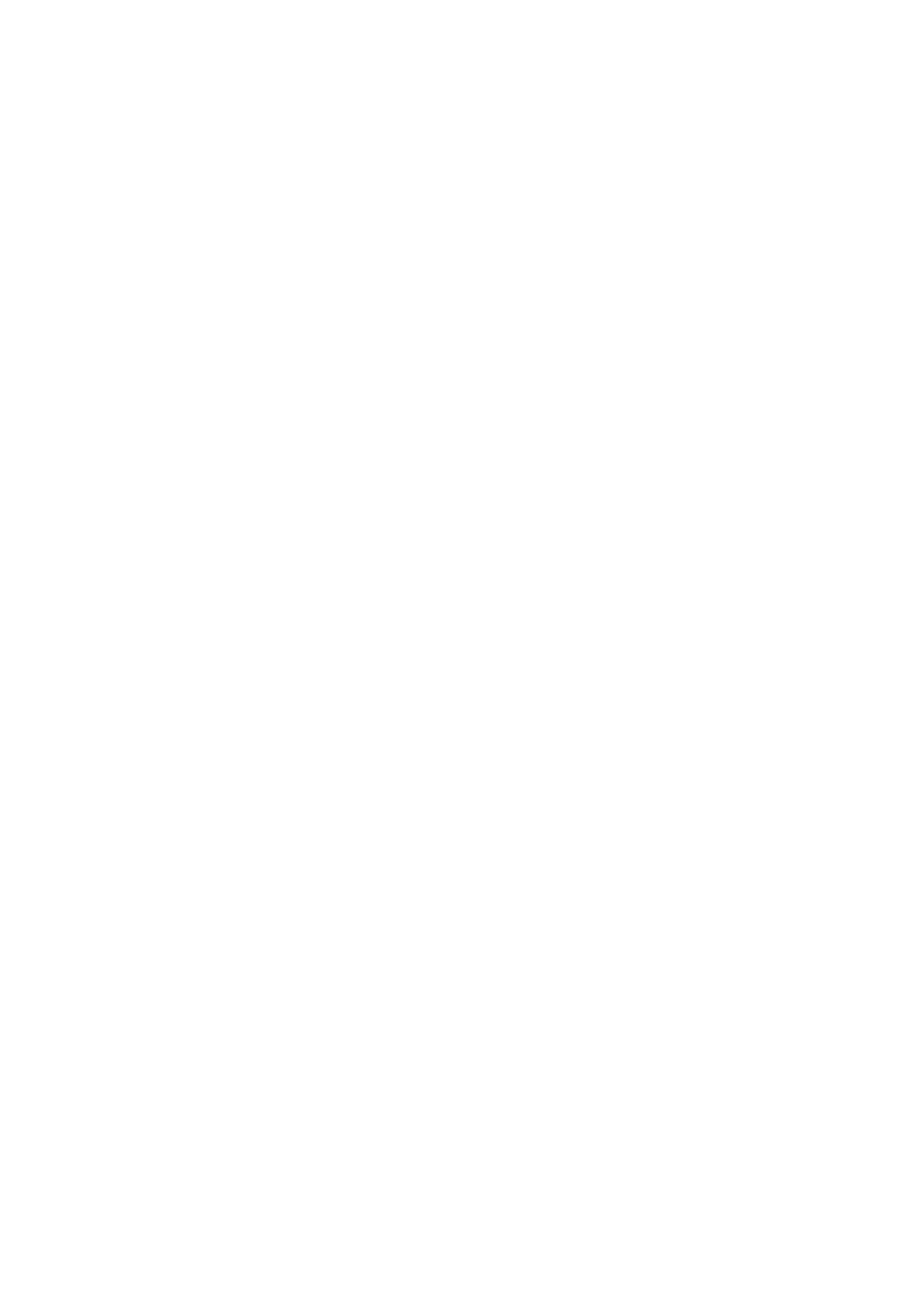#### **Disclaimers**



The views expressed as well as the recommendations made in this report – presented by Bureau of Research on Industry and Economic Fundamentals (BRIEF) – are to the best of the authors' knowledge, and on the basis of information available to them through honest and transparent consultations with stakeholders, and review of relevant literature/media releases/ organisational data. The report has been supported by The Asia Foundation However, the views expressed are of the authors and do not necessarily reflect official policies of The Asia Foundation. No part of this report may be reproduced, redistributed or copied in whole or in part for any purpose without the prior permission of BRIEF.



This document has been produced with the financial assistance of the The Asia Foundation under a project entitled " The Political Economy of Rice Trade Between India, Nepal and Bangladesh". The views expressed here are those of BRIEF and can therefore in no way be The Asia Foundation taken to reflect the positions of the The Asia Foundation.